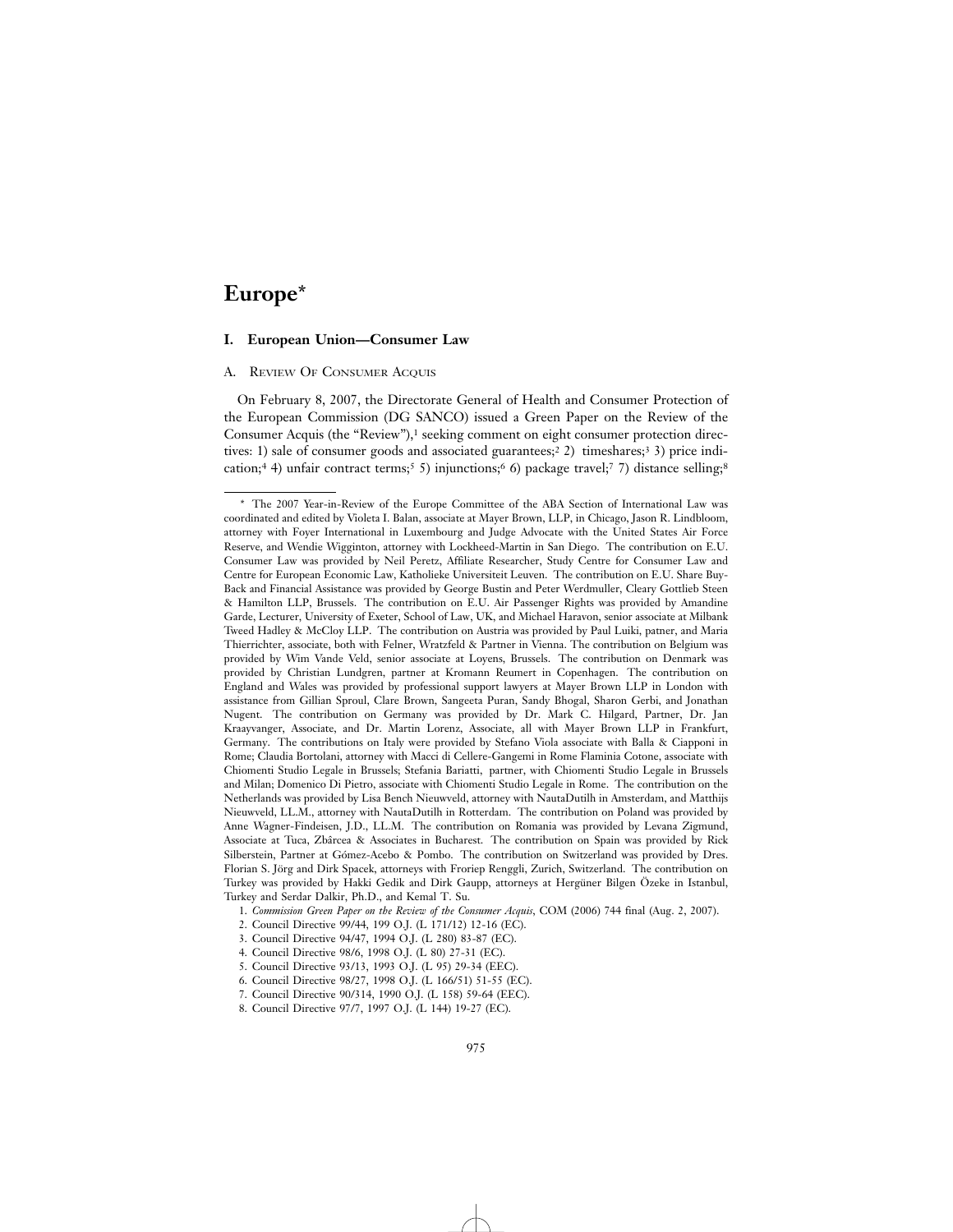and 8) doorstep selling.9 The goal of the review is to ensure consistency among these directives, as well as to update them for the digital age. The minimum harmonization approach taken to date has allowed certain Member States to offer greater consumer protections to its residents; however, this has come at the cost of patchwork regulation.

The most significant development in the Review is the possibility of implementing certain horizontal definitions as well as guidelines common to multiple consumer directives.10 This development has the potential to create an analog to the Uniform Commercial Code for E.U. consumer legislation with standard definitions and terms applicable to multiple issues. For example, at present, Directives differ on the definition of consumer.11 The Review may result in standardization and broadening of this term by defining it as "natural persons acting *primarily* outside. . . their trade, business, and profession."12 This would enable a professional to qualify for consumer protection on his car, for example, if he used it primarily for home use but occasionally for work.

The Review also contemplates a general right to damages for breach of a consumer contract.13 This right would be a significant development because, to date, the only provision for damages in E.U. consumer law has been in the Package Travel Directive. The Commission has also suggested that damages could conceivably include not just economic costs, but also "moral losses."14

In order to extend E.U. consumer law to the digital age, the Review proposes extending the Directive on Consumer Sales to digital goods, such as software and data.15 But because such goods are often licensed rather than sold, the special remedies and restrictions may need to be custom-tailored for them.

Some significant changes proposed in the review should already be familiar to U.S. companies: direct liability of manufacturers throughout the E.U. for non-conforming goods;16 and placing the burden of proof on the seller of a product to prove that it was not defective at the time of delivery under the rationale that the seller is more likely to possess the relevant information to make such a showing.17

#### B. CONSUMER REDRESS

On April 4, 2007, the Commission published the results of a year-long study on "[a]n analysis and evaluation of alternative means of consumer redress other than redress through ordinary judicial proceedings,"18 which reviewed the means available in each E.U. member state to resolve consumer disputes, including collective action proceedings. This fact-finding is likely a precursor to a White or Green Paper seeking comment on potential

VOL. 42, NO. 2

<sup>9.</sup> Council Directive 85/577, 1985 O.J. (L 372) 31-33 (EEC).

<sup>10.</sup> *See, e*.*g*., COM (2006) 744 at 9.

<sup>11.</sup> *See id*. at 11.

<sup>12.</sup> *Id*. at 15.

<sup>13.</sup> *Id*. at 23.

<sup>14.</sup> *Id*. at 21.

<sup>15.</sup> *Id*. at 24.

<sup>16.</sup> *Id*. at 30.

<sup>17.</sup> *Id*. at 28.

<sup>18.</sup> *See* PROF. DR. JULES STUYCK ET AL., A Study for the European Commission, Health and Consumer Protection Directorate-General, June 2006, Tender: SANCO/2005/B5/010, *available at* http://ec.europa.eu/ consumers/redress/reports\_studies/comparative\_report\_en.pdf.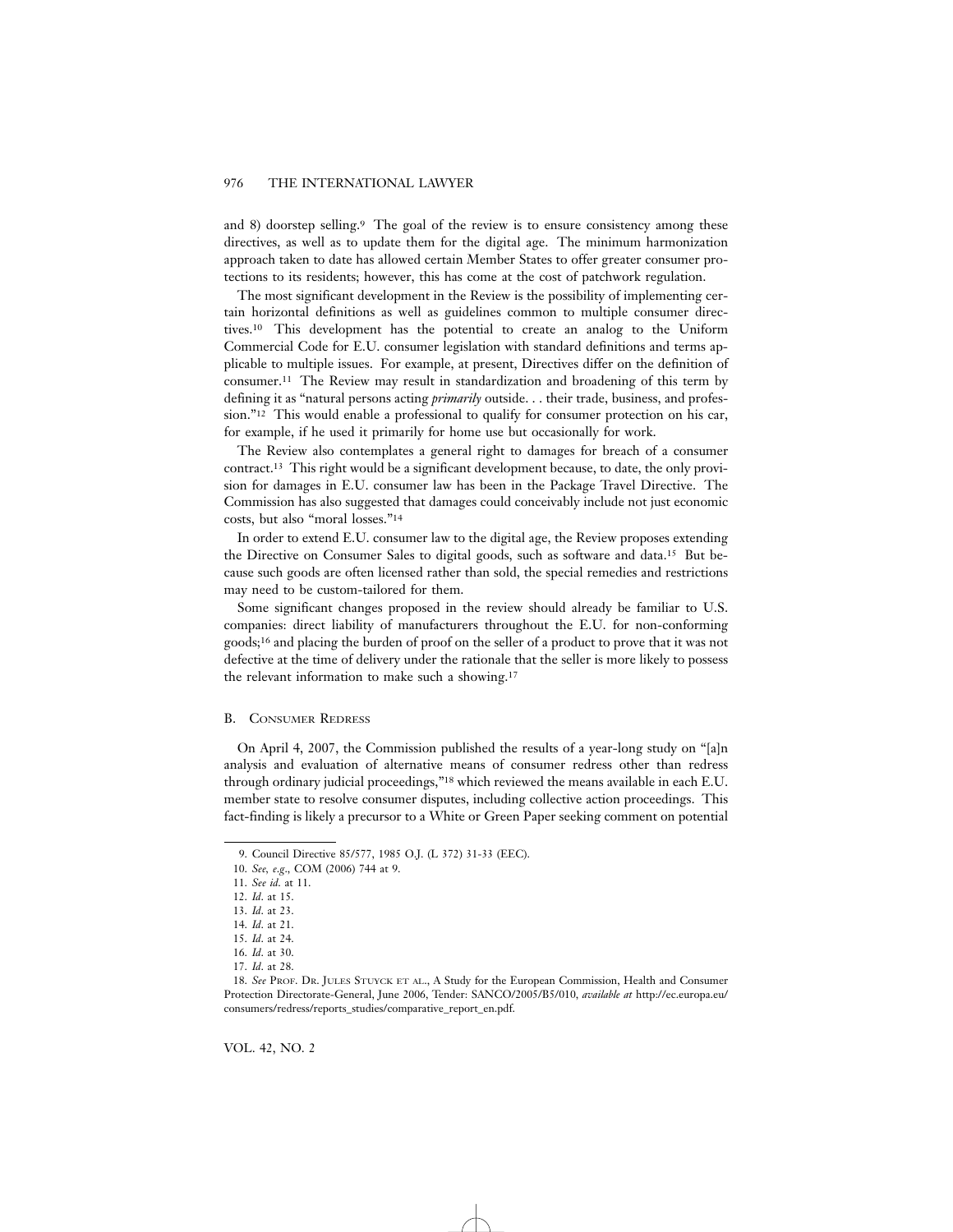new rules in this area. As a follow-up, on June 29, 2007, DG SANCO Commissioner Meglena Kuneva told a conference in Leuven, Belgium, that the Commission is seeking to identify an "adequate and proportionate" means for collectively addressing consumer disputes that may otherwise be neglected due to their high cost or lengthy time commitment.19 There is no doubt that DG SANCO is also closely watching the experience of the Commission's Directorate General of Competition, which has already sought comment on allowing collective actions for certain competition law violations.20 The Regulation on European Small Claims Procedure21 for cross-border disputes, effective January 2009, will also offer a simpler and lower-cost method of consumer redress than many existing national systems.

#### C. CONSUMER CREDIT

After more than four years of discussions, the E.U. Competitiveness Council announced in May 2007 that the draft of a new Consumer Credit Directive and harmonized rules will move forward.22 A standardized format for pre-contractual and contractual information to enable comparisons of consumer credit products and increase market transparency has been developed. The draft Directive also provides for a fourteen-day right of withdrawal for the consumer and the possibility of compensation to the lender for early repayment under some circumstances and rate caps.23 Because financial products are intangible and capable of being quantitatively compared, one would imagine them to be ideal products for cross-border sales. But some critics, such as the European Credit Research Institute (ECRI), feel that the Directive likely will be insufficient to overcome the localizing pressure of language, distance, and strong incumbents, which hinders the purchase of cross-border credit.24

# D. DIRECT PRICE-FIXING: MOBILE TELEPHONE ROAMING TARIFFS

In an unprecedented step, the Commission directly intervened in the mobile telephone market and set fixed price caps on cross-border roaming calls by mobile telephones. Pursuant to the E.U. Regulation on Roaming,<sup>25</sup> mobile telephone service operators are obliged to offer a Eurotariff to all of their customers by July 30, 2007, limiting roaming charges to €0.49 per minute for making a call abroad and €0.29 to receive a wireless call from abroad. Additionally, inter-operator wholesale prices were capped at  $\epsilon$ 0.30 for the first twelve months after implementation of the Regulation.

<sup>19.</sup> *See* Meglena Kuneva, Comm'r for Consumer Prot., European Union, Keynote Address at the Leuven Brainstorming Event for Collective Redress (June 29, 2007).

<sup>20.</sup> *See Commission Green Paper on Damages Actions for Breach of the E*.*C*. *Treaty Anti-trust Rules* COM (2005) 672 final ( Dec. 19, 2005).

<sup>21.</sup> *See, e*.*g*., Commission Regulation 861/2007, Establishing a European Small Claims Procedure, 2007 O.J. (L 199).

<sup>22.</sup> Press Release, E.U. Competitiveness Council, Political Agreement on Consumer Credit Directive (May 21, 2007), *available at* http://www.eu2007.de/en/News/Press\_Releases/index.html#May. 23. *Id*.

<sup>24.</sup> *See* Nicola Jentzsch & Karel Lannoo, *Much Ado About Little? Agreement on the Consumer Credit Directive Reached*, ECRI COMMENT. NO. 2, May 23, 2007, *available at* http://www.euractiv.com/29/images/1499\_ tcm29-165634.pdf.

<sup>25.</sup> Council Regulation 717/2007, 2002 O.J. (L 171/32).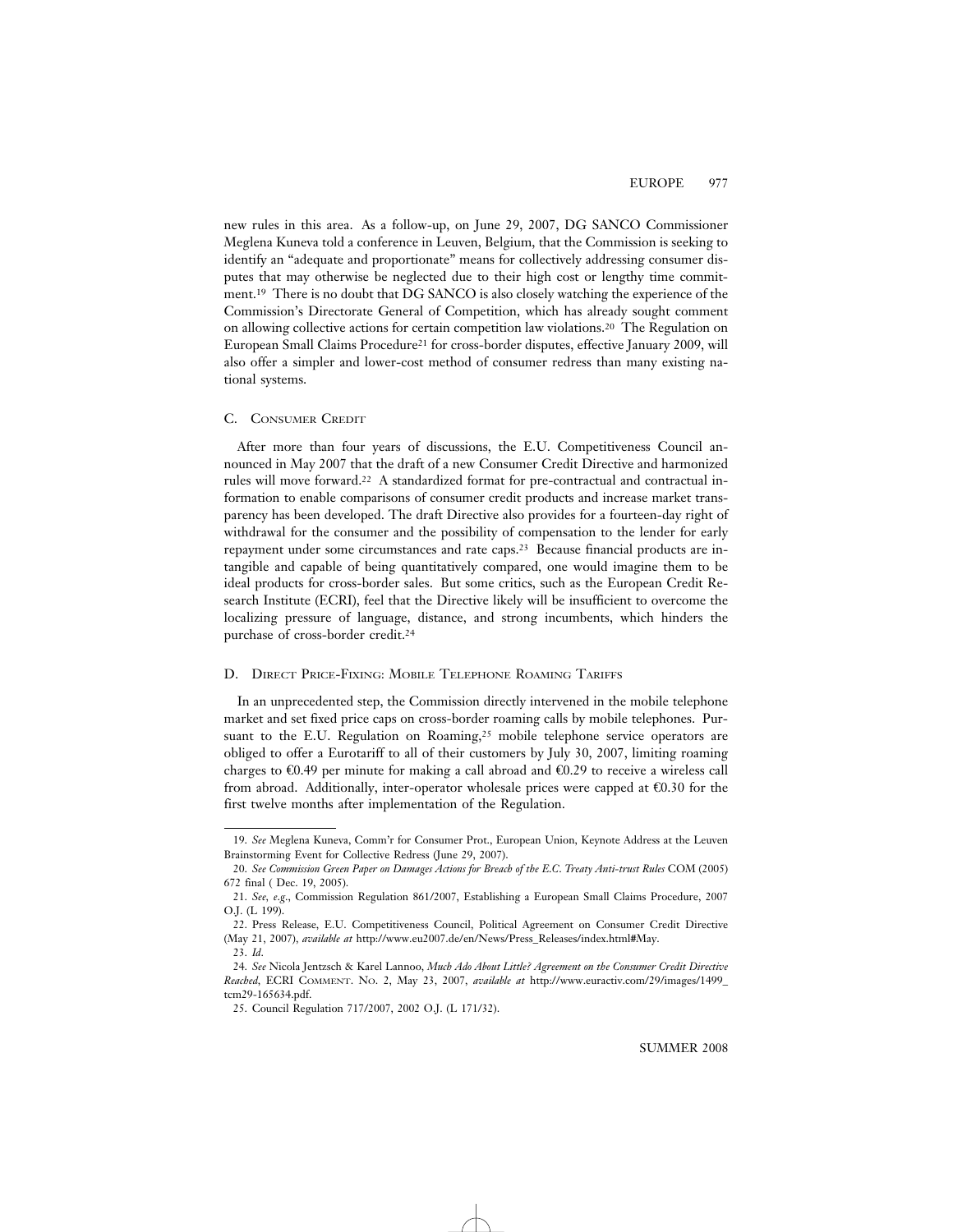It is unclear what legal basis enables the Commission to delve so deeply into retail and wholesale pricing, beyond possibly mandating equal treatment between domestic and international customers and charges. It is reported, however, that more than 400 million E.U. consumers will be protected by the Eurotariff by September 2007,<sup>26</sup> so there may be scant political will to challenge the Regulation in the courts. The Commission will reassess the regulation in eighteen months to determine whether to prolong it and/or further intervene to extend the Eurotariff to SMS and data roaming.

#### **II. European Union—New Rights for Air Passengers in Europe**

Regulation 261/2004 EC,<sup>27</sup> establishing common rules on compensation and assistance to passengers in the event of denied boarding and of cancellation or long flight delays (the "Regulation"), entered into force on February 17, 2005. This section examines some of the most recent important developments pertaining to the Regulation.

#### A. COMMUNICATION OF THE COMMISSION OF 4TH OF APRIL 2007

On April 4, 2007, the European Commission issued a Communication28 on the application of the Regulation granting air passengers a right to compensation and assistance in the event of denied boarding, flight cancellations, or long delays. In particular, the Commission identified several areas of concerns, such as airlines not always offering passengers a choice between a refund or re-routing.29 This is particularly true for certain low-cost airlines, not least because they do not have any reciprocal agreements enabling them, if necessary, to re-route passengers via other carriers at a reasonable price. Further, it has been reported that airlines even seek to rely on extraordinary circumstances, although such circumstances may never be invoked, to deprive passengers of their right to assistance.30

Airlines may be also reclassifying cancellations as long delays.31 The distinction is significant, insofar as airlines only have to pay compensation to passengers in case of flight cancellation, but not in case of flight delay.

The Commission also noted that passengers are faced with inconsistent application and enforcement of their rights due to the significant differences in the process amongst Member States. There is substantial variation in the level of resources that National Enforcement Bodies (NEB) have at their disposal, which explains why some NEB investigate complaints in more detail than others.32 There are also important differences between the

<sup>26.</sup> Kevin J. O'Brien, *European Parliament, in Near-Unanimous Vote, Passes Caps on Roaming Fees*, INT'L HERALD TRIB., May 23, 2007, *available at* http://www.iht.com/articles/2007/05/23/business/roam.php.

<sup>27.</sup> Council Regulation 261/2004, 2004 O.J. (L 46).

<sup>28.</sup> *Commission Communication on the Operation and the Results of this Regulation Establishing Common Rules on Compensation and Assistance to Passengers in the Event of Denied Boarding and of Cancellation or Long Delay of Flights*, COM (2007) 168 final (Apr. 4, 2007).

<sup>29.</sup> *Id*. at 7.

<sup>30.</sup> *Id*. at 6-7.

<sup>31.</sup> *Id*. at 5.

<sup>32.</sup> *Id*. at 8-9.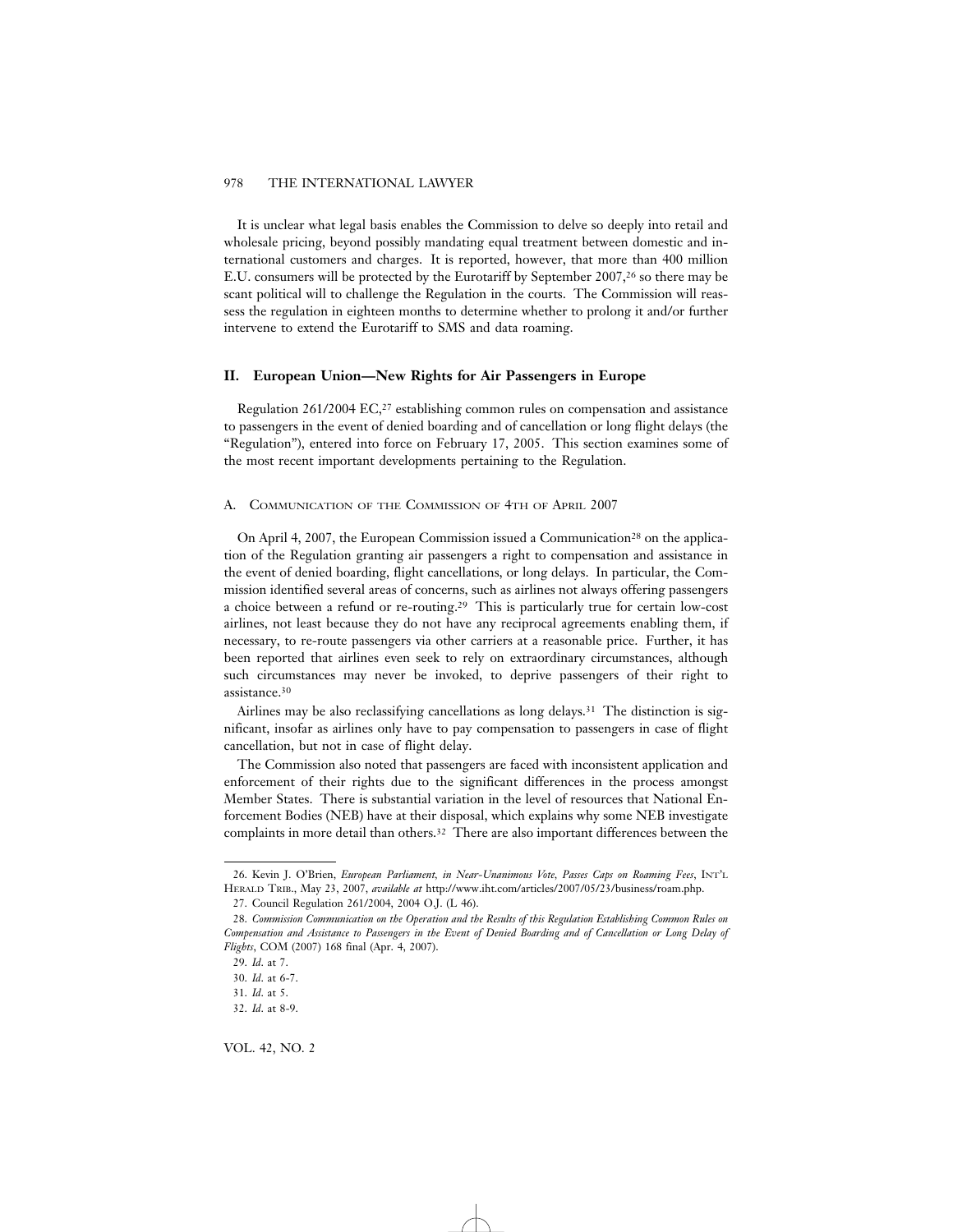types of sanctions that can be applied in Member States, ranging from administrative penalties to criminal sanctions.33

The Commission has given airlines and Member States six months to comply fully with the Regulation, during which time it will intensify its cooperation with these organizations to support them in that process.34 If by the end of this time the outcome is unsatisfactory, the Commission has explicitly warned that it will initiate legal proceedings against Member States.35 It has also stated that it would amend the current Regulation if necessary.

# B. INTERPRETATION OF REGULATION 261/2004 BY THE EUROPEAN COURT OF **JUSTICE**

In 2006, the European Commission started proceedings before the European Court of Justice (ECJ) against multiple Member States on grounds they violated their obligations under Article 16 of Regulation 261/2004. On April 19, 2007 and June 14, 2007 the Court ruled against Luxembourg<sup>36</sup> and Sweden,<sup>37</sup> respectively, for such violations. If Sweden and Luxembourg persist in failing to ensure the proper application of Article 16, the Commission may bring new proceedings against them, and the Court is empowered to either impose a lump sum payment, a penalty payment, or both on them for failing to abide by the Court's ruling.38

# **III. European Union – Changes In European Legislation Relating to Share Buy-Backs and Financial Assistance**

# A. INTRODUCTION

On September 6, 2006, the European Parliament and the European Council adopted Directive 2006/68/EC<sup>39</sup> amending Council Directive 77/91/EEC<sup>40</sup> as it regards the formation of public limited liability companies and the maintenance and alteration of their capital, which is also known as the "Second Company Law Directive (SCLD)."

The SCLD's main objectives were to ensure a minimum level of protection for both shareholders and creditors of public limited liability companies by regulating the formation of these companies, as well as the maintenance, increase or reduction of their capital. SCLD imposed, *inter alia*, strict limitations on share buy-backs and prohibited a company from giving "financial assistance" to third parties in connection with the purchase of, or subscription for, shares in the company's capital.

In September 1999, following (persistent) criticism of the restrictiveness of the rules concerning share buy-backs and the prohibition on financial assistance, the European Commission issued a report on the simplification of the First and Second Company Law

<sup>33.</sup> *Id*.

<sup>34.</sup> *Id*. at 11-12.

<sup>35.</sup> *Id*.

<sup>36.</sup> Case C-264/06, Comm'n v. Luxembourg, 2007 O.J. (C 190).

<sup>37.</sup> Case C-333/06, Comm'n v. Sweden, 2007 O.J. (C 182/23).

<sup>38.</sup> Article 228 of the E.C. Treaty provides for the possibility of such financial sanctions.

<sup>39.</sup> See http://eu-rex.europa.eu/LexUriServ/site/en/oj/2006/l\_264/l\_26420060925en00320036.pdf

<sup>40.</sup> See http://eu-rlex.europa.eu/LexUriServ/LexUriServ.do?uri=CELEX:31977L0091:EN:HTML.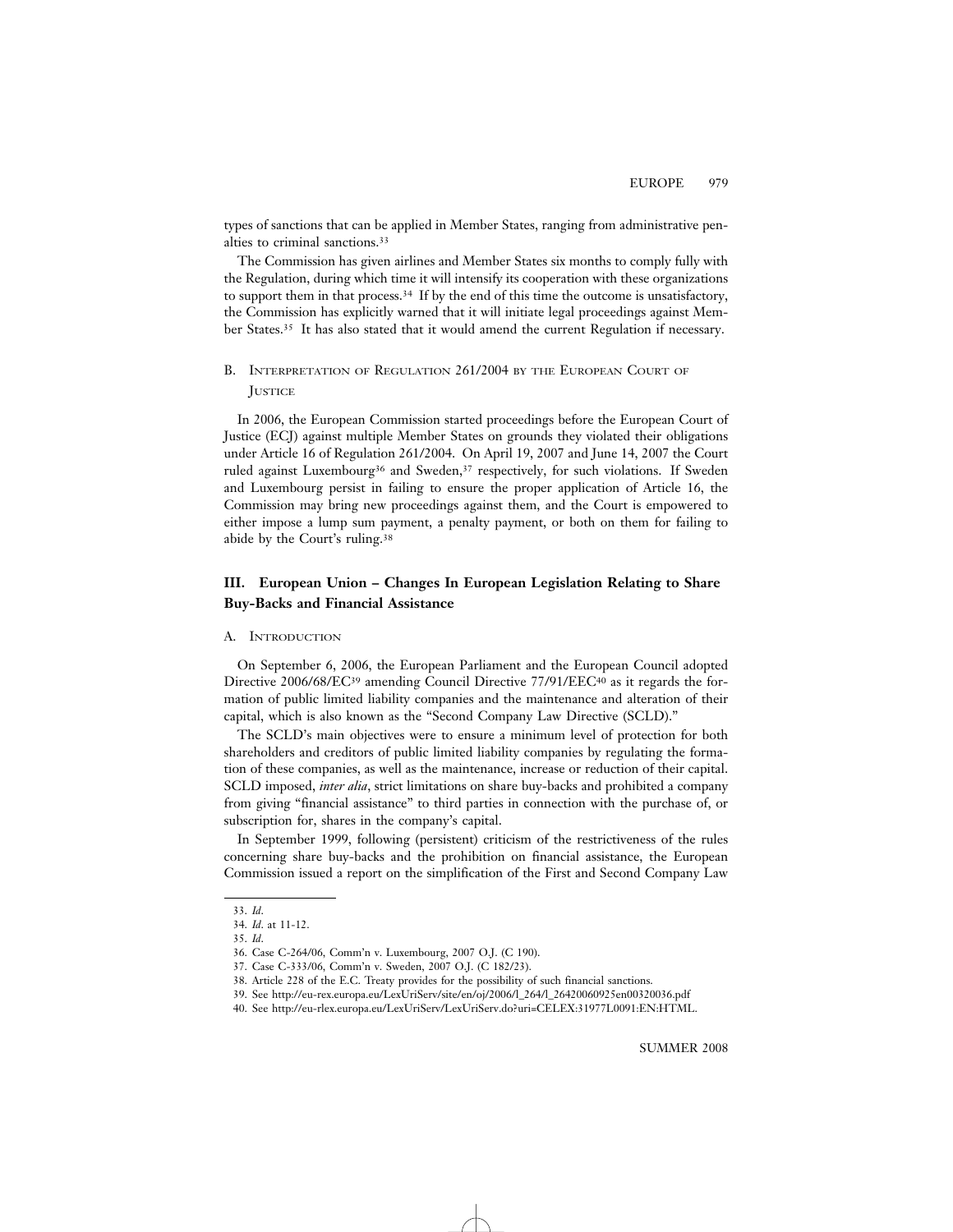Directives. The main recommendations relating to the SCLD referred to the need to relax the rules on share buy-backs and to permit financial assistance to potential subscribers. Unfortunately, Directive 2006/68/EC only addresses these concerns to a limited extent and since most of its provisions are "optional" (meaning that Member States may choose whether or not to implement them) the Directive will have limited, if no, effect.

# B. SHARE BUY-BACKS

Both in Europe and the United States, share buy-backs have always been considered a "suspicious transaction," because they may undermine creditors' positions (since "hard" assets (often cash) are being replaced by potentially worthless treasury shares) and be used for illegitimate purposes (*e.g.,* to channel funds to directors in exchange for their shares). However, it is also recognized that share buy-backs can be used to "support" the market price of the company's shares, to fend off a hostile takeover or for other legitimate purposes (*e.g.,* employee benefit schemes). Therefore, EU law never put an absolute ban on share buy-backs.

Directive 2006/68/EC allows Member States to relax some of the requirements imposed by the SCLD. Whereas under the SCLD, companies could repurchase shares representing only a maximum of 10 percent of the subscribed capital, under Directive 2006/ 68/EC, Member States may set a higher or no limit, thus permitting share buy-backs up to the full amount of the company's distributable net assets. In addition, whereas under the SCLD, a company could only be authorized by its shareholders to carry out share buybacks for a maximum of eighteen months, under Directive 2006/68/EC the maximum period (to be set by the Member State) may be five years. Of course, incumbent management may prefer to have an authorization that is not restricted to the 10 percent limit and that is valid for a period of more than eighteen months, thus permitting the company to engage in share buy-backs over an extended period of time or with respect to a large( $r$ ) part of its outstanding share capital, to fend off hostile bids and/or keep shareholders "happy."

At the same time, as under the SCLD, Member State law must continue to provide that companies cannot vote their repurchased shares and must create a non-distributable reserve for an amount equal to the purchase price. Consequently, even though the rules are significantly relaxed at some points, they remain strict on other points. In addition, since the rules are optional, it to be seen whether Member States will allow companies governed by their laws to benefit from the "relaxed" provisions.

### C. FINANCIAL ASSISTANCE

Under the SCLD, financial assistance is defined as the granting of funds, guarantees and/or security by a company to third parties in connection with such parties' acquisition of, or subscription for, the company's shares. Prior to Directive 2006/68/EC, financial assistance was, in principle, prohibited. This approach, which is unknown under, for example, Delaware corporate law, has been widely criticized since it restricts transactions, such as leveraged buy-outs, that are clearly defensible from an economic perspective. As has been argued, the permissibility of some form of financial assistance by a company

VOL. 42, NO. 2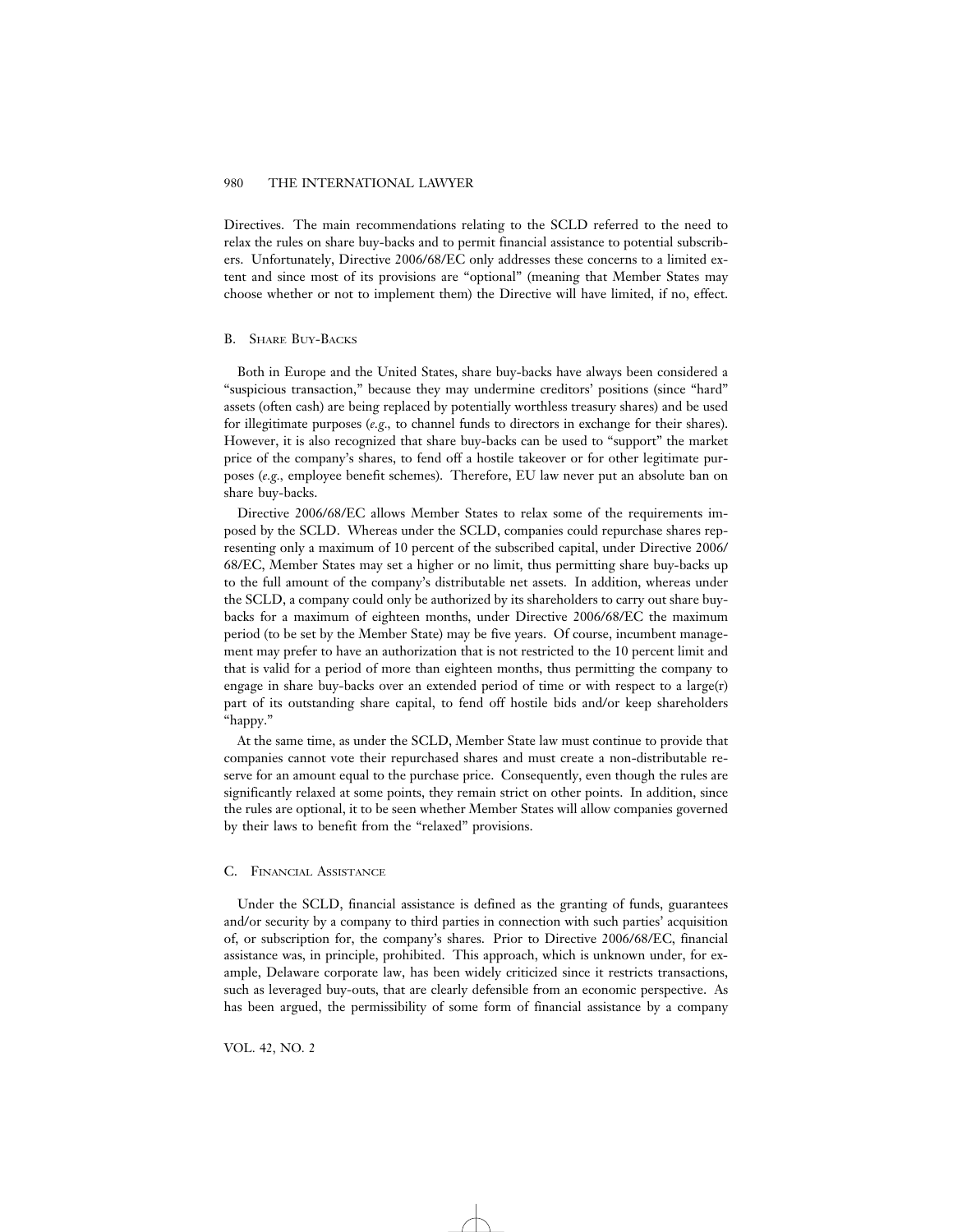should not be evaluated on the basis of its purpose but on the position (*i.e.,* solvency) of both the borrower and the company engaging in the grant of such loan.

Directive 2006/68/EC makes it possible for Member States to relax or abolish the prohibition on financial assistance. Under the new rules, financial assistance by a company will be permitted provided its board of directors (BOD) submits a written report to the general meeting of shareholders (GM) specifying conditions of the transaction, the business interest of the company, risks in terms of liquidity and solvency, and the acquisition price of the shares; its GM grants prior approval to the transaction; its BOD is held responsible for ensuring fair market conditions (with respect to the compensation/security received by the company and financial assistance extended by the company) and has properly investigated the credit standing of the borrower; the transaction is limited to the amount of the company's non-distributable net assets; and the company creates a reserve unavailable for distribution for an amount equal to the loan.

These rules make financial assistance burdensome, costly and, , unattractive. The obligation to create non-distributable reserves for the amount of the loan will require companies to double the funds used for financial assistance (*i.e.,* for every dollar loaned, the company will have to put one in a non-distributable reserve), which appears excessive since it ignores the fact that the company still has a claim (*i.e.,* an asset) for repayment of the loan. Also, the need for shareholder approval may in practice be unworkable, especially for listed companies. Further, the requirement that "*the transactions shall take place under the responsibility of [the board of directors]*" (Article 23(1)) even following shareholder approval, may make the board of directors reluctant to grant financial assistance. Finally, as these rules are optional, it is up to the Member States to decide whether they allow financial assistance at least under these conditions.

#### **IV. Austria - New Rules on Cross-Border Mergers**

On December 15, 2007, a new Statute on Cross-Border Mergers, the so-called "EU Merger Statute,"41 which transposes Directive 2005/56/EC,42 will enter into force in Austria. The EU Merger Statute, for the first time, explicitly regulates the legal framework of cross-border mergers of corporations within the EU and facilitates their implementation. In the past, cross-border mergers have only been possible in certain constellations, such as in the foundation of a Societas Europaea ("SE") by a merger of two stock corporations from two different European countries or in an inbound merger (ECJ, C-411/03, SEVIC Systems AG).

By eliminating legislative and administrative difficulties for cross-border mergers, small and medium-sized enterprises also can now make use of a restructuring measure that until now has not been attractive for them. The SE, for which cross-border mergers already have been allowed since 2004, has not proved to be a popular instrument for small companies. Large companies also will profit from a faster and more efficient restructuring op-

<sup>41.</sup> Bundesgesetz über die grenzüberschreitende Verschmelzung von Kapitalgesellschaften in der Europäischen Union (EU-Verschmelzungsgesetz – EU-VerschG); published in the Official Journal of Austria BGBl. I Nr. 72/2007.

<sup>42.</sup> Directive 2005/56/EC. of the European Parliament and of the Council of 26 October 2005 on crossborder mergers of limited liability companies, published in the Official Journal of the European Union, L 310/9.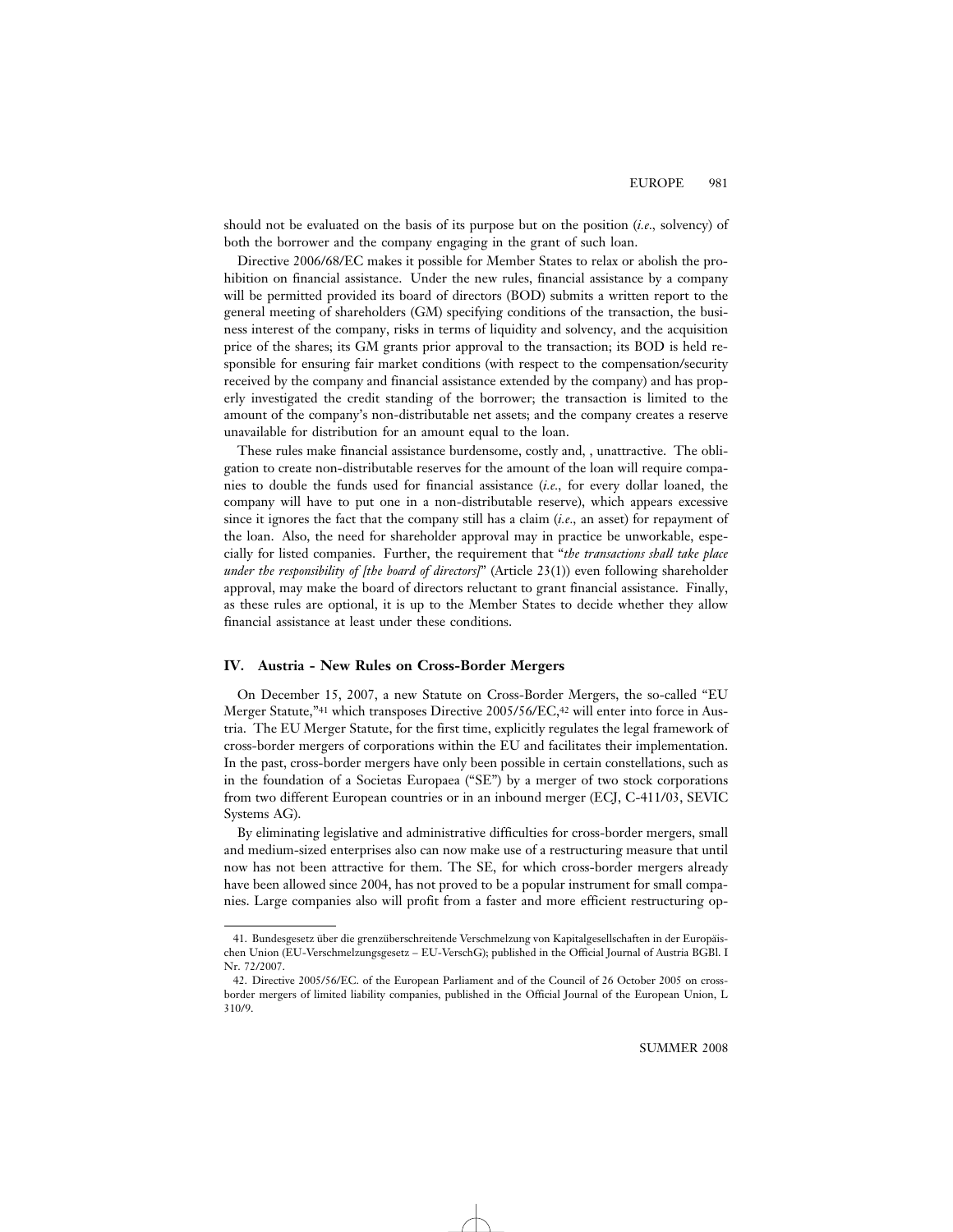tion. Importantly, the EU Merger Statute also introduces specific regulations with regard to creditors' rights and employee participation.

# A. HOW DID THE LEGISLATION TRANSPOSE THE EC DIRECTIVE INTO AUSTRIAN L<sub>AW</sub>?

The legislature decided to enact a new Statute regulating the principles set forth in Directive 2005/56/EC with various references to the Stock Corporation Act and the Act on Limited Liability Companies rather than to amend the existing corporate statutes. Two basic principles set forth in the Directive to be considered in the implementation process were the following: (i) the existing possibilities for mergers under national law should not be extended; and (ii) the law applicable to national mergers should apply to cross-border mergers as well.

As a result, the EU Merger Statute allows cross-border mergers for Austrian limited liability companies ("LLC"), stock corporations and the SE with corporations in the sense of Article 1 of Council Directive 68/151/EEC, which have their corporate seat, administration or permanent establishment in an EU member state or are the product of a merger of corporations founded in accordance with the laws of an EU member state. LLCs can be merged with another LLC or a stock corporation, and stock corporations also can now for the first time be merged with stock corporations *and* LLCs. The merger of stock corporations with LLCs as the surviving company has not been possible thus far, but will now be introduced into the Stock Corporation Act (new § 234a). The EU Merger Statute is not applicable to trusts, savings banks, cooperatives, UCITS and to the cross-border foundation of SEs.

#### B. HOW DO CROSS-BORDER MERGERS WORK?

Two Stage System - In a first stage, the intention of the cross-border merger needs to be registered with the Commercial Register of the transferring company. After fulfilment of the required formalities, the Commercial Court issues a confirmation. The managing directors of both the transferring and the surviving company must then apply for the registration of the cross-border merger with the Commercial Register of the surviving company. In this application, they must attach the above-mentioned confirmation. The Commercial Court of the surviving company registers the merger and notifies the Commercial Court responsible for the transferring company thereof. In a second step the managing directors apply for a registration of the deletion of the transferring company from the registry, which then ceases to exist.

# C. STEPS INVOLVED IN THE IMPLEMENTATION OF CROSS-BORDER MERGERS

(i) Merger Plan - The managing directors of the merging companies have to adopt a notarized merger plan (§ 5 para 1 of the EU Merger Statute). The minimum content requirements set forth in § 5 para 2 include legal form, name and business seat of the surviving company, exchange value between the shares, details regarding the issuance of shares in the surviving company, impact on the employment conditions of the employees of both companies, effective date of the merger, articles of association of the surviving company and information on employee participation rights.

VOL. 42, NO. 2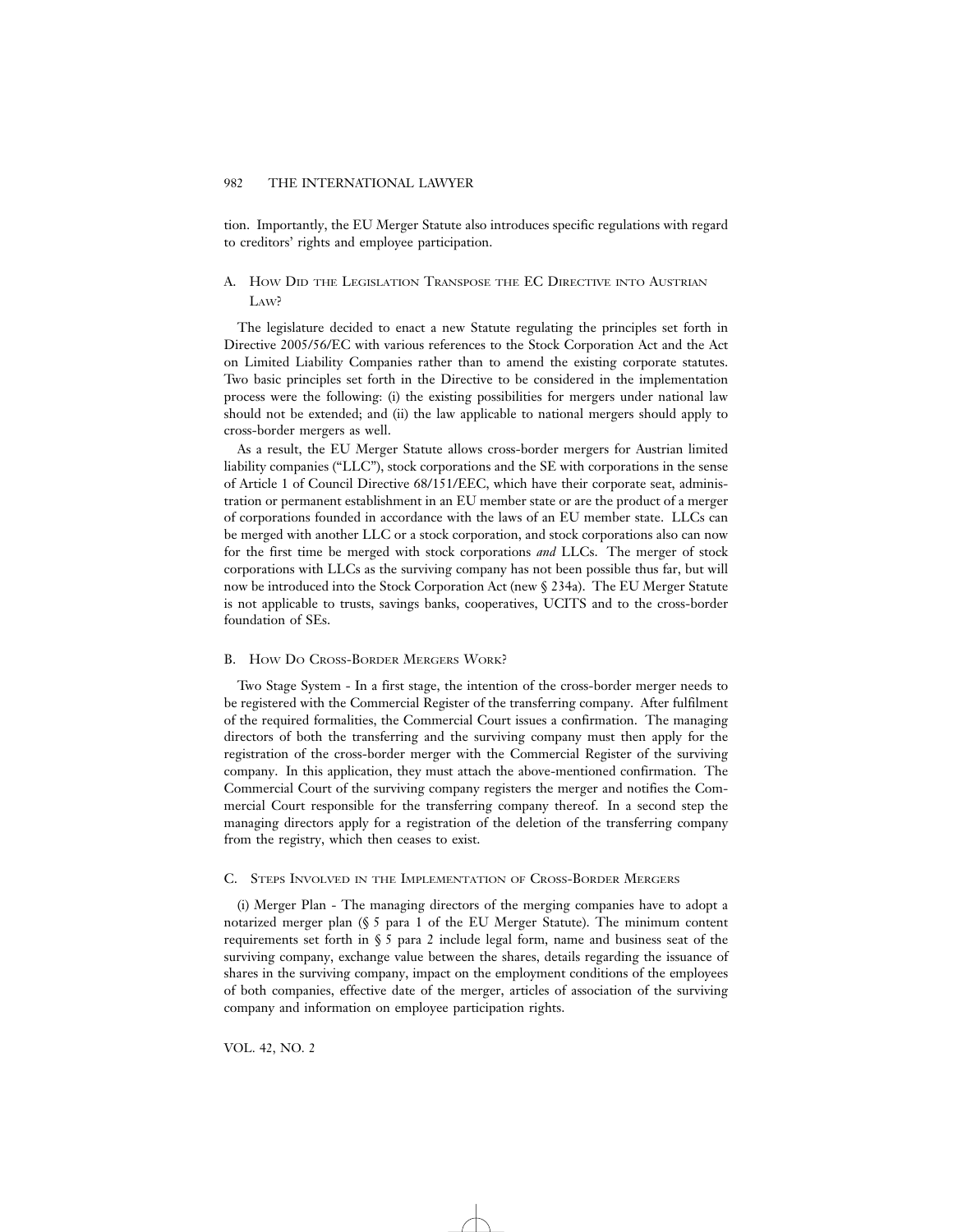(ii) Compliance with Procedures regarding Employee Participation - A novelty of the EU Merger Statute is the link of the permissibility of the merger to an agreement on employee participation: Only if the procedure set out in the Labour Relations Act is complied with can the merger be entered into the Commercial Register.

A new chapter regulating the participation rights of employees regarding cross-border mergers will be introduced into the Labour Relations Act on 15 December 2007. The provisions included therein will be very similar to those applicable to employee participation in SEs, namely a special negotiating committee with representatives of all employees of the involved companies, subsidiaries and businesses enters into negotiations with the managing directors regarding their participation in the supervisory board.

The participation rights concept will apply to the merger of Austrian corporations with foreign companies if the transferring company has its business seat in Austria. If both the transferring and the surviving company, however, have neither employees nor subsidiaries, no employee participation is required. In case of a foreign company without employees being merged with an Austrian company with employees, which is the surviving company, compliance with the participation rights rules is mandatory.

(iii) Merger Report of the Managing Directors - In addition to the information required in § 220a of the Austrian Stock Corporation Act (e.g., consequences of the merger, draft merger agreement, exchange value of shares) the merger report regarding cross-border mergers also shall contain details on the effects of the merger on creditors and employees. The merger report is to be delivered to the responsible representative of the employees, or if no workers council exists, to the employees at least one month before the shareholder assembly takes place. At such assembly the shareholders will be asked to consent to the merger. In case of an outbound merger the managing directors also have to deliver a declaration on the amount of the share capital and the accrued reserves to the Commercial Register. This is designed to support the Commercial Register in examining compliance with capital maintenance rules.

(iv) Merger Audit - A merger audit must be completed by an auditing company. The substantive requirements are comparable with the respective provisions regarding Austrian stock corporations under the Stock Corporation Act, with one major supplement: the merger audit must assess the fairness of the cash consideration offered for dissenting shareholders (see (vi) below).

(v) Adoption of Resolutions by Shareholders in General Assemblies - The managing directors must deliver the draft merger plan after its approval by the supervisory board to the Commercial Register and publish a notice regarding the general assembly and creditors' rights one month before the general assembly is to take place. The majority requirements and further details regarding the adoption of the required shareholders' resolutions follow the relevant provisions of the Stock Corporation Act and the Act on Limited Liability Companies.

(vi) Cash Consideration for Dissenting Shareholders - In case of an outbound merger the shareholders of the company transferring its assets to a company with its business seat in another EU member state are entitled to an adequate cash consideration in return for their shares. A shareholder making use of this exit right must have dissented to the shareholders' resolution and have been a shareholder of the company during the period between the general assembly and the exercise of the exit right. Such shareholders further can request an examination of the cash consideration by the Commercial Court. Dissent-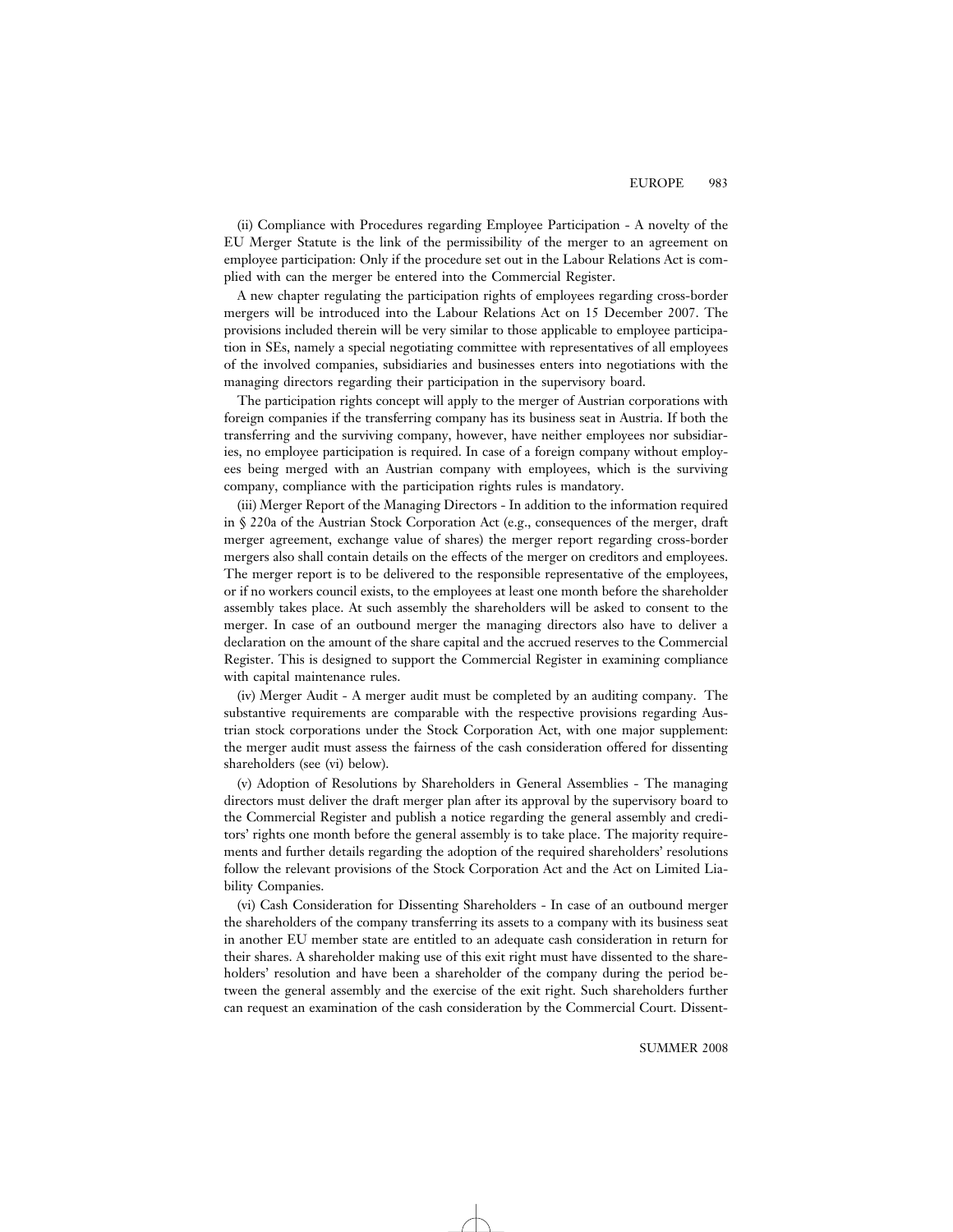ing shareholders also have the right to sell their shares even where the articles of the company otherwise prohibit such a sale.

(vii) Protection of Creditors - Creditors of the companies must be informed if a crossborder merger is envisaged. This is important since enforcing their rights might become more difficult if the company moves its business seat to a different jurisdiction.

Therefore, an Austrian company (as the transferring company) merging with a foreign company must provide sureties to its creditors which prove that the enforcement of their rights otherwise might be endangered. When precisely the cross-border merger becomes effective is to be assessed under the law of the country in which the surviving company has its business seat.

# D. WILL CROSS-BORDER MERGERS BECOME MORE FREQUENT?

There are various ways of achieving a cross-border merger under Austrian law. The cross-border merger of corporations as transposed into Austrian law by the EU Merger Statute presents a new alternative that likely will entail lower costs than other alternatives while at the same time providing a higher degree of legal certainty. In addition, since this alternative also will be incorporated into the other EU member states, courts in those other member states will be familiar with the process. This should lead to a more expedited process in implementing a cross-border merger.

# **V. Belgium**

# A. A NEW LEGAL FRAMEWORK FOR PUBLIC TAKEOVER BIDS

In implementing European Takeover Directive 2004/25/EC,43 the Law on Public Takeover Bids of 1 April 2007 (the "Law"),<sup>44</sup> together with two implementing Royal Decrees of April 27, 2007,45 sets out a new legal framework for public takeover bids. The Law not only transposes the Directive but also consolidates the existing regulations on both voluntary and mandatory take over bids, taking into account the practices established by the Belgian supervisory authority, the Banking, Finance and Insurance Commission (CBFA).

The Law entered into force on September 1, 2007, and applies to all public takeover bids on Belgian territory. A takeover bid is public if there is diffusion of communication concerning the bid presenting sufficient information to holders of securities to enable them to decide whether to transfer them or where there is publicity in Belgium aimed at announcing or recommending the bid.46 As an exception to this general rule, however, a bid will not be considered public if: (i) the bid is addressed to qualified investors only; (ii) the bid is addressed to less than 100 natural persons or legal entities that are not qualified investors; or (iii) the bid relates to securities with a nominal value of at least  $\mathfrak{C}50,000.^{\mathfrak{q}}$  As

<sup>43.</sup> Council Directive 2004/25, 2004 O.J. (L 142) (EC).

<sup>44.</sup> MONITEUR BELGE, No. 124 (Belg.), Apr. 26, 2007, *available at* http://www.ejustice.just.fgov.be/mopdf/ 2007/04/26\_2.pdf

<sup>45.</sup> MONITEUR BELGE, No. 153 (Belg.), May 23, 2007, *available at* http://www.ejustice.just.fgov.be/mopdf/ 2007/05/23\_1.pdf.

<sup>46.</sup> MONITEUR BELGE, No. 124, *supra* note 40, at art. 6.

<sup>47.</sup> *Id*.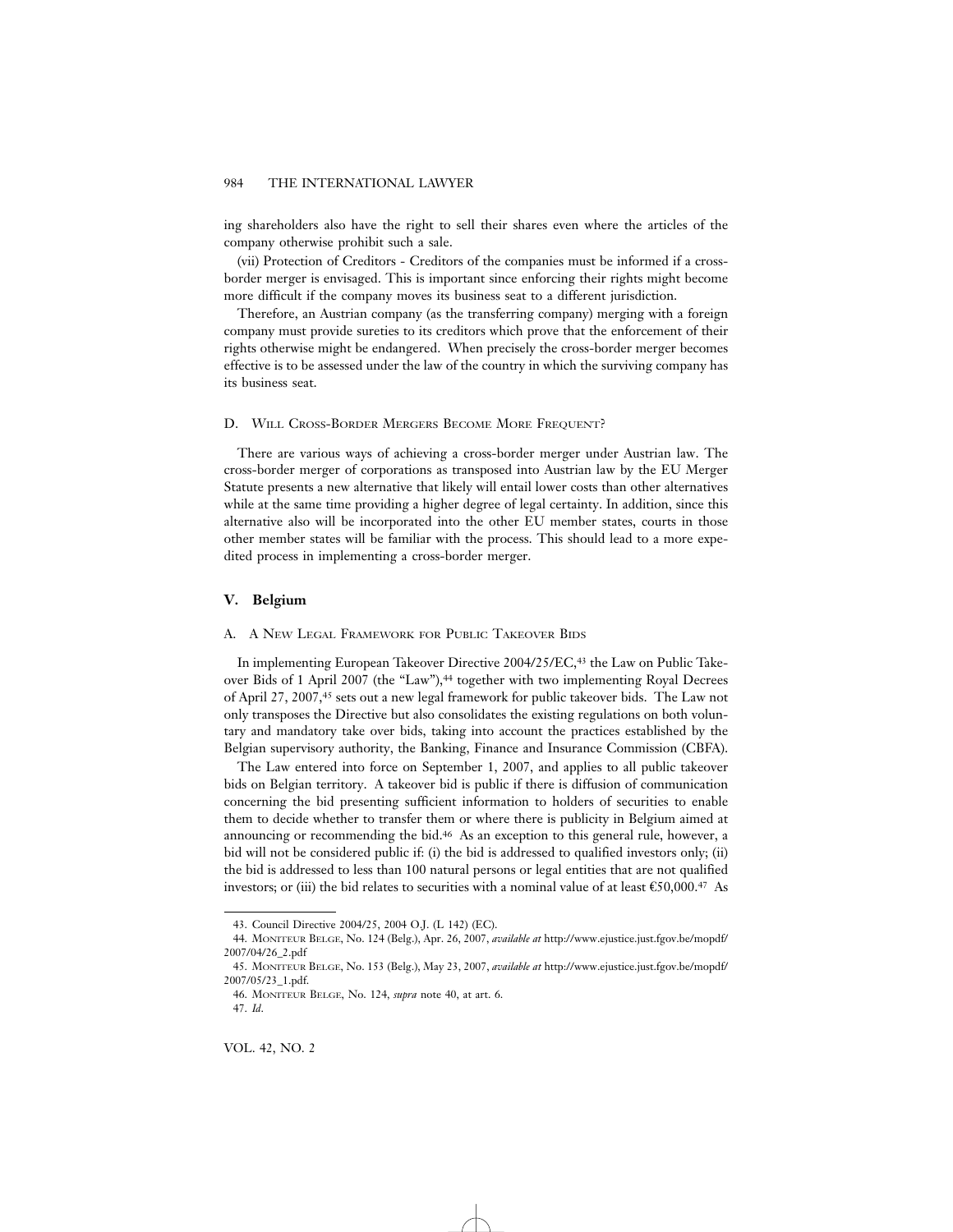a result of this scope, the Law may be relevant to foreign bidders for a target company not listed in Belgium.

### B. INNOVATIONS RESULTING FROM THE LAW OF APRIL 1, 2007

The most important change resulting from the Law undoubtedly relates to the rules on mandatory takeover bids. Previously, Belgian legislation provided for a mandatory takeover bid if, as a result of securities transactions, a direct or indirect change of control over a listed Belgian company occurred. The person, or persons acting in concert, acquiring control was then under the obligation to launch an offer on all other shares of the listed company.

The Law has now introduced a more objective threshold: when a person, acting alone or in concert, acquires voting securities of a company that has its registered office in Belgium and is listed on (i) a regulated market in the European Economic Area, (ii) Alternext, or (iii) the Marché Libre of Euronext, and as a result crosses the threshold of 30 percent of the voting securities, that person must launch a bid for all the securities of the listed company.48 Subject to a number of exceptions explicitly mentioned in the Law, the obligation to launch a public takeover bid will only apply if the 30 percent threshold is crossed as a result of the acquisition of voting securities. Hence, there will be no obligation to launch a takeover bid if the 30 percent threshold is crossed without acquisition of voting securities.49

Belgian-listed companies are often controlled by intermediate holding companies. The Law, therefore, explicitly provides that a mandatory bid obligation will apply in case a person, through an acquisition of securities, directly or indirectly acquires control over an intermediate holding or when persons, acting in concert through an acquisition of securities, acquire more than 50 percent of the voting securities in an intermediate holding or in a person exercising direct or indirect control de jure over an intermediate holding.50 This new legislation confirms an existing practice established by the CBFA.

Under the Law, the mandatory bid must be launched at an equitable price, *i.e.,* a price the higher of either the average trading price on the most liquid market during the thirty calendar days preceding the date when the obligation to bid came into existence or the highest price paid by the bidder $(s)$ .<sup>51</sup>

The law further provides for important transitional measures in this respect. Indeed, in order to avoid having the enactment of the Law itself trigger mandatory takeover bids, an important exception applies: shareholders who, on September 1, 2007, held alone, or together with persons acting in concert with them, more than 30 percent of the voting securities of a Belgian company subject to the new rules on mandatory takeover bids, are exempted from the obligation to launch a mandatory bid on the remaining securities, provided they properly notify both the company and the CBFA within 120 business days (as of September 1, 2007).52 Provided such proper notification is made, the beneficiaries

<sup>48.</sup> MONITEUR BELGE, No. 153, *supra* note 41, at art. 49-50.

<sup>49.</sup> *Id*.

<sup>50.</sup> *Id*. at art. 51.

<sup>51.</sup> *Id*. at art. 53-54.

<sup>52.</sup> *Id*. at art. 53.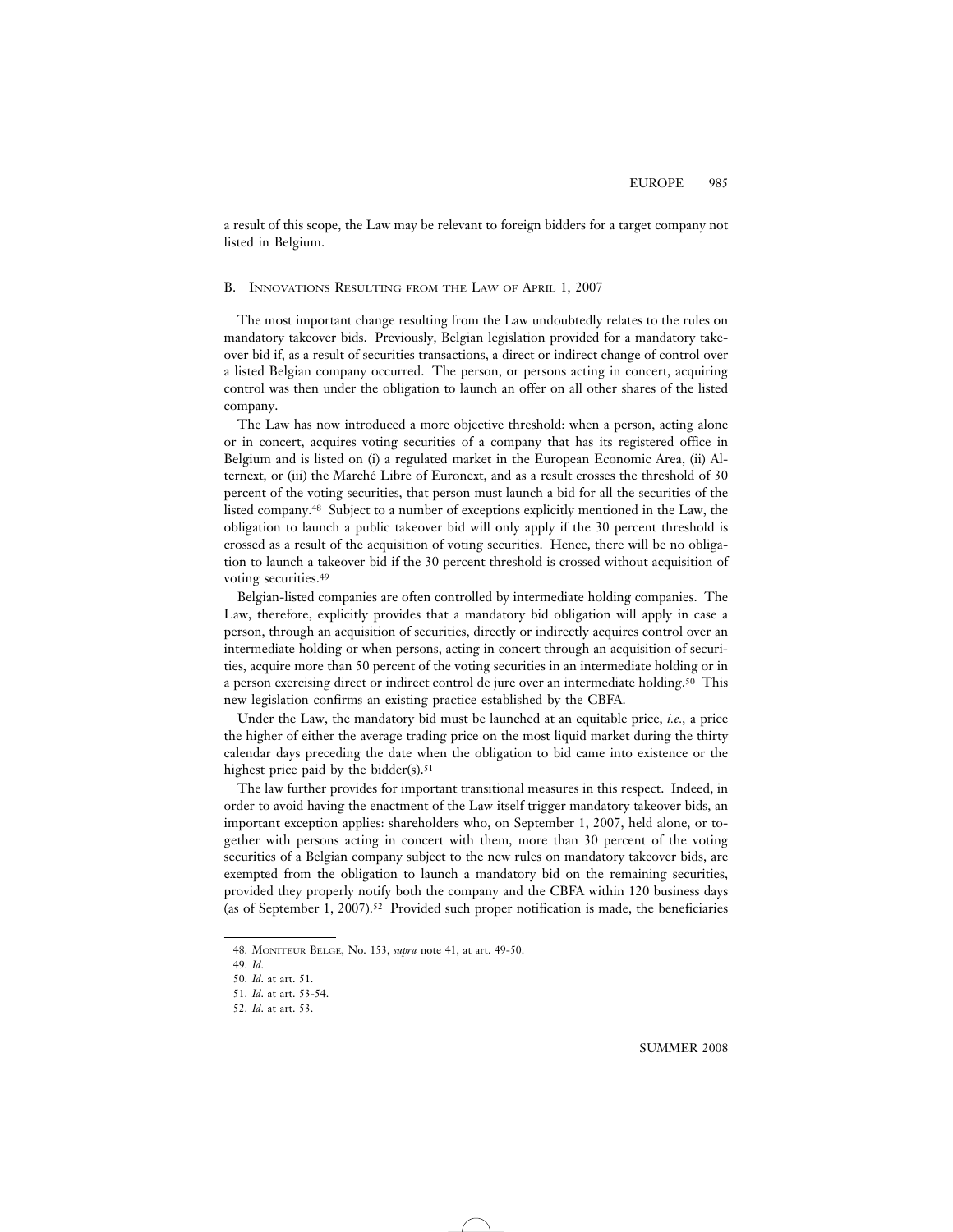of the exemption will furthermore be authorized to certain additional share transactions without a mandatory bid becoming required.

# C. INTRODUCTION OF THE "PUT UP OR SHUT UP" RULE IN THE CASE OF VOLUNTARY TAKEOVER BIDS

The Law grants the CBFA the power to require a relevant party to disclose its intention as to whether it will make a voluntary takeover bid. This creates a powerful tool for the CBFA towards any person who, through his own statements, creates the impression in the market that he may make an offer on a listed company. If the relevant person does not confirm his intention to launch an offer within the time limits provided for by the CBFA, he will not be allowed to launch an offer on the target company within the next six months other than in unusual circumstances, such as significant changes in the circumstances, the target's situation, or the shareholding of persons involved in a potential bid.53

D. INCREASE IN OBLIGATIONS OF THE BOARD OF DIRECTORS OF THE TARGET **COMPANY** 

The Law obliges the Board of Directors (the "BoD") of a Belgian target to publish a memorandum ("*m´emoire en r´eponse*" or "*memorie van antwoord*"). This memorandum should contain the opinion of the BoD on the bid as well as its views on the bidder's strategic plans in respect of the target and the expected consequences of these strategic plans on the target's results, employment, and activities as set out in the bidder's prospectus.<sup>54</sup> Like the bidder's prospectus, the *mémoire en réponse* will need to be approved by the CBFA and published.

The Law furthermore provides for a special liability regime with respect to this *mémoire en réponse*, comparable to the prospectus liability. Compared with the opinion of the BoD required under the previous legislation, the Law significantly increases the obligations of the BoD of the target company.

# E. ADDITIONAL OBLIGATIONS TO CONSULT EMPLOYEES

In addition to already existing rules on information and consultation obligations toward employees and their representatives, the Law provides for a number of additional obligations. The most important is the right of the target's works council to convene a meeting with the bidder.<sup>55</sup> The works council may only waive this right by unanimous decision. During this meeting, the bidder will present its commercial and financial policy as well as its strategic plans for the target and their possible consequences on the employees and activities of the target. The bidder should take note of any comments made by the works council. If the bidder does not attend the meeting, he will not be allowed to exercise the voting rights attached to the securities tendered under the takeover bid until he does so.56

VOL. 42, NO. 2

<sup>53.</sup> *Id*. at art. 8.

<sup>54.</sup> *Id*. at art. 28.

<sup>55.</sup> MONITEUR BELGE, No. 124, *supra* note 40, at art. 42-45.

<sup>56.</sup> *Id*. at art. 45.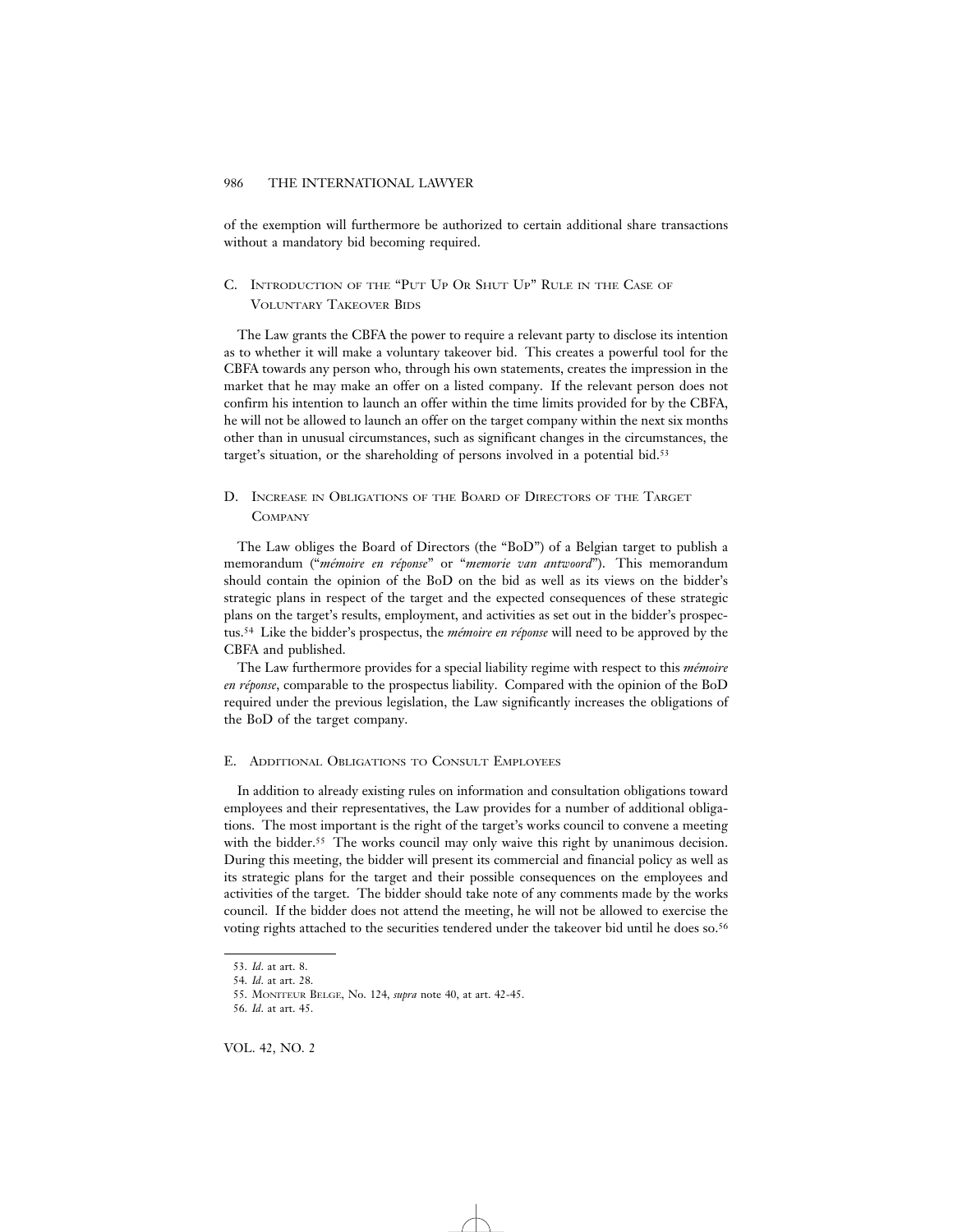# F. CHANGES TO "SIMPLIFIED SQUEEZE OUT" AND INTRODUCTION OF A "SELL-OUT RIGHT"

Previously, Belgian legislation allowed a bidder possessing 95 percent of the shares after completion of its takeover bid to launch a "simplified squeeze out," *i.e.*, reopening the bid without having to comply with rules for ordinary squeeze outs, provided the bidder had acquired, in the initial bid, at least 66 percent of the shares that it did not own prior to the takeover bid.

Under the new Law on voluntary takeover bids, and in addition to some technical changes, the bidder must have acquired at least 90 percent of the shares not owned at the beginning of the voluntary bid in order to be allowed to proceed with a simplified squeeze out.57 The Law furthermore grants the minority shareholders a "sell-out right," allowing them to demand a bidder owning at least 95 percent of the shares after completion of its takeover bid to buy their shares at the price offered in the voluntary takeover bid.58 The sell-out right must be exercised within three months of the closing of the acceptance period of the initial voluntary bid.59

#### G. IMPACT OF THE LAW ON EXISTING PREVENTIVE AND DEFENSIVE MECHANISMS

Belgium has chosen to opt out of the Takeover Directive's provisions on preventive and defensive mechanisms. Accordingly, the Law does not change the existing Belgian rules on preventive and defensive mechanisms, which, among other things, places important restrictions on the powers of the target's Board of Directors once a takeover bid has been announced—but without going as far as imposing the strict "neutrality principle" provided for by the Directive. In principle, Belgian companies may voluntarily apply the more stringent provisions of the Directive, but it is highly unlikely that many companies will do so.

### **VI. England and Wales**

# A. REGULATION OF SOLICITORS' PRACTICES

The Solicitors Regulation Authority introduced new rules, effective July 1, 2007,<sup>60</sup> regulating the conduct of Solicitors, registered European Lawyers, registered Foreign Lawyers, and recognized bodies in the Solicitor's Code of Conduct 2007.61 One of the principal changes relates to business management and imposes express obligations for

<sup>57.</sup> MONITEUR BELGE, No. 153, *supra* note 41, at art. 42-44.

<sup>58.</sup> *Id*.

<sup>59.</sup> *Id*. at art. 44.

<sup>60.</sup> Solicitors Act, 1974, c. 47, pt. 2 (Eng.); Administration of Justice Act, 1985, c. 61, §9 (Eng.).

<sup>61.</sup> The Solicitors' Code of Conduct 2007 is available at http://www.sra.org.uk/documents/code/solicitorscode-of-conduct-full.pdf. The new Code replaces the Guide to the Professional Conduct of Solicitors (1999) and a number of other rules and brings together in one place most of the ethical rules to which those practicing as English solicitors both in the United Kingdom and overseas are bound—including conflicts and confidentiality rules as well as rules relating to client relations, publicity, and business management and sectorspecific guidance.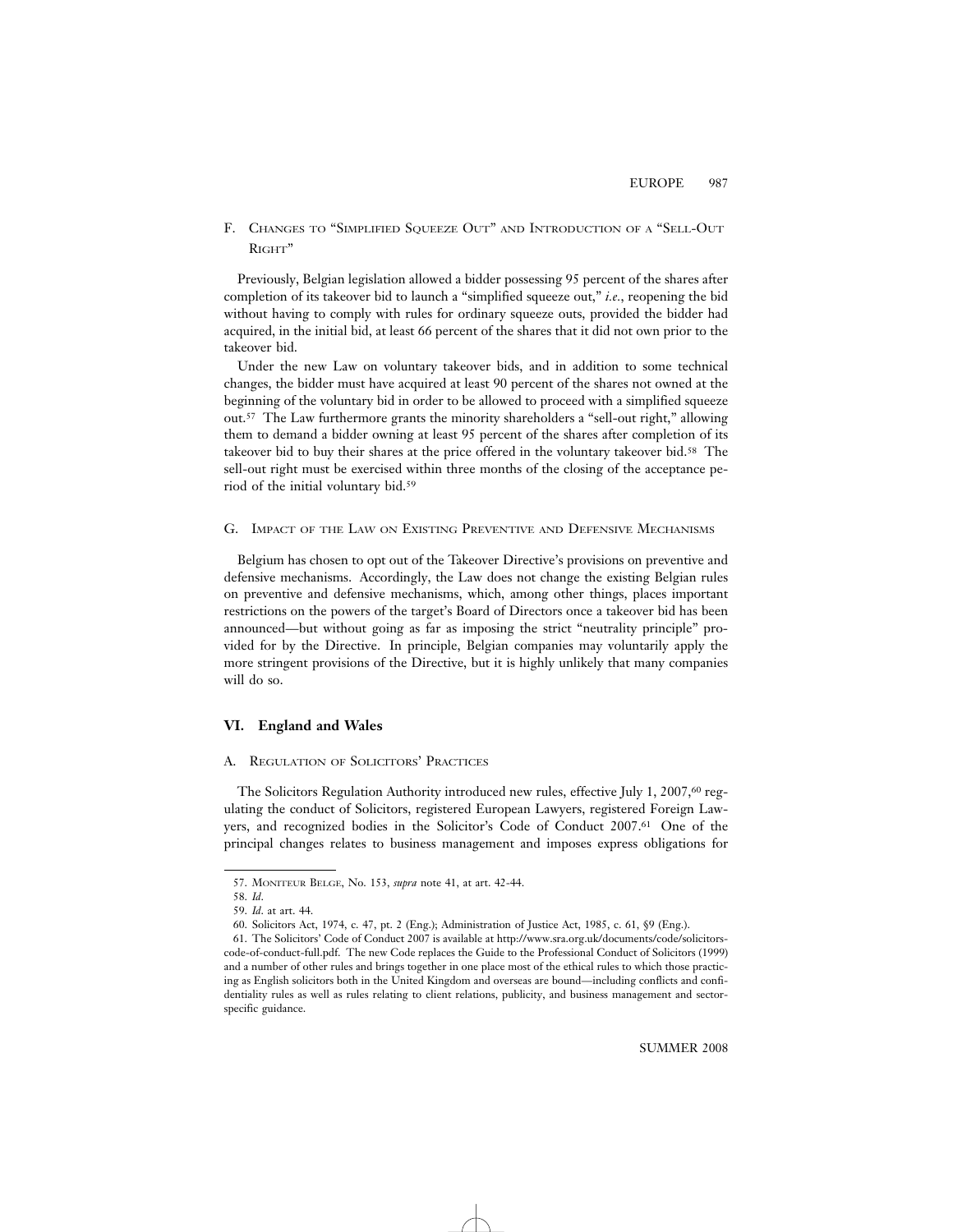principals in firms to make arrangements for effective management of the firm as a whole, including the management of risk.<sup>62</sup>

Regulations enacted to implement the European Third Money Laundering Directive63 came into force on December 15, 2007.64 The new regulations aim to limit the use of professional and other services for money laundering by requiring that certain categories of persons engaging in certain types of activities carry out customer due diligence and monitor the ongoing use of their services by clients.65 The Regulations expressly allow a risk-based approach to the task of identifying and verifying clients and ongoing monitoring.66 The regime in England and Wales—unlike most continental jurisdictions—imposes criminal sanctions in the event of breach.67

The new Legal Services Act 2007 will allow new kinds of legal practices to be developed and licensed in which solicitors may join with other kinds of lawyers and non-lawyers to form legal practices (legal disciplinary practices).68 These changes have been introduced by the Government to improve competition, flexibility, and choice for consumers. The Act also creates a new independent supervisory body, the Legal Services Board, to supervise the regulation of lawyers of all disciplines<sup>69</sup> and an independent ombudsman, the Office of Legal Complaints,70 to deal with consumer complaints arising from legal services and to provide redress.

#### B. FINANCE

Following negative publicity related to a growing number of public companies being acquired by private equity funds, a working group led by Sir David Walker undertook a review of disclosure and transparency in the private equity industry, publishing its guidelines and recommendations in November 2007.71 A new monitoring and review body set up by the British Venture Capital Association oversees compliance by private equity firms with the new guidelines.

<sup>62.</sup> *See id*. at Rule 5.

<sup>63.</sup> Council Directive 2005/60, 2005 O.J. (L 309) 15-36 (EC).

<sup>64.</sup> The Money Laundering Regulations, No. 3299 (2007) (U.K.), *available at* http://www.legislation.gov. uk/si/si200732. The new regulations repeal and replace the Money Laundering Regulations 2003.

<sup>65.</sup> *Id*. § 3. The professionals covered include independent legal professionals as well as credit and financial institutions, auditors and accountants, estate agents, casinos, and trust or company service providers. The work types caught by the regulations include the buying or selling of real property or business entities, managing client monies, the opening and management of bank accounts, and the creation, operation, and management of trusts, companies, or similar structures. *Id*.

<sup>66.</sup> *Id*. §§ 13-14. The regulations impose requirements for regulated entities to maintain records, appoint a Money Laundering Officer, promulgate policies and procedures, and train relevant employees. *Id*. at pt. III. 67. *See, e*.*g*., *id*. § 45.

<sup>68.</sup> Legal Services Act, 2007, c. 29 (U.K.). In the longer term, alternative business structures (ABSs) will allow lawyers to go into multidisciplinary practices with other kinds of professionals and allow non-lawyers including commercial organizations such as supermarkets or high street banks—to own firms that provide legal services or to provide outside investment through equity interests to firms providing legal services. *Id*. at pt. V.

<sup>69.</sup> *Id*. at pt. II.

<sup>70.</sup> *Id*. at pt. VI.

<sup>71.</sup> Walker Working Group, http://www.walkerworkinggroup.com/ (last visited Mar. 23, 2008).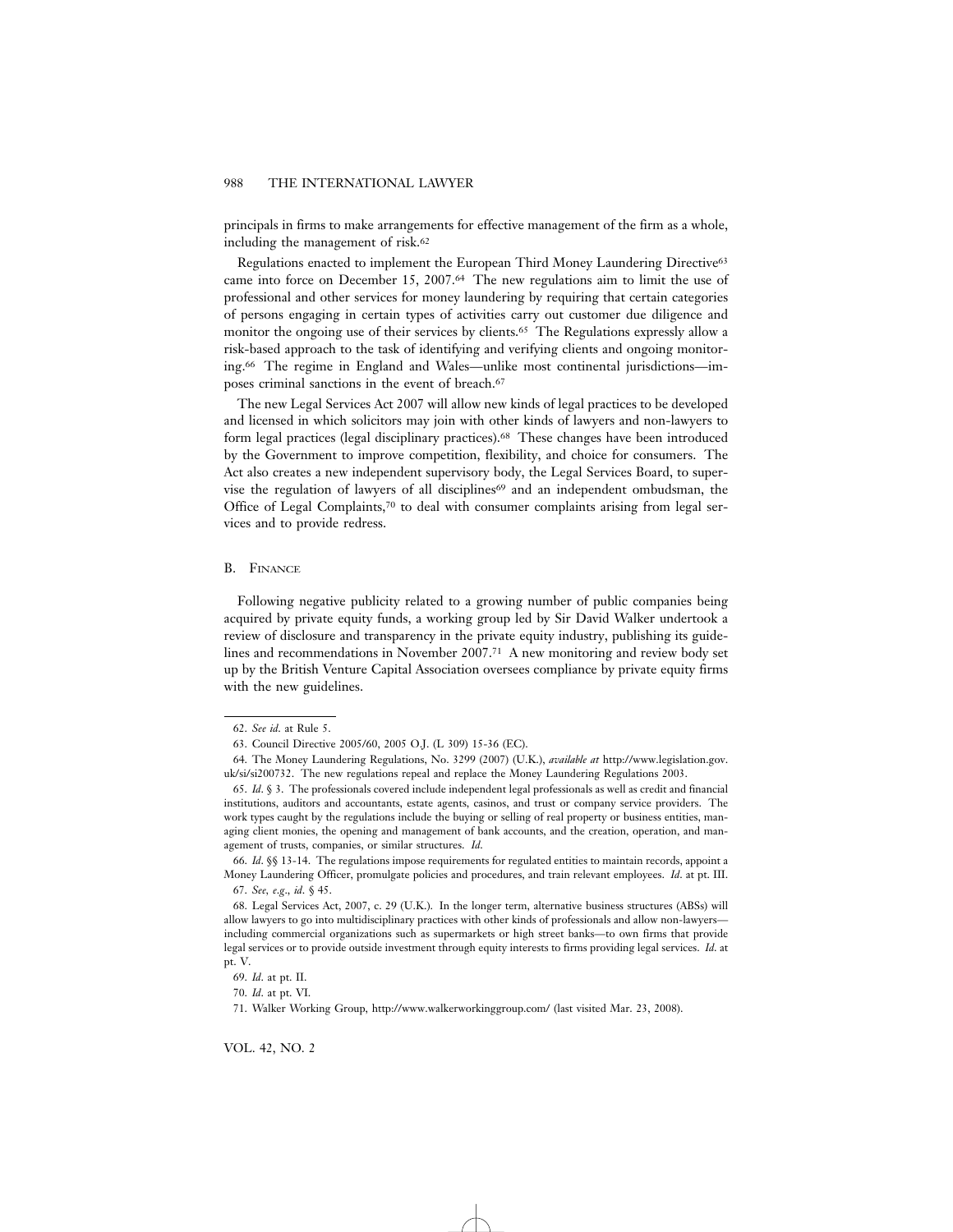In 2007, the Court of Appeal decided two noteworthy cases on the law relating to guarantees. In one case,72 it held that the variation of an underlying contract to a guarantee to include new obligations does not automatically discharge the guarantee, although the new obligations would not be covered. Earlier in the year, the Court of Appeal73 upheld guarantees that did not on their face list the obligations guaranteed on the basis that the documents relating to the negotiation between the parties provided sufficient evidence of the obligations.

The Islamic Finance Experts Group has been set up to consult with HM Treasury and the Financial Services Authority (FSA) on Islamic finance. In particular, the group is considering the Government's feasibility study on the possibility of the Government issuing sukuk, a Shari'a-compliant equivalent of a bond.74

#### C. FINANCIAL SERVICES

The Markets in Financial Instruments Directive75 (MiFID) was transposed into law in England and Wales in January 2007, replacing the Investment Services Directive.76 MiFID regulates investment services and activities on a pan-European basis in defined financial instruments.77 The Capital Requirements Directive (CRD)78 gives effect to the Basel II Accord on capital adequacy for regulated firms. The CRD took effect from January 2007 in respect of some of its provisions, and others will be compulsory from January 2008. The FSA has placed greater emphasis in 2007 on principles-based regulation—involving less prescriptive rules and more high-level principles—complemented by greater senior management accountability for regulatory compliance.

#### D. FINANCIAL RESTRUCTURING AND INSOLVENCY

The House of Lords<sup>79</sup> provided significant clarification on the law of wrongful interference with contractual relations, confirming that it comprises two causes of action: 1) inducing or procuring a breach of contract in a way that creates accessory liability on the defendant's part; and 2) causing loss by unlawful means. The Lords rejected a claim for

<sup>72.</sup> Wittman (UK) Ltd. v Willdav Eng'g S.A., [2007] EWCA (Civ) 824. The Court ruled that where the Guarantor was involved in the original negotiations between the Creditor and the Debtor where the new obligations were explicitly contemplated, it would be inequitable for the Guarantor to argue that its existing obligations had been discharged. The new obligations, however, would not be covered by the guarantee.

<sup>73.</sup> Caterpillar Fin. Serv. Ltd. v Goldcrest Plant & Groundworks Ltd., [2007] EWCA (Civ 272) (Eng.).

<sup>74.</sup> MICHAEL AINLEY ET. AL., FIN. SERV. AUTH., ISLAMIC FINANCE IN THE UK: REGULATION AND CHALLENGES (2007), *available at* http://www.fsa.gov.uk/Pages/Library/Publications\_by\_date/2007/index. shtml.

<sup>75.</sup> Council Directive 2004/39, 2004 O.J. (L 145) 1-44 (EC). *See also* Corrigendum to Directive 2004/39, 2005 O.J. (L 45) *18* (EC).

<sup>76.</sup> Implementing rules became effective on November 1, 2007.

<sup>77.</sup> This includes transferable securities, money-market instruments, units in collective investment undertakings, and various derivatives.

<sup>78.</sup> Council Directive 2006/48, 2006 O.J. (L 177/1) (EC); Council Directive 2006/49, 2006 O.J. (L177/ 201) (EC).

<sup>79.</sup> OBG Ltd. v. Allan [2007] UKHL 21 (Eng.), one of three overlapping appeals, principally concerned claims in tort for economic loss caused by intentional acts. The case concerned a claim against invalidly appointed administrative receivers.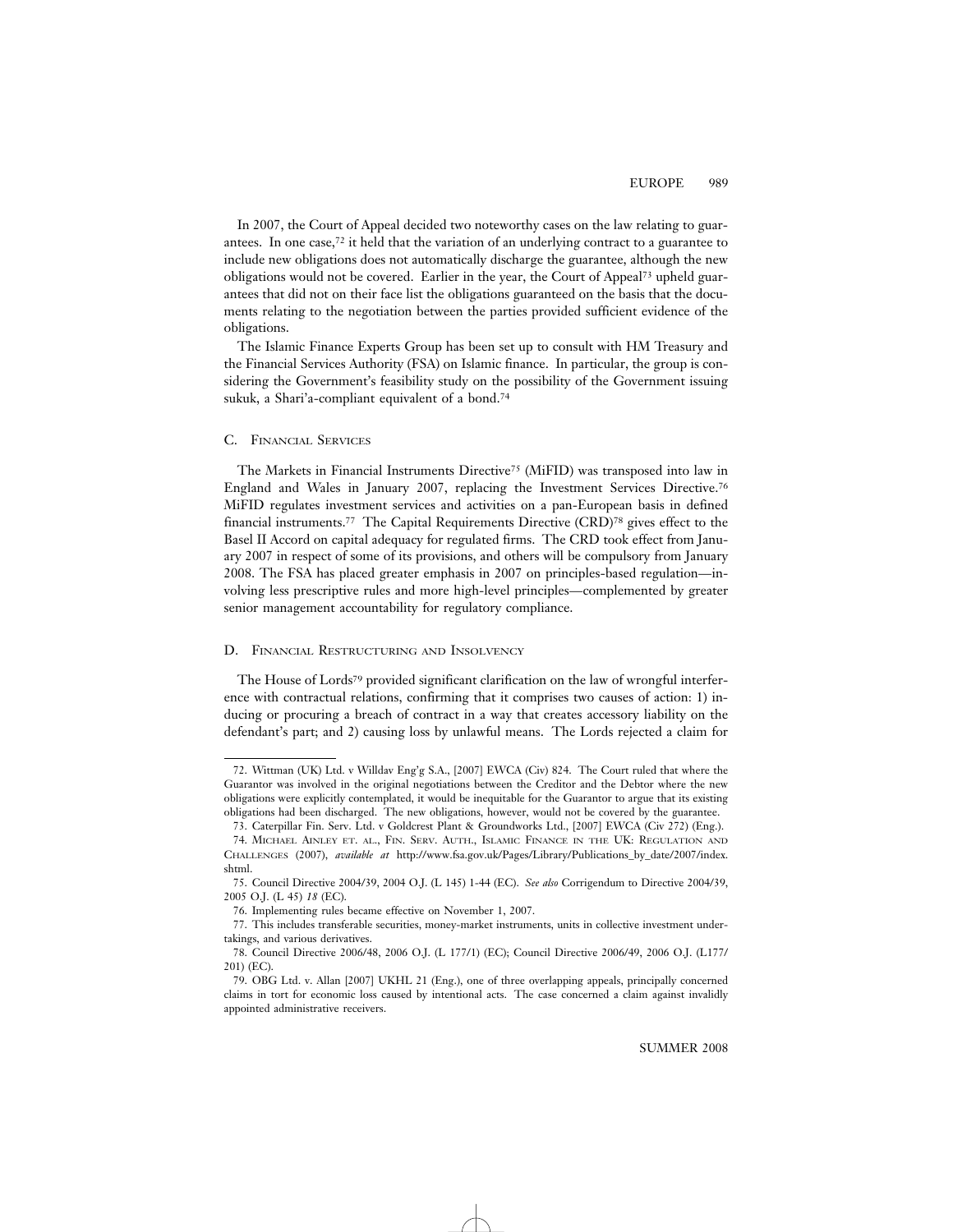conversion in relation to dealings with the company's contractual claims;<sup>80</sup> however, their comments refer to, and invite, reform in the area of conversion.

In a decision of general importance in the commercial property market, the High Court held that, pursuant to the terms of a company voluntary arrangement proposed by an insolvent tenant company, the landlords were obliged to treat as released guarantees given by the solvent parent company.81

#### E. CORPORATE

In November 2006, after eight years in the making, the Companies Act 2006 (the "Act") was enacted.82 It is the largest single piece of legislation ever passed in England and Wales. Implementation of the Act is being staggered,<sup>83</sup> with about a third of its provisions implemented on various dates in 2007, including:

• a new statutory statement of directors' duties <sup>84</sup>—some of which started to apply on October 1, 2007;

• a new statutory procedure allowing a company's members to bring derivative claims in the company's name against the company's directors;<sup>85</sup>

• new provisions enabling indirect investors to receive information that a company registered in England and Wales whose shares are admitted to trading on a regulated market, such as the London Stock Exchange's main market but not AIM, sends to its members; and

• various changes affecting the way private and public companies make or disclose shareholders' decisions.86

In addition, the Corporate Manslaughter and Homicide Act 200787 introduces a new offense of corporate manslaughter where there has been a gross failing throughout an organization in the management of health and safety with fatal consequences. The Act applies to companies, various government, departments and other organizations.88

<sup>80.</sup> They rejected it on the basis that, historically, the tort of conversion is concerned with chattels and not with intangible assets.

<sup>81.</sup> Prudential Assurance Co. Ltd. v PRG Powerhouse Ltd., [2007] EWHC 1002 (Ch) (Eng.). Although the Court went on to find that the terms of this CVA unfairly prejudiced the interests of the landlords, its decision confirms that CVAs may be used in certain circumstances to indirectly discharge the liabilities of solvent third parties.

<sup>82.</sup> Companies Act, 2006, c. 46 (U.K.). The Act consolidates most of the company law currently contained in various statutes, including the Companies Act 1985.

<sup>83.</sup> The first sections came into force on November 8, 2006, and the whole Act is expected to be in force by October 1, 2009.

<sup>84.</sup> Companies Act §§ 170-77.

<sup>85.</sup> *Id*. §§ 260-69.

<sup>86.</sup> *See generally*, *id*. at pt. 13. For instance, a private company will not be required to hold an annual general meeting, and it will be easier for private companies to pass members' written resolutions, but public companies will no longer be able to do so. *Id*. §§ 3336; 288.

<sup>87.</sup> Corporate Manslaughter and Corporate Homicide Act, 2007, c. 19 (U.K).

<sup>88.</sup> It was introduced following lengthy debate and concern over the difficulties in bringing prosecutions against large organizations under previous legislation and will take effect beginning April 6, 2008.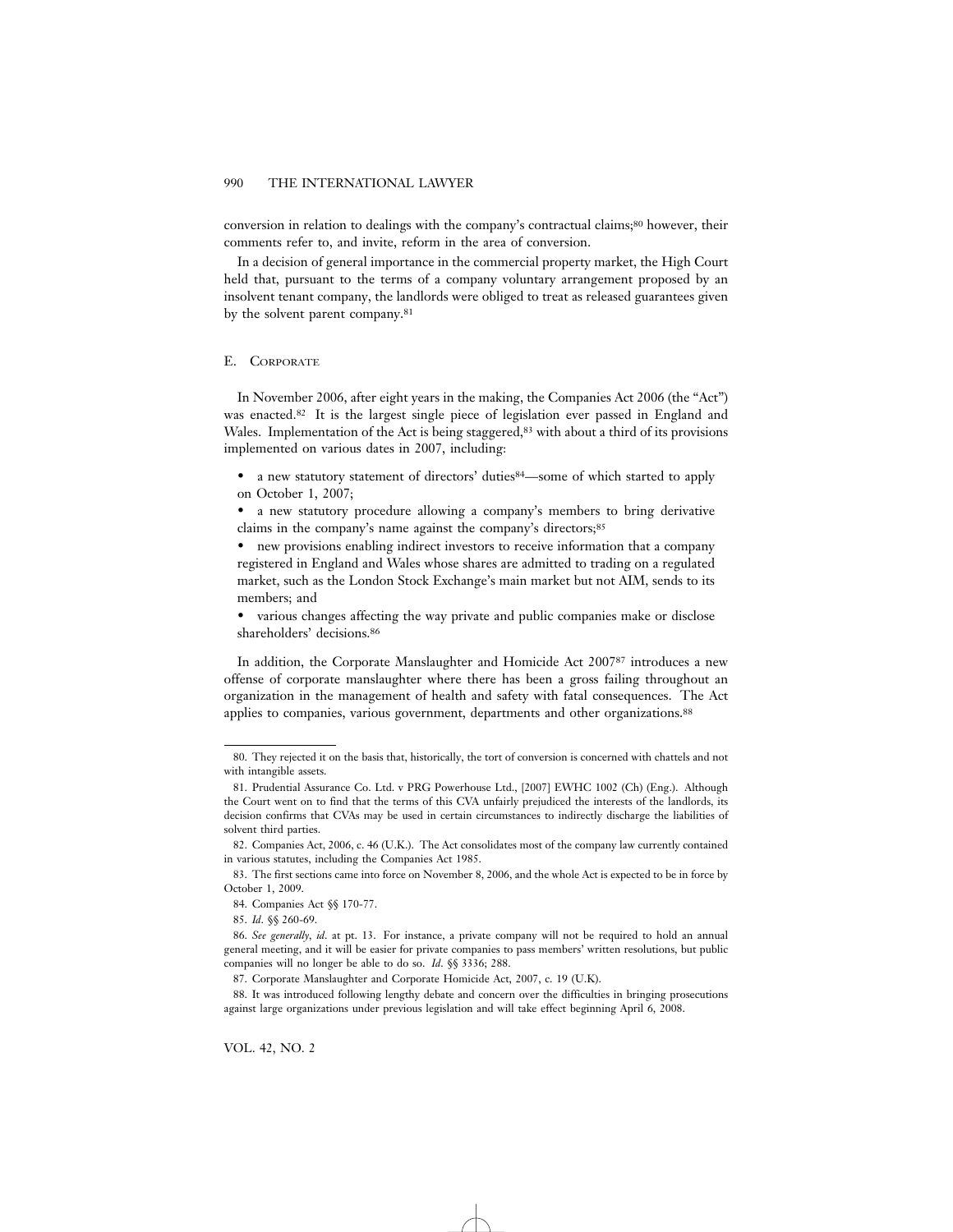### F. E.U. AND U.K. COMPETITION LAW

Both E.U. and U.K. competition law apply in the U.K. A key policy issue in each jurisdiction is whether to increase private enforcement of competition law, particularly damages actions. The European Commission's White Paper on the issue is expected in early 2008, and the Office of Fair Trading (OFT) has published U.K.-specific recommendations.89

In 2007, the first representative action was brought before the Competition Appeal Tribunal (CAT) by the Consumers' Association against JJB Sports.90 In addition, the CAT issued its first-ever order for interim damages in late 200691 and also determined that damages claimants need its permission before suing a successful leniency applicant.92 Further, the High Court decided that damages awarded for competition law infringement will be compensatory only.93

Eliminating cartels is a priority in the E.U. and U.K. In 2007, the European Commission imposed its biggest-ever cartel fine, €992 million, on members of a lifts cartel.94 The OFT signaled an increase in the level of its fines with a £121 million fine of British Airways.<sup>95</sup> The OFT is currently investigating alleged bid-rigging in the construction industry, using a fast-track procedure for businesses admitting their involvement early; the European Commission is consulting on a similar settlement procedure.96 The European Commission and OFT cooperate with other competition authorities in cartel cases; for example, the OFT is investigating an international criminal cartel in the market for marine hoses used to transfer oil.97

The European Commission's success in the *Microsoft* appeal to the CFI98 may encourage it to take a bold position on abuse of dominance issues in the ongoing review of Article 82, the Commission's guidelines on exclusionary abuses are still to be formalized.

<sup>89.</sup> *See* OFFICE OF FAIR TRADING, PRIVATE ACTIONS IN COMPETITION LAW: EFFECTIVE REDRESS FOR CONSUMERS AND BUSINESS (2007), *available at* http://www.oft.gov.uk/advice\_and\_resources/publications/reports/competition-policy/.

<sup>90.</sup> Notice of a claim for damages was submitted on March 5, 2007.

<sup>91.</sup> Healthcare at Home Ltd. v Genzyme Ltd. [2006] CAT 29. The CAT ruled in November 2007 that a damages claim could proceed against Morgan Crucible while other alleged cartelists' appeals against the underlying infringement decision were continuing. The cartelist in question, Morgan Crucible, had admitted participating in a graphite products cartel, in return for complete immunity from fines from the European Commission.

<sup>92.</sup> Emerson Elec. Co. v. Morgan Crucible Plc, [2007] CAT 30.

<sup>93.</sup> Devenish Nutrition Ltd. v. Sanofi-Aventis SA (France), [2007] EWHC 2394 (Ch).

<sup>94.</sup> Press Release, EUROPA, Commission Fines Members of Lifts and Escalators Cartels over €990 Million, IP/07/209 (Feb. 21, 2007).

<sup>95.</sup> Press Release, Office of Fair Trading, British Airways to Pay Record £121.5m Penalty in Price Fixing Investigation, 113/07 (Aug. 1, 2007). Virgin Atlantic obtained immunity from penalties by confessing collusion with BA over long-haul passenger fuel surcharges. *Id*. BA admitted its involvement later and was fined £121.5m, the highest ever penalty imposed by the OFT. *Id*.

<sup>96.</sup> Press Release, EUROPA, Antitrust: Commission Calls for Comments on a Draft Legislative Package to Introduce Settlement Procedure for Cartels, IP/07/1608 (Oct. 26, 2007).

<sup>97.</sup> Press Release, Office of Fair Trading, OFT Launches Criminal Investigation into Alleged International Bid Rigging, Price Fixing and Market Allocation Cartel, 70/07 (May 3, 2007).

<sup>98.</sup> Case T-201/04, Microsoft Corp. v. Comm'n, 2007 E.C.J. CELEX LEXIS 554 (Sept. 17, 2007).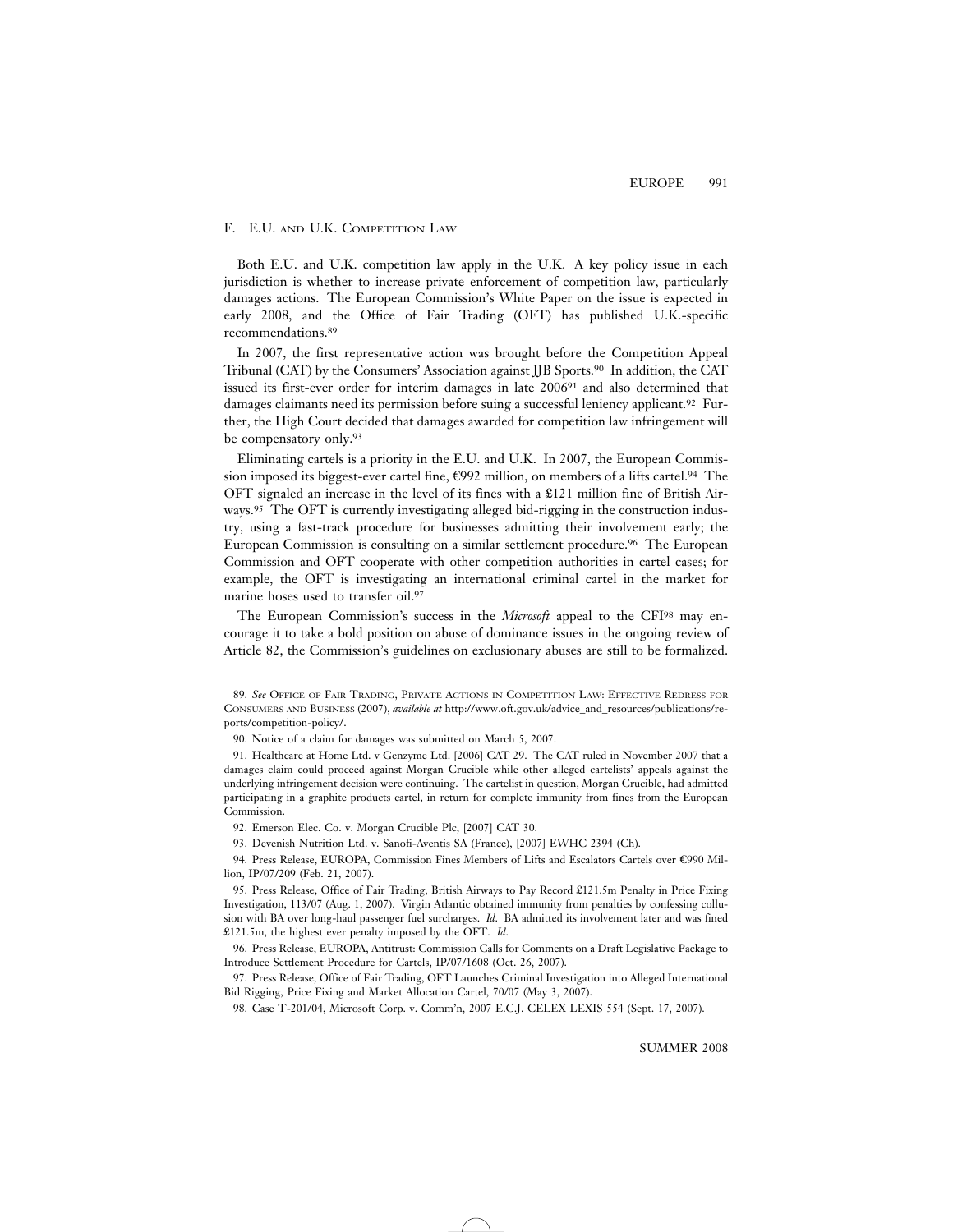There are several important U.K. abuse of dominance cases before the CAT, including refusals to supply,<sup>99</sup> excessive pricing, and margin squeezing.<sup>100</sup>

#### G. INTELLECTUAL PROPERTY

From October 1, 2007, the U.K. Intellectual Property Office, while still searching for earlier trade marks registered in the U.K. or as a Community trade mark, will no longer refuse to register a trade mark on the basis of earlier conflicting marks.101 The onus passes to any owner of earlier conflicting rights to oppose the application after advertisement in the Trade Mark Journal.

In 2007, the ECJ clarified the law in favor of trade mark owners in the pharmaceutical industry, affirming the trade mark owner's right to prevent parallel importation of repackaged pharmaceutical products within the E.U.102 Also in 2007, the first appellate decision in the United Kingdom was given on the protection available to Community designs.103 Under Community law principles,104 the scope of design right protection includes any design not producing on the informed user a different overall effect. Hence, in an infringement action, the informed user must be identified. The Court of Appeal clarified that the informed user is not the same as the patent "skilled in the art" person but is someone better informed than the average consumer in trade mark law. Therefore, actions that may infringe a registered trade mark may not infringe a corresponding registered design.

In February 2007, the European Parliament Legal Service issued an interim ruling on the proposed European Patent Litigation Agreement (EPLA) initiative, stating that it is illegal and E.U. Member States are not entitled to conclude the EPLA on their own.105 The EPLA aims to establish a central patent litigation system abolishing the need for parallel claims in individual E.U. Member States and envisaging the creation of a Euro-

<sup>99.</sup> VIP Commc'n Ltd. v. Office of Commc'n (T-Mobile (UK) Ltd. intervening), [2007] CAT 3 (involving the disconnection of VIP's services by T-Mobile Limited).

<sup>100.</sup> Albion Water Ltd. v. Water Services Regulation Authority, Case No. 1046/2/4/04. The Court of Appeal has granted Dwr Cymru permission to appeal in respect of two points: (i) whether the CAT applied the correct test in finding a margin squeeze; and (ii) whether the CAT had the jurisdiction to decide the issue of dominance.

<sup>101.</sup> The Trade Marks (Amendment) Rules 2007, No. 2076 (U.K), *available at* http://www.legislation.gov. uk/si/si200720.

<sup>102.</sup> Case C-348/04, Boehringer Ingelheim KG v. Swingward Ltd., 2007 ECJ CELEX LEXIS 251 (Apr. 26, 2007). Under Community Law principles, a trade mark owner's rights in relation to relevant goods are exhausted once the goods have been put on the E.U. market by the proprietor or with his consent. Council Directive 89/104l, art. 7(1), 1989 O.J. (L 40) 1 (EEC). Quantitative restrictions on imports and all measures having equivalent effect are prohibited between E.U. Member States. Treaty Establishing the European Community, art. 28, Nov. 10, 1997, 1997 O.J. (C 340). But a trade mark owner may rely on its trade mark rights to prevent the parallel importation of repackaged products unless certain conditions exist: the exercise of the rights contributes to the artificial partitioning of the E.U. markets; the original condition of the goods are not affected; clear identification on the goods of the manufacturer and the importer; non-damaging presentation of the trade mark and of its proprietor; and prior notice is given to the trade mark owner.

<sup>103.</sup> Procter & Gamble Co. v. Reckitt Benckiser (UK) Ltd., [2007] EWCA (Civ) 936.

<sup>104.</sup> Council Regulation 6/2002, art. 10, 2002 O.J. (L 003).

<sup>105.</sup> The document, which does not appear to have been intended for public dissemination, is available at http://www.ipeg.com/\_UPLOAD%20BLOG/Interim%20Legal%20Opinions%20Legal%20Service%20EP %20Feb%201%202007.pdf.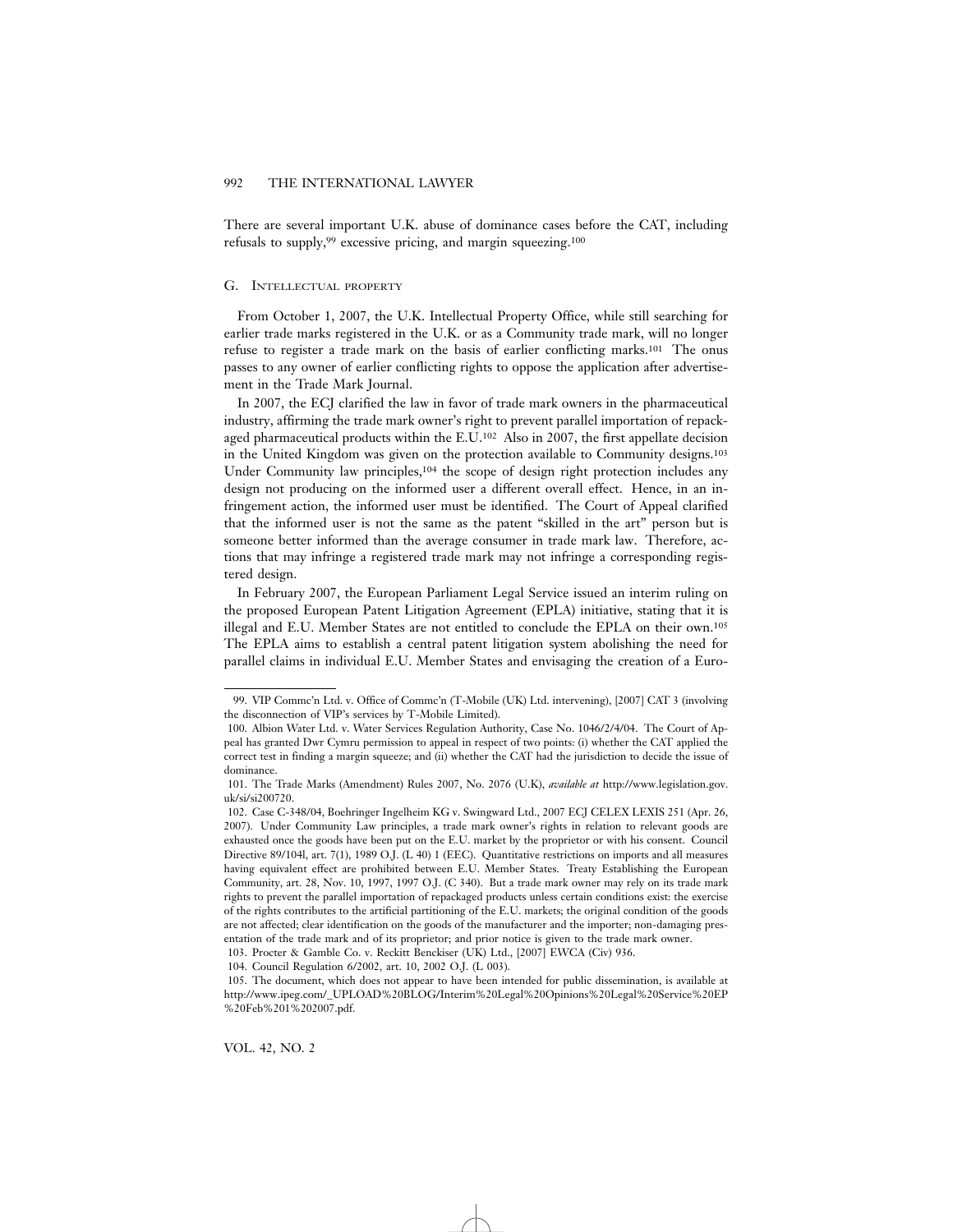pean Patent Court and an Administrative Committee. In October 2007, the E.U. Presidency proposed a compromise, a single European patent litigation system to apply to all national patents.106

The test for the patentability of software and business methods continues to be the subject of debate in Europe. In 2006, the Court of Appeal sought to clarify the approach for determining whether relevant subject matter falls within the exclusions in Article 52(2) and (3) of the European Patent Convention (EPC)107 and, in connection with the exclusions, set out a four-stage approach.108 In a decision made available in 2007, the European Patent Office (EPO) Technical Board of Appeal severely criticized the approach of the Court of Appeal, considering the approach to have no basis in the EPC and contravening conventional patentability criteria.109 This decision leaves the law of England and Wales at odds with EPO case law, as the decisions of the EPO Technical Board of Appeal are not binding on the Courts of England and Wales whilst those of the Court of Appeal are.

# H. LITIGATION AND ARBITRATION

The Court of First Instance (CFI) handed down its eagerly awaited judgment in the *Azko Nobel* case on September 17, 2007,110 clarifying the rules on legal professional privilege in E.U. competition law. The CFI rejected Akzo's arguments that such privilege should be extended to cover communications with in-house counsel in the context of E.U. competition law, resulting in a continuing divergence between E.U. and national law. The judgment also provides clarification on the procedure to be followed where a document's privileged status is unclear.

In the landmark decision of *Sempra Metals*,111 the House of Lords considered the question of whether compound interest may be awarded on a restitution, or unjust enrichment, claim and held that Sempra could recover compound interest from the Inland Revenue.112 Their Lordships also took the opportunity to examine generally the law in this area; consequently, it appears that parties will be able to recover compound interest in a variety of circumstances in the future.

<sup>106.</sup> Council Working Document 14492/07, Towards an EU Patent Jurisdiction—Points for Discussion, Annex.

<sup>107.</sup> In Aerotel Ltd. v. Telco Holdings Ltd., [2006] EWCA (Civ) 1371, [1], [7], the Court of Appeal considered the application of Articles 52(2) and (3) of the European Patent Convention (EPC). Article 52(2) excludes from what is to be considered an invention certain subject matter and activities, including "schemes, rules and methods for . . . doing business, and programs for computers," but only, according to Article 52(3), if the patent or patent application "relates to such subject-matter or activities as such."

<sup>108.</sup> *Id*. ¶ 40. "(1) properly construe the claim; (2) identify the actual contribution" of that claimed to the state of the art; "(3) ask whether the contribution falls solely within the excluded subject matter; [and] (4) check whether the actual or alleged contribution is actually technical in nature."

<sup>109.</sup> *See* Letter from Alain Pompidou, President, European Patent Office, to Jacob, Lord Justice.

<sup>110.</sup> Joined Cases T-125 & 253/03, Akzo Nobel Chemicals Ltd. v. Comm'n, 2007 ECJ CELEX LEXIS 555 (Sept. 17, 2007).

<sup>111.</sup> Sempra Metals Ltd. (formerly Metallgesellschaft Ltd.) v. HM Comm'rs of IRC, [2007] UKHL 34 (Eng.); Case C-397/98, Metallgesellschaft Ltd. v Comm'rs of IRC, 2001 E.C.R. I-177.

<sup>112. &</sup>quot;In the course of his judgment, Lord Nicholls observed that the restrictive rule which had prevented recovery on a compound basis had been out of kilter with 'the present day economic reality' in which money is not lent on a simple interest basis." *Compound Interest Awarded on Restitution,* PRACTICAL LAW COMP., July 18, 2007, http://dispute.practicallaw.com/6-372-8981.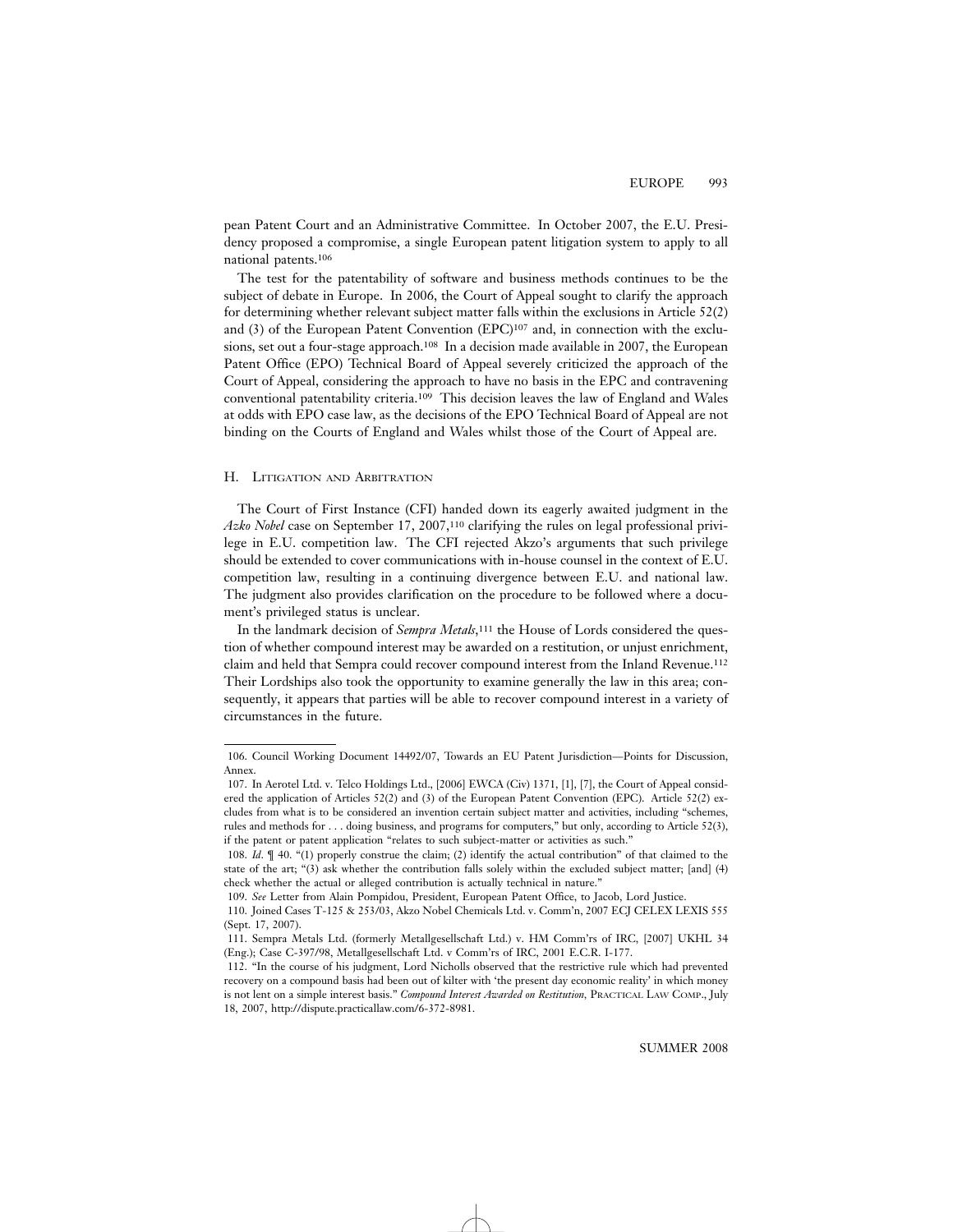Following the ECJ ruling in *Turner v Grovit*,<sup>113</sup> the question of whether an anti-suit injunction could be granted by the Courts of England and Wales in support of arbitration proceedings arose in the recent case of *West Tankers*.114 The House of Lords referred to the ECJ the question of whether granting such an injunction is compatible with the principle of comity enshrined in Council Regulation 44/2001, the E.U. legislation concerning jurisdiction and judgments. The House of Lords is currently awaiting the ECJ's determination on this important issue.115

# I. INSURANCE AND REINSURANCE

The English and Scottish Law Commissions published a Consultation Paper on insurance contract law reform in July 2007, which proposes a new statute creating two separate regimes for consumer and business insurance.116 Overall, the proposals, if adopted, would result in a more consumer-friendly approach. A second Consultation Paper is planned for 2008; it will cover post-contractual good faith, insurable interest, and damages for late payment of claims.

The European Commission published its final report on business insurance on September 25, 2007.117 It identifies potential anti-competitive practices in the co-insurance and reinsurance markets.118 The Commission intends to look at the issues raised in the context of its review of the Insurance Mediation Directive.119 The report also indicates that the Commission currently sees no compelling reason to extend the Block Exemption Regulation when it expires in 2010; however, a further report is expected in 2009.

# J. CONSTRUCTION AND ENGINEERING

On April 6, 2007, new regulations governing health and safety in the construction industry came into force. The Construction (Design and Management) Regulations 2007,120 accompanied by a new Approved Code of Practice, replaced the 1994 Regulations

<sup>113.</sup> Case C-159/02, Turner v. Grovit, [2004] ECR I-3565. The ECJ ruled that the grant of an anti-suit injunction to restrain court proceedings brought in breach of an exclusive jurisdiction agreement is incompatible with E.U. law and comity.

<sup>114.</sup> W. Tankers Inc. v RAS Riunione Adriatica di Sicurta SpA, [2007] UKHL 4.

<sup>115.</sup> The House of Lords signaled that its own view was that the restrictions on the grant of anti-suit injunctions imposed on competing court proceedings by the ECJ and the Regulation should not apply to anti-suit injunctions granted to protect arbitration agreements. *See id*.

<sup>116.</sup> THE LAW COMM'N & THE SCOTTISH LAW COMM'N, INSURANCE CONTRACT LAW: MISREPRESEN-TATION, NON-DISCLOSURE AND BREACH OF WARRANTY BY THE INSURED (2007), *available at* http://www. lawcom.gov.uk/docs/cp182.pdf. Proposals to date cover the duty of good faith, misrepresentation and nondisclosure, insurance warranties and intermediaries, and pre-contract information.

<sup>117.</sup> Commission Staff Working Document, SEC (2007) 1231, Accompanying the Communication for the Commission: Sector Inquiry under Article 17 of Regulation (EC) No. 1/2003 on Business Insurance (Sep. 25, 2007), *available at* http://ec.europa.eu/comm/competition/sectors/financial\_services/inquiries/final\_report\_ annex.pdf

<sup>118.</sup> In particular, the use of "best terms and conditions" in co-reinsurance, the practice of brokers proposing to following (re)insurers that they should write the risk on the same terms and conditions as those agreed by the lead (re)insurer and the exchange of pricing information, either via the broker or lead (re)insurer. *Id*. at 36-37.

<sup>119.</sup> Council Directive 2002/92, 2003 O.J. (L 9) 3, 3-10 (EC).

<sup>120.</sup> The Construction (Design and Management) Regulations, 2007, S.I. 2007/320 (U.K.).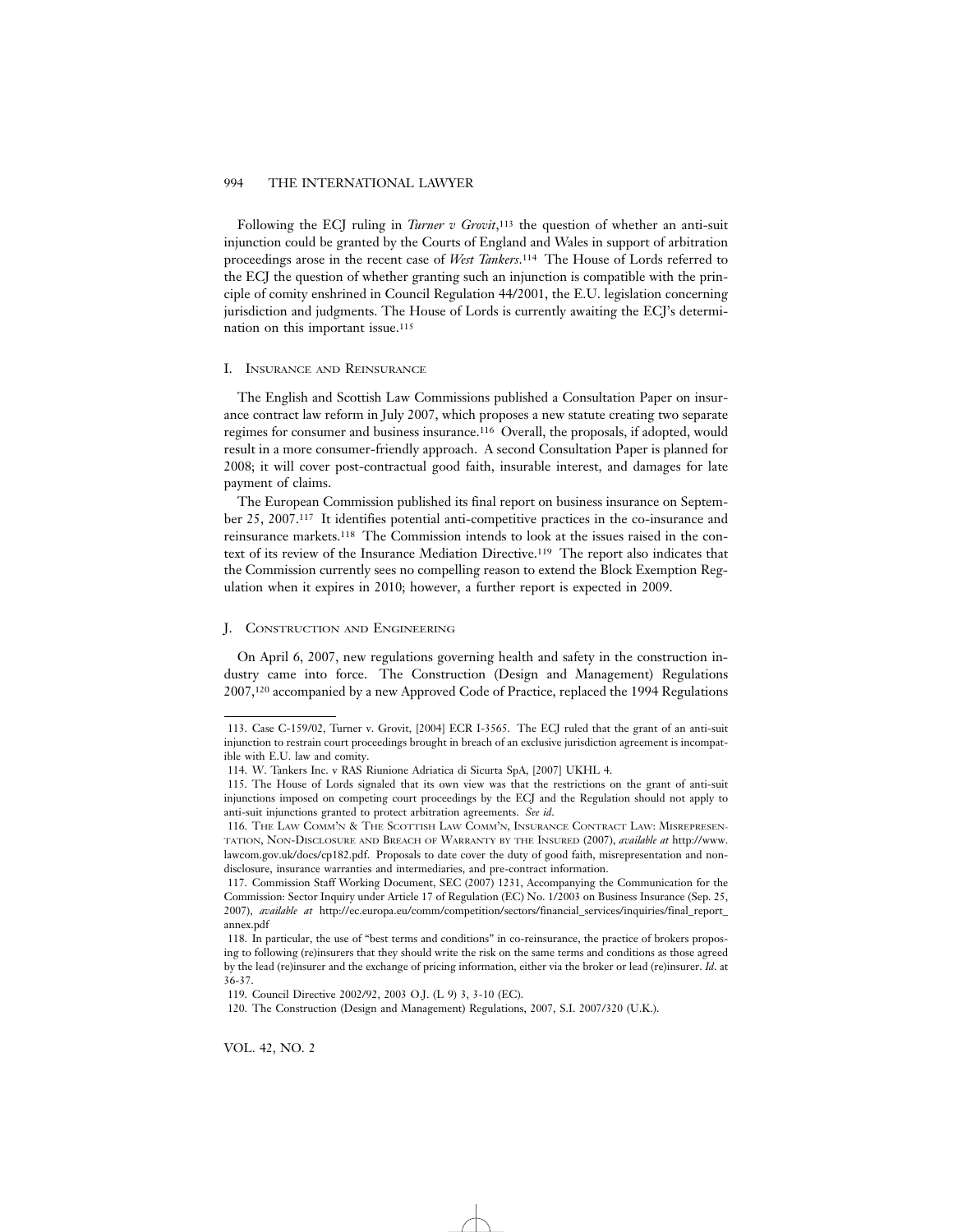and aim to reduce bureaucracy. Key changes are an enhanced duty on clients in respect to construction projects (and removal of the client's ability to transfer their criminal liabilities to an agent), a new duty holder (the CDM coordinator, replacing the previous planning supervisor), and improved guidance for those assessing the competence of prospective duty holders under the regulations before they are appointed.

New tax regulations also came into force in 2007 dealing with the deduction of income tax on payments made under construction contracts. The Income Tax (Construction Industry Scheme) Regulations 2005121 replace the previous system of registration cards, certificates, and vouchers with electronic registration of sub-contractors and are intended to reduce the regulatory burden on the construction industry, improve compliance with tax obligations, and help construction businesses to get the employment status of their workers right. It is also hoped that instances of fraud will be reduced under the new regime.

# K. ENVIRONMENT

*National Grid*122 was the first case to reach the House of Lords under the contaminated land regime set out in Part 2A of the Environmental Protection Act 1990.123 The House of Lords considered the scope of the phrase "appropriate person" in the context of companies that have undergone statutory reconstruction, such as privatized entities in the utilities sector, and overturned an earlier High Court ruling that National Grid was responsible for part of costly clean-up works carried out by the Environment Agency at a former gasworks site.

The area of climate change was a significant focus for legislative activities in 2007, including:

• Introduction of the Climate Change Bill to Parliament on November 14, 2007, which would embody in statute the U.K.'s targets to reduce carbon dioxide emissions;124

• Proposals for the Carbon Reduction Commitment, a new mandatory emissions trading scheme for large, non-energy intensive users of electricity in the commercial and public sectors, due to commence in January 2010;125 and

• The Renewable Transport Fuel Obligations Order, which came into force on October 26, 2007126 and requires suppliers of road transport fuels to sell a specified proportion of renewable transport fuels—primarily biofuels.

<sup>121.</sup> The Income Tax (Construction Industry Scheme) Regulations, 2005, S.I. 2005/2045 (U.K.).

<sup>122.</sup> R. v Env't Agency, [2007] UKHL 30.

<sup>123.</sup> Environment Protection Act, 1990, c. 43 (U.K.).

<sup>124.</sup> A summary of the introduction of the bill is included in the Parliamentary Debates, 696 Parl. Deb. H.L. (5th ser.) (2007) 473, *available at* http://www.publications.parliament.uk/pa/ld200708/ldhansrd/text/ 71114-0002.htm#07111435000003. It will create mechanisms aimed at achieving this, including the establishment of an independent Committee on Climate Change, legally binding five-year carbon budgets, reporting requirements, and enabling powers. Department for Environment Food and Rural Affairs, *UK Legislation: Taking the Climate Change Bill Forward—Progress*, http://www.defra.gov.uk/environment/climate change/uk/legislation/index/htm (last visited Mar. 24, 2008).

<sup>125.</sup> *See* DEPARTMENT OF TRADE AND INDUSTRY, MEETING THE ENERGY CHALLENGE: A WHITE PAPER ON ENERGY, 2007, Cm. 7124.

<sup>126.</sup> The Renewable Transport Fuel Obligations Order, 2007, S.I. 2007/3072.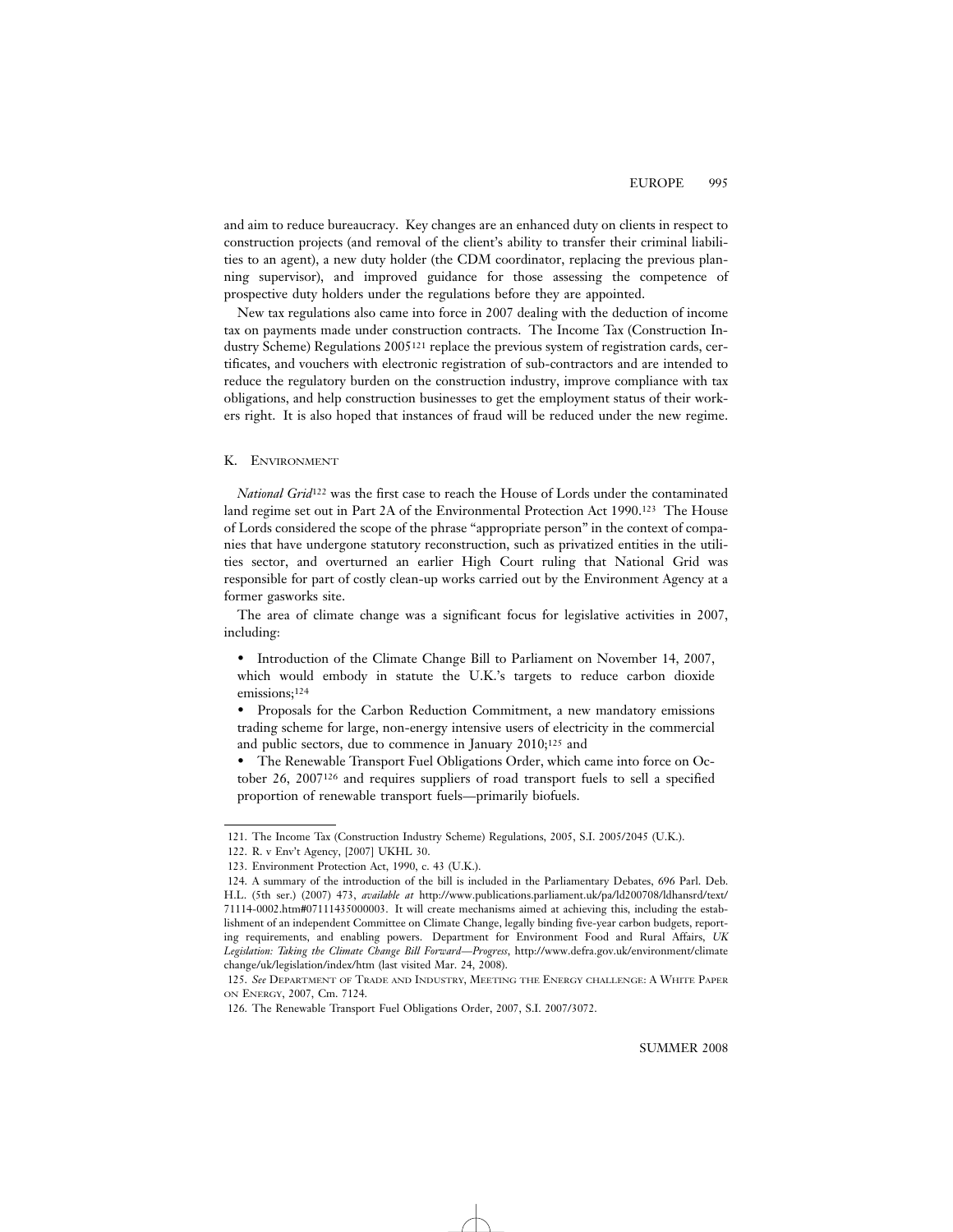REACH, the new E.U. legislation on Registration, Evaluation, and Authorization of Chemicals, came into force on June 1, 2007.127 REACH covers both new and existing substances and requires that all chemicals produced or imported into the E.U. in quantities above 1 metric ton per year will have to be registered in a central database administered by the newly created European Chemicals Agency.

# **VII. Germany**

# A. CORPORATE LAW

In May 2007, the federal government (*Bundeskabinett*) adopted the Government Bill on an Act to Modernize the Law on Limited Liability Companies (*GmbH*) and to Modernize the Law Governing Private Limited Companies and to Combat Abuses (*MoMiG*).128 It is expected that the statute will enter into force in the first half of 2008.129 The legal form of the *GmbH* plays a substantial role in Germany's economic life. The statute is intended to enhance the competitiveness of the *GmbH* compared to equivalent legal forms in other E.U. Member States.130 To this end, it will simplify the incorporation of a GmbH, *inter alia*, by reducing the required minimum capital from EUR 25,000 to EUR 10,000 and by abolishing the requirement of notarization of the articles of association in certain cases.131 In accordance with decisions of the ECJ,132 the statute will permit the *GmbH* to choose its administrative domicile outside of Germany. Further, the statute will create legal certainty in relation to the admissibility of cash pooling and so-called upstream loans.133

The Act relating to German Property Companies with Listed Shares (REIT Act) of May 28, 2007,134 introduces the real estate investment trust (REIT) to German law. The German REIT has the legal form of a listed public limited company. The minimum nominal capital has been set at  $\epsilon$ 15 million. A REIT meeting the requirements as set out by the REIT Act is exempted from the corporate tax and industrial tax.

<sup>127.</sup> Commission Regulation 1907/2006, Concerning the Registration, Evaluation, Authorisation and Restriction of Chemicals (REACH), 2006 O.J. (L 396) 1 (EC).

<sup>128.</sup> Gesetzentwurfder Bundesregierung. Entwurf eines Gesetzes zur Modernisierung des GmbH-Rechts und zur Bekämpfung von Missbräuchen (MoMiG) [Act to Modernize the Law Governing Private Limited Companies and to Combat Abuses] (May 23, 2007), *available at* http://www.bmj.bund.de/files/-/2109/ MoMiG-RegE%2023%2005%2007.pdf

<sup>129.</sup> *See* Press Release, Federal Ministry of Justice, Reforms for Those Starting Up- the MoMiG (May 23, 2007).

<sup>130.</sup> See Press Release, Federal Ministry of Justice, Zeit für Gründer-die GmbH-Reform (May 29, 2006). 131. *Id*.

<sup>132.</sup> Case C-208/00, Überseering BV v. Nordic Constr. Co. Baumanagement GmbH, 2002 E.C.R. I-09919; Case C-167/01, Kamer van Koophandel en Fabrieken voor Amsterdam v. Inspire Art Ltd. 2003 E.C.R. I-10155.

<sup>133.</sup> These are loans given to shareholders by the GmbH.

<sup>134.</sup> Gesetz zur Schaffung Deutscher Immobilien-Aktiengesellschaften mit Börsennotierten Anteilen, May 28, 2007, BGBl. I at 914.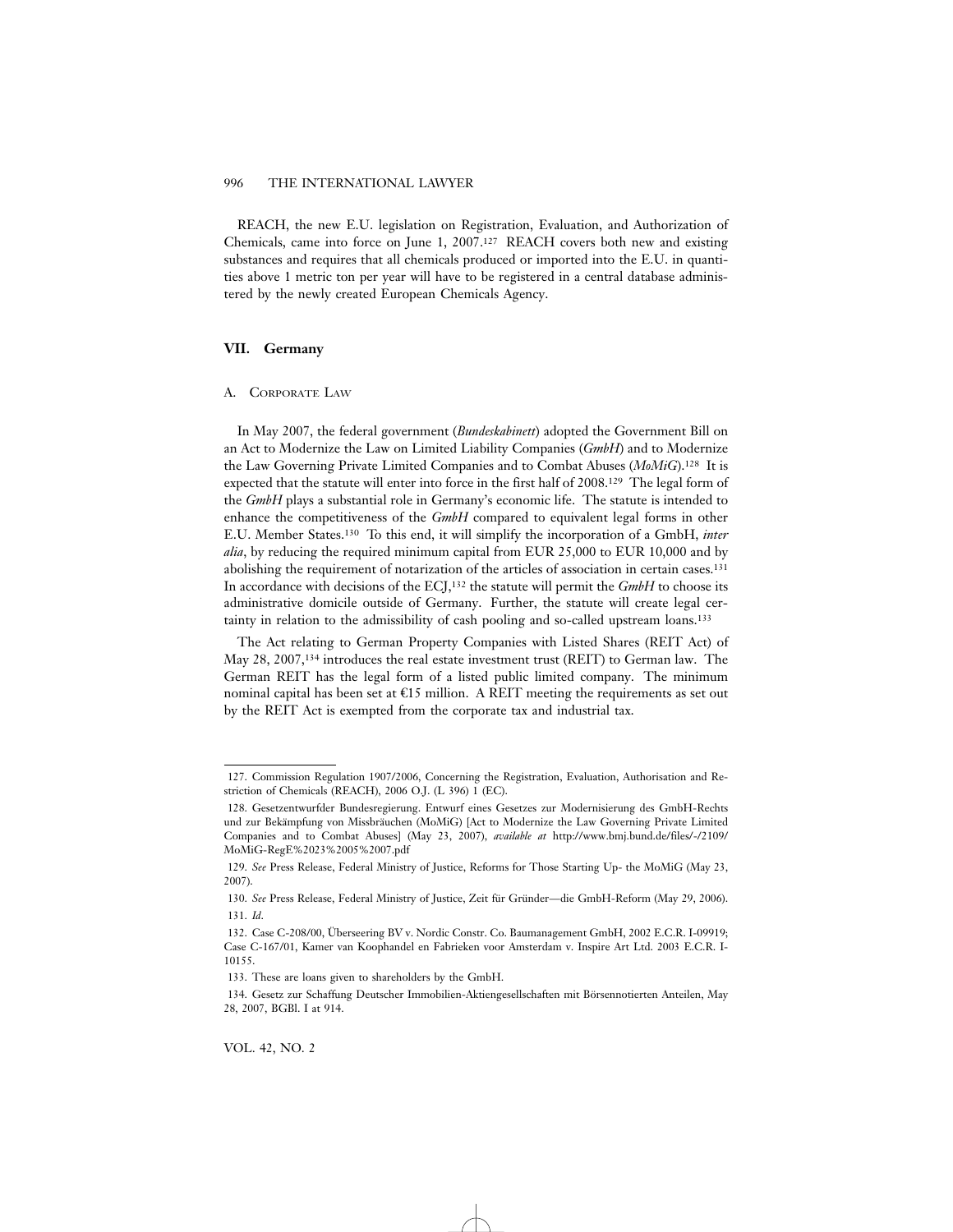# B. COMMERCIAL LAW

The Act relating to Electronic Commercial Registers, Cooperative Society Registers and the Company Register (EHUG) of November 10, 2006,135 imposes the obligation to file documents with these registers only by way of electronic communication beginning January 1, 2007. Further, it establishes a company register,136 which allows online access to the essential information that a company has to report. Additionally, the act provides for new rules regarding the publication of annual accounts.

The Act on the Simplification of Insolvency Proceedings of April 13, 2007,137 encourages commercial activities in the case of insolvency: the continuation and financial restructuring of the business is given priority over its liquidation. In order to encourage selfemployed activities of the debtor during the proceedings, the insolvency administrator may declare that earnings from this activity are not part of the insolvency assets. Furthermore, the statute provides for more transparency in the appointment of the insolvency administrator.

On October 23, 2007, the ECJ held that the so-called German Volkswagen Act,<sup>138</sup> which limited the possibility for shareholders to participate in Volkswagen by capping the voting rights at 20 percent and fixing the blocking minority at 20 percent, infringed the free movement of capital protected by the E.C. Treaty.<sup>139</sup> The ECJ held that direct investors from other E.U. Member States could be deterred by the Volkswagen Act. The Court decided that Germany failed to put forward legitimate interests for the restrictions on the free movement of capital.

#### C. EMPLOYMENT LAW

The Act on the Adjustment of the General Retirement Age due to the Demographic Development and on the Strengthening of the Financial Resources of the Statutory Pension Insurance of April 20, 2007,140 most notably provides for the gradual increase of the general retirement age to sixty-seven.

In April 2007, the German legislature extended the scope of the Act on the Posting of Workers (*Arbeitnehmer-Entsendegesetz*) to the building cleaning guild.141 The Act declares the wages agreed upon between the trade union and the employers' association to be binding for all workers posted to Germany from a foreign country who work in the building cleaning guild and effectively establishes a minimum wage.

<sup>135.</sup> Gesetz über elektronische Handelsregister und Genossenschaftsregister sowie das Unternehmensregister (EHUG), Nov. 10, 2006, BGBl. I at 2553.

<sup>136.</sup> Unternehmensregister, http://www.unternehmensregister.de/urge/?submitaction=startpage&session. sessionid (last visited Mar. 24, 2008).

<sup>137.</sup> Gesetz zur Vereinfachung des Insolvenzverfahrens, Apr. 13, 2007, BGBl. I at 509.

<sup>138.</sup> Gesetz über die Überführung der Anteilsrechte an der Volkswagenwerk Gesellschaft mit Beschränkter Haftung in Private Hand, July 21, 1960, BGBl. I at 585, last amended by Gesetz, July 31, 1970, BGBl. I at 1149.

<sup>139.</sup> Case C-112/05, Comm'n v. Germany, 2007 ECJ CELEX LEXIS 701 (Oct. 23, 2007).

<sup>140.</sup> Gesetz zur Anpassung der Regelaltersgrenze an die Demografische Entwicklung und zur Stärkung der Finanzierungsgrundlagen der Gesetzlichen Rentenversicherung (RV-Altersgrenzenanpassungsgesetz), Apr. 30, 2007, BGBl. I, at 554.

<sup>141.</sup> Erstes Gesetz zur Anderung des Arbeitnehmer-Entsendegesetzes, Apr. 25, 2007, BGBl. I, at 576. ¨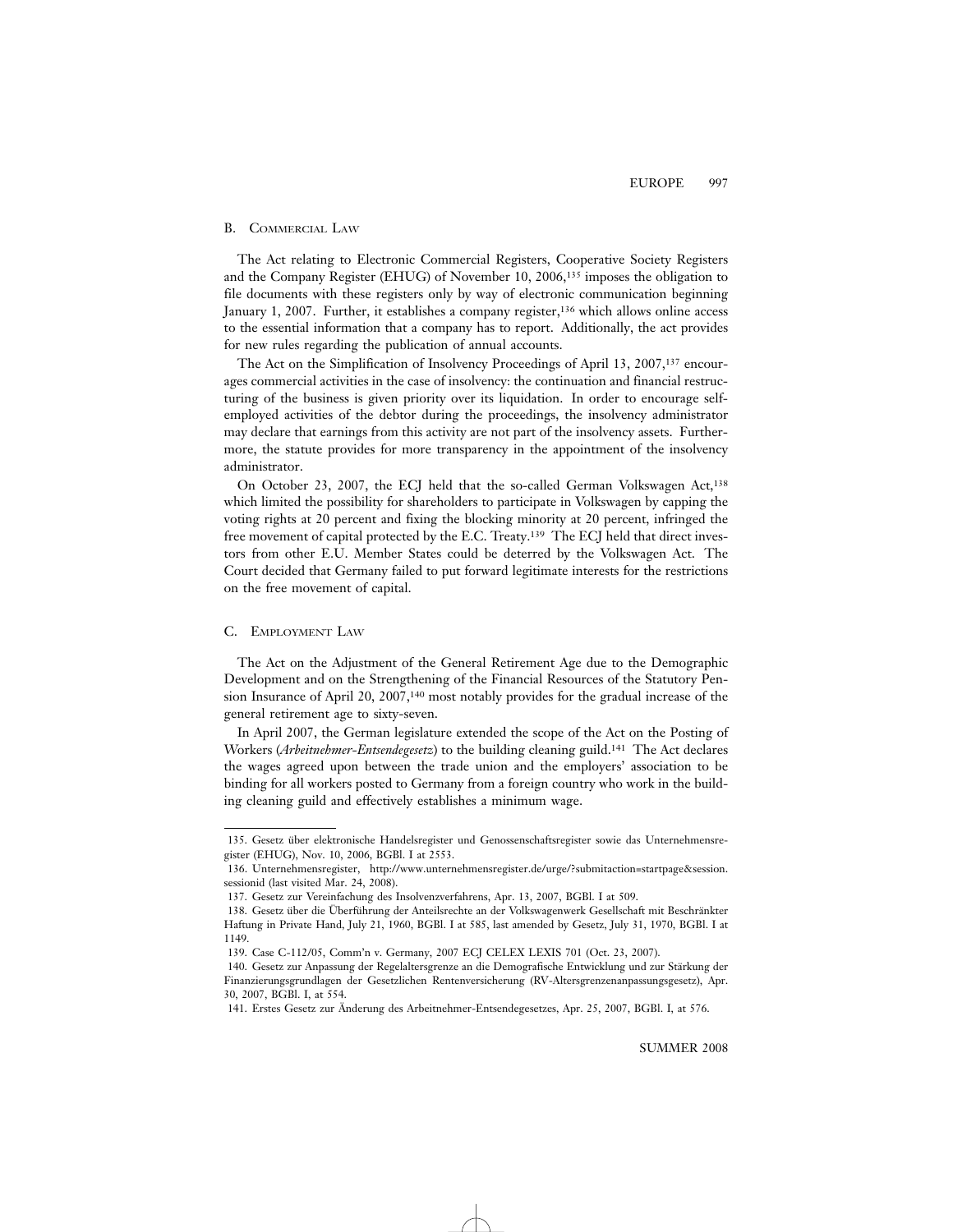#### D. CAPITAL MARKETS

The Transparency Directive Implementation Act of January 5, 2007, (TUG)142 implements the provisions of the E.U. Transparency Directive143 into German law. The Act amends existing capital market acts in order to enhance transparency in the capital markets. Due to these amendments, capital market-oriented companies have to meet, *inter alia*, extended statutory reporting requirements.

Through the Financial Market Directive Implementation Act of July 16, 2007,144 the German legislature implemented the E.U. Directives on markets in financial instruments145 into German law. The statute brings numerous changes to financial laws, such as the Securities Trading Act (Wertpapierhandelsgesetz), the Banking Act (Kreditwesengesetz), and the Stock Exchange Act (Börsengesetz).

# E. TAX LAW

The Act on the Reform of Company Taxes of August 14, 2007, (Unternehmenssteuerreformgesetz 2008)146 aims to enhance the competitiveness of Germany as a business location. To this end, the tax burden of companies will be reduced effective January 1, 2008, under the reformed law. In particular, the corporate income tax will be reduced from 25 percent to 15 percent. Furthermore, the industrial tax will also be reduced. The Act also aims at the approximation of the tax burden for partnerships and corporate entities, respectively. Effective January 1, 2009, private investment income, such as interests, dividends, and gains realized by the sale of securities, will be charged with a tax of 25 percent (*Abgeltungssteuer*).

#### F. TELECOMMUNICATIONS

The Act relating to Amendments of Telecommunication Laws of February 18, 2007,<sup>147</sup> notably exempts new markets from regulation by the Federal Network Agency (*Bundesnetzagentur*). Because this Act would effectively exempt Deutsche Telekom AG's fast Internet access network (VDSL) from competition, the E.U. Commission has launched an infringement proceeding against Germany before the ECJ.148

<sup>142.</sup> Gesetz zur Umsetzung der Richtlinie 2004/109/EG des Europäischen Parlaments und des Rates vom 15. Dezember 2004 zur Harmonisierung der Transparenzanforderung in Bezug auf Informationen über Emittenten, deren Wertpapiere zum Handel auf einem Geregelten Markt Zugelassen sind, und zur Anderung ¨ der Richtlinie 2001/34/EG (Transparenzrichtlinie-Umsetzungsgesetz—TUG), Jan. 5, 2007, BGBl. I at 10. 143. Council Directive 2004/109, 2004 O.J. (L 390) 38 (EC).

<sup>144.</sup> Gesetz zur Umsetzung der Richtlinie über Märkte für Finanzinstrumente und der Durchführungsrichtlinie der Kommission (Finanzmarktrichtlinie-Umsetzungsgesetz), July 16, 2007, BGBl. I at 1330, BGBl. I at 1330.

<sup>145.</sup> Council Directive 2004/39, O.J. 2004 (L 145) 1 (EC); Council Directive 2006/31, O.J. 2006 (L 114) 60 (EC); Council Directive 2006/49, O.J. 2006 (L 177) 201 (EC); Commission Directive 2006/73, O.J. 2006 (L 241) 26 (EC).

<sup>146.</sup> Unternehmensteuerreformgesetz 2008, Aug. 14, 2007, BGBl. I at 1912.

<sup>147.</sup> Gesetz zur Anderung Telekommunikationsrechtlicher Vorschriften, Feb. 18, 2007, BGBl. I at 106. ¨

<sup>148.</sup> Pending Case C-424/07, Comm'n v. Germany, http://eur-lex.europa.eu/LexUriServ/LexUriServ.do? uri=OJ:C:2007:283:0019:0020:EN:PDF.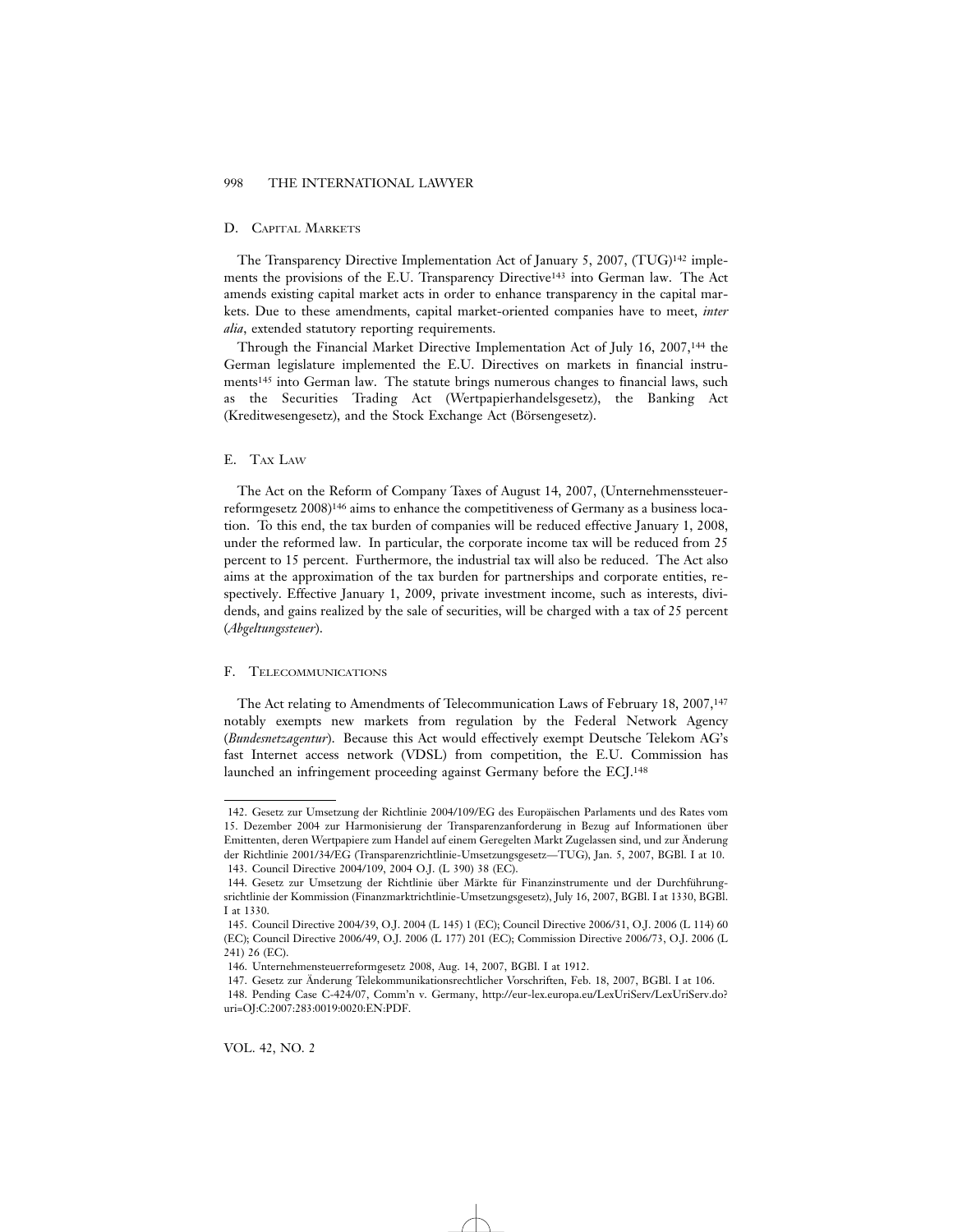#### G. INTELLECTUAL PROPERTY

The Second Act on the Regulation of Copyright in the Information Society of October 26, 2007,149 (*Zweiter Korb*) is designed to adjust the copyright law in Germany to address the challenges of the digital era and new technical developments. In particular, it maintains the right to produce private copies of works protected by copyright unless the manufacturer has protected the original against copying or unless the original itself obviously was created unlawfully. In return for the right to produce private copies, the law grants the copyright owner lump compensation to be paid by a collecting society, which will collect charges on devices that enable copying.

### H. PROFESSIONAL LAW OF LAWYERS

The Act relating to the Strengthening of the Self-Administration of Lawyers of March 26, 2007,150 brought several changes relating to the German professional law of lawyers (BRAO). Most notably, foreign lawyers are allowed to establish branch offices in Germany under the new law. Additionally, the procedure for admission to the bar is now operated by the local chamber instead of the local courts.

In February 2007, the German Constitutional Court decided that a provision of the Act on Lawyers' Fees (RVG), which caps statutory lawyers' fees if the value of the claim exceeds €30 million, does not infringe the German constitution.<sup>151</sup> The Court argued, *inter alia*, that the statutory cap did not restrict a lawyer from concluding a fee agreement with a client providing for higher fees than the statutory fees.

In another case, the German Constitutional Court decided that a provision of the professional law of lawyers (BRAO), which prohibits lawyers from concluding an agreement with a client providing for success fees, does not infringe the German constitution in principle.152 The Court held, however, that in order for the law to pass constitutional muster, the German legislature must provide for exceptions to this blanket prohibition by June 30, 2008.

# **VIII. Italy**

# A. BANKING

In December 2006,<sup>153</sup> the government amended the banking code<sup>154</sup> only a year after the last reform. Under the new revision, only the Bank of Italy can authorize the establishment of the first branch of a foreign bank in Italy. Foreign banks must satisfy several conditions in order to qualify. In order to improve transparency, the amendment requires

<sup>149.</sup> Zweites Gesetz zur Regelung des Urheberrechts in der Informationsgesellschaft, Oct. 26, 2007, BGBl. I at 2513.

<sup>150.</sup> Gesetz zur Stärkung der Selbstverwaltung der Rechtsanwaltschaft, Mar. 26, 2007, BGBl. I at 358.

<sup>151.</sup> Bundesverfassungsgericht [BVerfG] [federal constitutional court] Feb. 13, 2007, 1 Entscheidungen des Bundesverfassungsgerichts [BVerfGE] 910 (F.R.G.).

<sup>152.</sup> Bundesverfassungsgericht [BVerfG] [federal constitutional court] Dec. 12, 2006, 1 Entscheidungen des Bundesverfassungsgerichts [BVerfGE] 2576 (F.R.G.).

<sup>153.</sup> Presidential Decree No. 303, Dec. 27, supp. ord. Gazz. Uff. No. 7, Jan. 10, 2007.

<sup>154.</sup> Presidential Decree No. 385, Sept. 1, supp. ord. Gazz. Uff. No. 230, Sept. 30, 1993.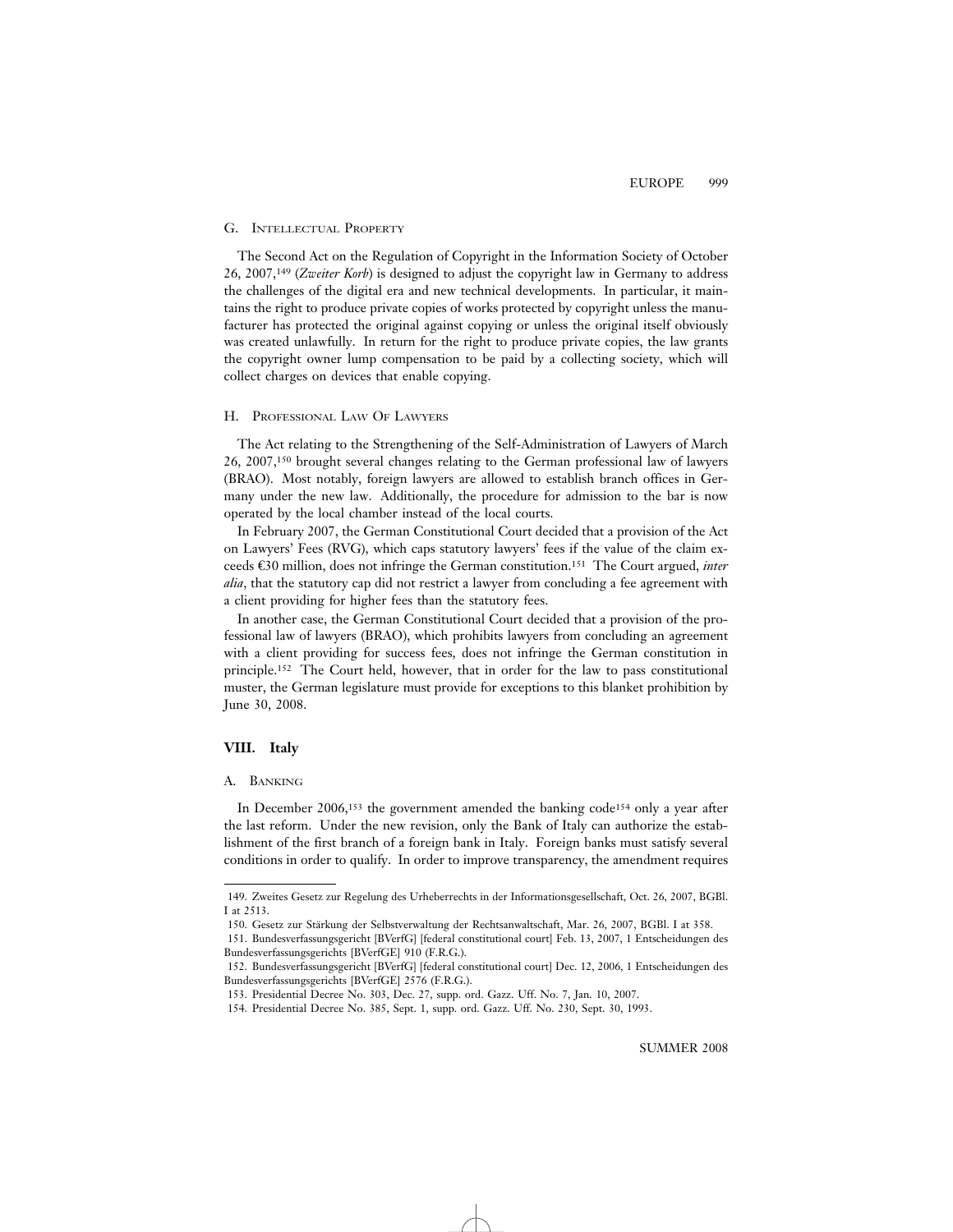banks to publish interest rates, prices, and fees charged. Banks must also publish fees relating to the financial products and interest rates they charge on defaulting loans. The amendment imposes new lending rules, pursuant to which banks must clearly publish the effective overall average interest rate. In addition, banks can now agree to settle disputes with customers using alternative methods.

# B. CONSUMER

In January 2007, Italy enacted urgent measures aimed at protecting consumers and promoting competition, development of economic activities, and the creation of new enterprises.155 With respect to the protection of consumers, the new regulations: (a) outlaw fees that the telephone companies had been charging each time a customer topped-up his or her prepaid cards; (b) make it easier for consumers to rescind contracts entered into with a telecommunication provider; (c) require airlines to indicate clearly in their advertisements the taxes and other fees or charges applied on the price of the airfare; (d) mandate new labeling requirements for food products; and (e) implement new rules that ease and expedite the proceedings to redeem a mortgage. In addition, the decree simplifies the administrative requirements necessary to start a business and eliminates existing limitations for certain type of professions. Thus, for example, to become a hair stylist, a person now only needs to declare his or her intention to open a salon. Restrictions on the minimum distance from a business of the same kind, or with respect to a set day off each week, no longer apply.

#### C. IMMIGRATION

In February, Italy adopted156 the Directive157 concerning the right of the citizens of the Union and their relatives—even if they are non-E.U. citizens—to move without restrictions in the territories of the Member States. Under the new rules, E.U. citizens can reside in other Member States for a period of three months. An E.U. citizen can reside in another Member State for a longer period of time if he or she is working in the State, is a student in the State, or has enough economic resources to do so.

A new law158 allows all foreigners to enter Italy for purposes of visiting, tourism, business, and study without any permits, provided the stay does not exceed three months. The foreigners, however, must declare their presence in the territory of Italy to an officer. Violators are subject to expulsion.

<sup>155.</sup> Decree-Law No. 7, Jan. 312007, Gazz. Uff. No. 26, Feb. 1, 2007.

<sup>156.</sup> Presidential Decree No. 30, Feb. 6, 2007, Gazz. Uff. No. 72, Mar. 27,2007.

<sup>157.</sup> Council Directive 2004/38, 2004 O.J. (L 158) *77*-123 (EC).

<sup>158.</sup> Disciplina dei Soggiorni di Breve Durata Degli Stranieri per Visite, Affair, Turismo e Studio, Discipline of the Short Stay of Foreigners for Visits, Business, Tourism and Study, Law No. 68, May 28, 2007, Gazz. Uff. No. 126, June 1, 2007.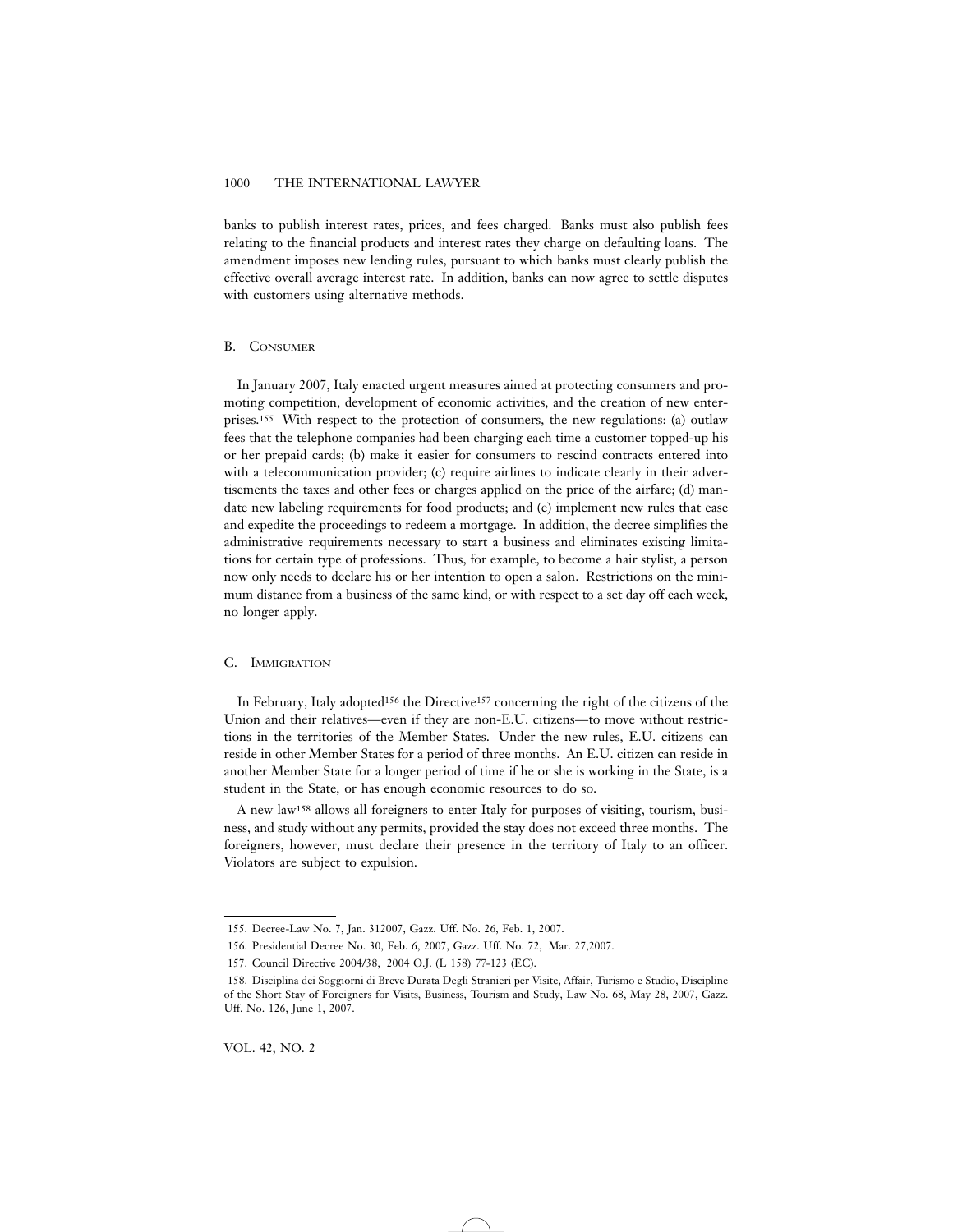#### D. ANTITRUST LAW

#### 1. *Leniency program*

In February 2007, the Italian Competition Authority (IAA), after public consultation, adopted a leniency program (the "Program") under which the IAA may now waive or reduce fines for companies involved in anti-competitive agreements when these companies self-report anticompetitive conduct and hand over relevant evidence.159

The Program was applied for the first time on May 17, 2007, in a case involving, *inter alia*, the Trombini Group.160 In determining the applicable fines, the IAA took into account not only the gravity of the offense and the economic situation of the relevant market but also the degree of cooperation offered by the companies subject to the investigation. The Trombini Group, which had first applied for leniency and cooperated substantially and continuously during the course of the proceeding, was granted immunity from fines while eight other companies that had also collaborated with the IAA were granted a 30 percent reduction of the fines that would have been otherwise imposed.

#### 2. *Business Law: Takeovers*

Italy implemented the E.U. Takeover Directive<sup>161</sup> by means of a Legislative Decree dated November 9, 2007.162 The main changes introduced by the decree are: 1) increased transparency; 2) determination of the offer price according to the Directive with possible supervision by the National Commission for Companies and the Stock Exchange (CON-SOB); 3) introduction of a reciprocity clause opposable to the existing passivity and neutrality rules for companies not subject to those rules; 4) reduction of the squeeze-out threshold to 95 percent, rather than the previous 98 percent; and 5) empowerment of CONSOB to adopt further implementing regulations.

# E. BANKING AND FINANCE

Through Legislative Decree No. 164/2007,163 amending the Italian Consolidated Law on Finance,164 Directive 2004/39/EC165 on Markets in Financial Instruments was incorporated into Italian law. With the entry into force of the Decree,<sup>166</sup> CONSOB<sup>167</sup> has had

<sup>159.</sup> Italian Competition Auth., Measure No. 16,472, Resolution on the Non-Imposition and Reduction of Sanctions Under Article 15 of Law No. 287 of October 10, 1990 (Feb. 15, 2007).

<sup>160.</sup> Press Release, Antitrust Authority, Antitrust Authority Levies 31 Million Euros in Fines on Eight Companies for Anti-Competitive Conduct in the Manufacture of Particleboard: First Ever Application of the Clemency Rules (May 30, 2007).

<sup>161.</sup> Council Directive 2004/25, 2004 O. J. (L 142) 12-23 (EC).

<sup>162.</sup> Legislative Decree, Nov. 9, 2007 (not yet published).

<sup>163.</sup> Presidential Decree No. 164, Sept. 17, 2007, Gazz. Uff. No. 234, Oct. 8, 2007, *available at* http://www. camera.it/parlam/leggi/deleghe/testi/07164dl.htm.

<sup>164.</sup> Legislative Decree No. 58, Feb. 24, 1998, Gazz. Uff. No. 71, Mar. 26, 1998, *available at* http://www. bancaditalia.it/vigilanza/intermediari/normativa/leggi/dl58/dl\_58\_98\_it.pdf.

<sup>165.</sup> Council Directive 2004/39, 2004 O.J. (L 145) 1-*44* (EC).

<sup>166.</sup> The Decree entered into force on November 1, 2007.

<sup>167.</sup> CONSOB is the National Commission for the Italian companies and the securities market.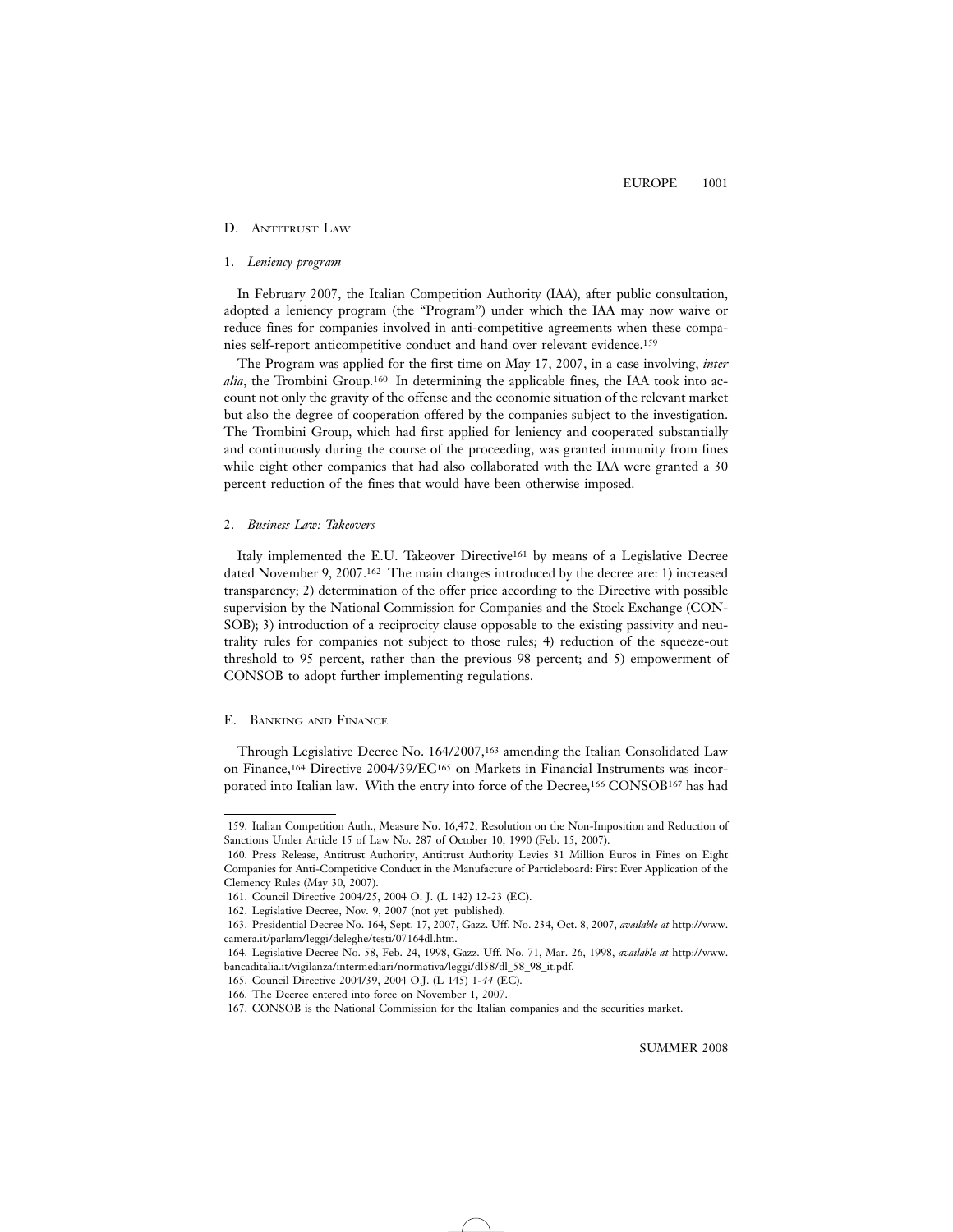to amend the regulations governing intermediaries and market regulation.<sup>168</sup> In addition, CONSOB and the Bank of Italy have issued joint rules of conduct concerning collective asset management services.169

#### F. INSURANCE LAW

In 2007, pursuant to the mandate given to it in Legislative Decree No. 209/2005,170 *Istituto per la Vigilanza sulle Assicurazioni Private e di Interesse Collettivo* (ISVAP)171 has published a number of regulations in the insurance sector. Among the most significant of these regulations are those concerning the compulsory administrative liquidation of insurance companies,172 the layout of the financial statements that companies must adopt in line with the International Accounting Standards,173 the procedure for the application of disciplinary sanctions,<sup>174</sup> and the insurance and reinsurance intermediation activity.<sup>175</sup>

# **IX. Netherlands—New Arbitration Case Law**

One of arbitration's advantages over ordinary court proceedings is that an arbitral award is usually not subject to appeal proceedings. A rendered arbitral award can, however, be subjected to scrutiny from a court in annulment proceedings. Under Article 1065 of the Dutch Code of Civil Procedure, one of the limited circumstances in which an arbitral award may be set aside is where the award is rendered without reasoning.176

<sup>168.</sup> CONSOB Regulation No. 16190, Oct. 29, 2007, Implementing regulation of Legislative No. 58, Feb. 24, 1998; CONSOB Regulation No. 16191, Oct. 29, 2007, Implementing the provisions on markets of Legislative Decree No. 58, Feb. 24, 1998, Gazz. Uff. No. 255, Nov. 2, 2007, *available at* http://www.consob.it/ main/aree/novita/consultazioni\_int\_mer\_MIFID\_esiti.htm. Both Regulations entered into force on November 2, 2007. For some of the new regulatory provisions, however, there is a transitional period which will expire on June 30, 2008.

<sup>169.</sup> CONSOB and Bank of Italy Regulation, Oct. 30, 2007, On Organization and Procedures that shall be respected by the intermediaries in collective asset management services management, Gazz. Uff. No. 255, Nov. 2, 2007, *available at* http://www.consob.it/main/aree/novita/consultazioni\_consob\_bitalia\_esiti.htm. The new rules introduce: (a) new investment services; (b) new types of securities; and (c) new duties regarding, *inter alia*, (i) the authorization procedure for non-E.U. investment companies, (ii) the deposit and subdeposit of clients' assets in connection with the provision of investment services, (iii) the offer of securities by means of distance promotion techniques, (iv) "know your clients" policies, (v) "best execution", (vi) the management of clients' orders, and (vii) the admissibility of placement fees.

<sup>170.</sup> Legislative Decree No. 209, Sept. 7, 2005, Gazz. Uff. No. 239, Oct. 13, 2005, *available at* http://www. isvap.it/isvap\_cms/docs/F28691/decreto\_7\_settembre\_2005.pdf. Under this legislation, ISVAP is given authority to issue regulations for the various areas of the insurance industry.

<sup>171.</sup> ISVAP is the Supervisory Authority for Private Insurance Undertakings and Insurance Undertakings of Public Interest.

<sup>172.</sup> ISVAP Regulation No. 8, Nov. 13, 2007, Gazz. Uff. No.275, Nov. 26, 2007, *available at* http://www. isvap.it/isvap/imprese\_jsp/PageGenerica.jsp?nomeSezioneNºRMATIVA&ObjId=220097.

<sup>173.</sup> ISVAP Regulation No. 7, July 13, 2007, Gazz. Uff. No. 175, July 30, 2007, *available at* http://www. isvap.it/isvap/imprese\_jsp/PageGenerica.jsp?nomeSezioneNºRMATIVA&ObjId=220097.

<sup>174.</sup> ISVAP Regulation No. 6, Oct. 20, 2006, Gazz. Uff. No. 254, Oct. 31, 2006, *available at* http://www. isvap.it/isvap/imprese\_jsp/PageGenerica.jsp?nomeSezioneNºRMATIVA&ObjId=220097.

<sup>175.</sup> ISVAP Regulation No. 5, Oct. 16, 2006, Gazz. Uff No. 247, Oct. 23, 2006, *available at* http://www. isvap.it/isvap/imprese\_jsp/PageGenerica.jsp?nomeSezioneNºRMATIVA&ObjId=220097.

<sup>176.</sup> Article 1065 (1)(a)-(e) of the Dutch Code of Civil Procedure sets out the complete range of grounds for setting aside an arbitral award.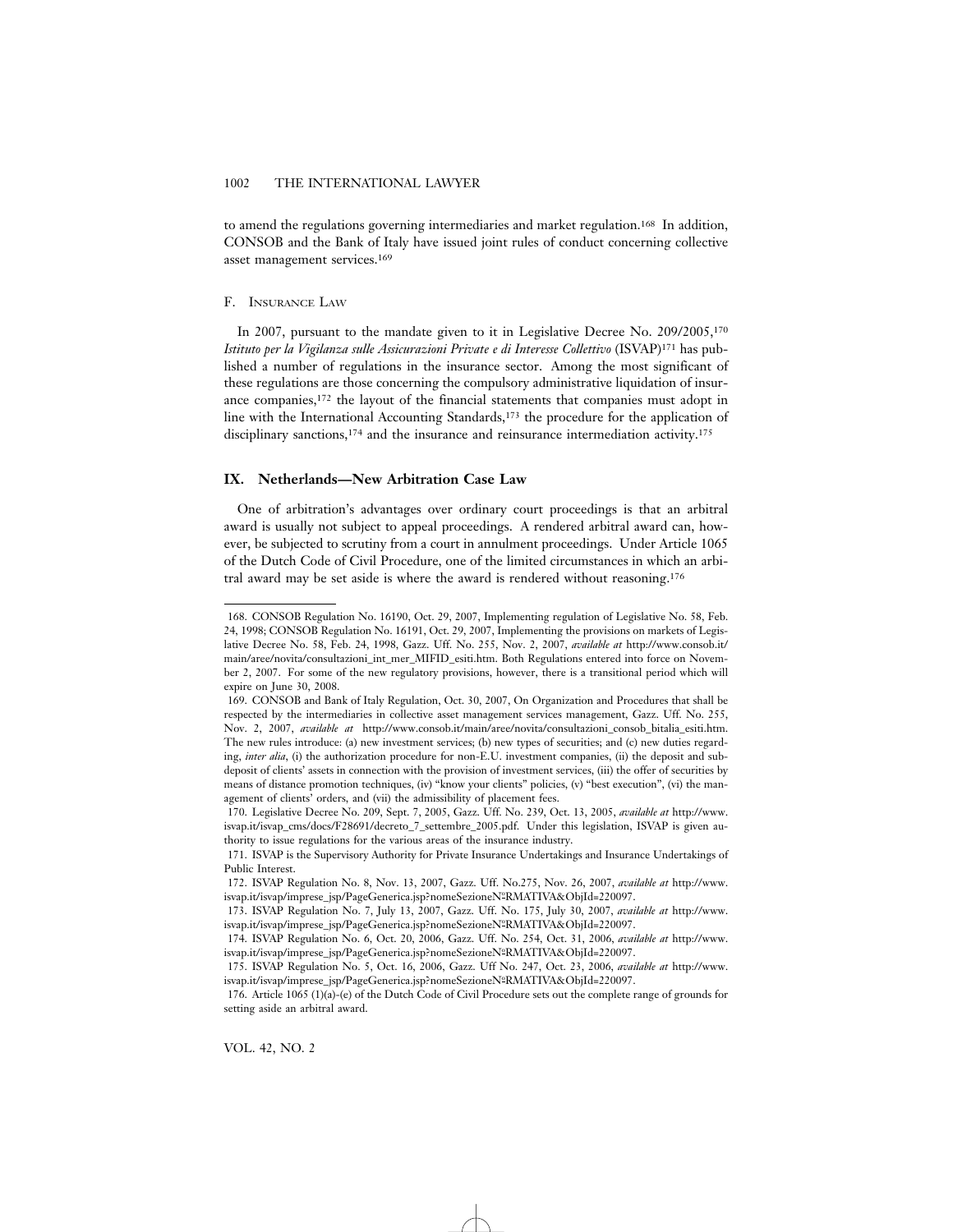On December 22, 2006, the Dutch Supreme Court (*Hoge Raad*) handed down a landmark decision in *Kers v. Rijpma*, narrowing the situations where it will be appropriate for a court to set aside an arbitral award on the ground of insufficient reasoning.177 In so doing, the Supreme Court seems to have addressed doubts about the standard of review raised by its earlier decision in *Nannini vs. SFT Bank NV*.178

In *Kers,* the Supreme Court considered whether the Court of Appeal had properly set aside an arbitral award under Article 1065(1)(d). In reaching its decision, the Court observed that a judge must show restraint in deciding whether to interfere with an arbitral award. Under Article 1065(1)(d), an arbitral award may only be set aside in exceptional cases where the reasoning is so unsound that it should be equated with an arbitral award that lacks reasoning altogether. With the *Kers* decision, the Supreme Court has done much to reverse a trend whereby the courts in the Netherlands had taken a broadening view towards reviewing arbitral awards on the merits. This is a salutary development for the predictability of arbitration in the Netherlands, and parties entering into arbitration agreements covered by Dutch procedure should consider this new opinion's effect on their chances of having an award reviewed by the Dutch courts.

# **X. Poland: Shedding a European Light on Poland's "Lustration" Laws, K 2/07—Decision of the Polish Constitutional Tribunal of May 11, 2007**

#### A. INTRODUCTION

Along with other post-communist states, Poland sought to reconcile its new democracy with mechanisms for de-communizing the ranks of political power or influence in the early 1990s. Poland joined the Council of Europe<sup>179</sup> (COE) and lined up for admission to the E.U.180 A new Constitution was adopted in 1997,181 as was a "lustration" law, mandating that persons performing certain public functions file a declaration as to whether they had collaborated with the *ancien regime* (the "1997 Act").182 It also established a specialized administrative judiciary for dealing with untruthful declarations and soon created a Commission for the Prosecution of Crimes against the Polish Nation, tasked, *inter alia*, with storing and researching any surviving documents of the Communist State security agencies (the "IPN").183 In order to provide guidance to central and eastern countries,

<sup>177.</sup> Kers/Rijpma, Hoge Raad der Nederlanden [HR] [Supreme Court of the Netherlands], 22 december 2006, RvdW 2007, 27 (Neth.).

<sup>178.</sup> Nannini/SFT Bank, Hoge Raad der Nederland [HR] [Supreme Court of the Netherlands], 9 januari 2004, NJ 2005, 190 (Neth.).

<sup>179.</sup> Poland joined the Council of Europe in 1991 and ratified the European Convention on Human Rights in 1993. The Declaration of the Polish Government of Mar. 1, 1993 Dziennik Ustaw–[Journal of Laws], Item No. 284 (No. 61 1993).

<sup>180.</sup> Poland acceded to the E.U. in 2004.

<sup>181.</sup> The Constitution of Poland was adopted April 2, 1997, and was confirmed by referendum in October 1997.

<sup>182.</sup> Act on Disclosure of Documents of the State Security Organs from 1944-1990, Dziennik Ustaw [Journal of Laws], Item No. 1592 (No. 218 2006).

<sup>183.</sup> Act on the Commission for the Prosecution of Crimes Against the Polish Nation Dziennik Ustaw [Journal of Laws], Item No. 1016 (No. 155 1998). *See generally* The Institute of National Remembrance, http://www.ipn.gov.pl/portal/en (last visited Mar. 24, 2008).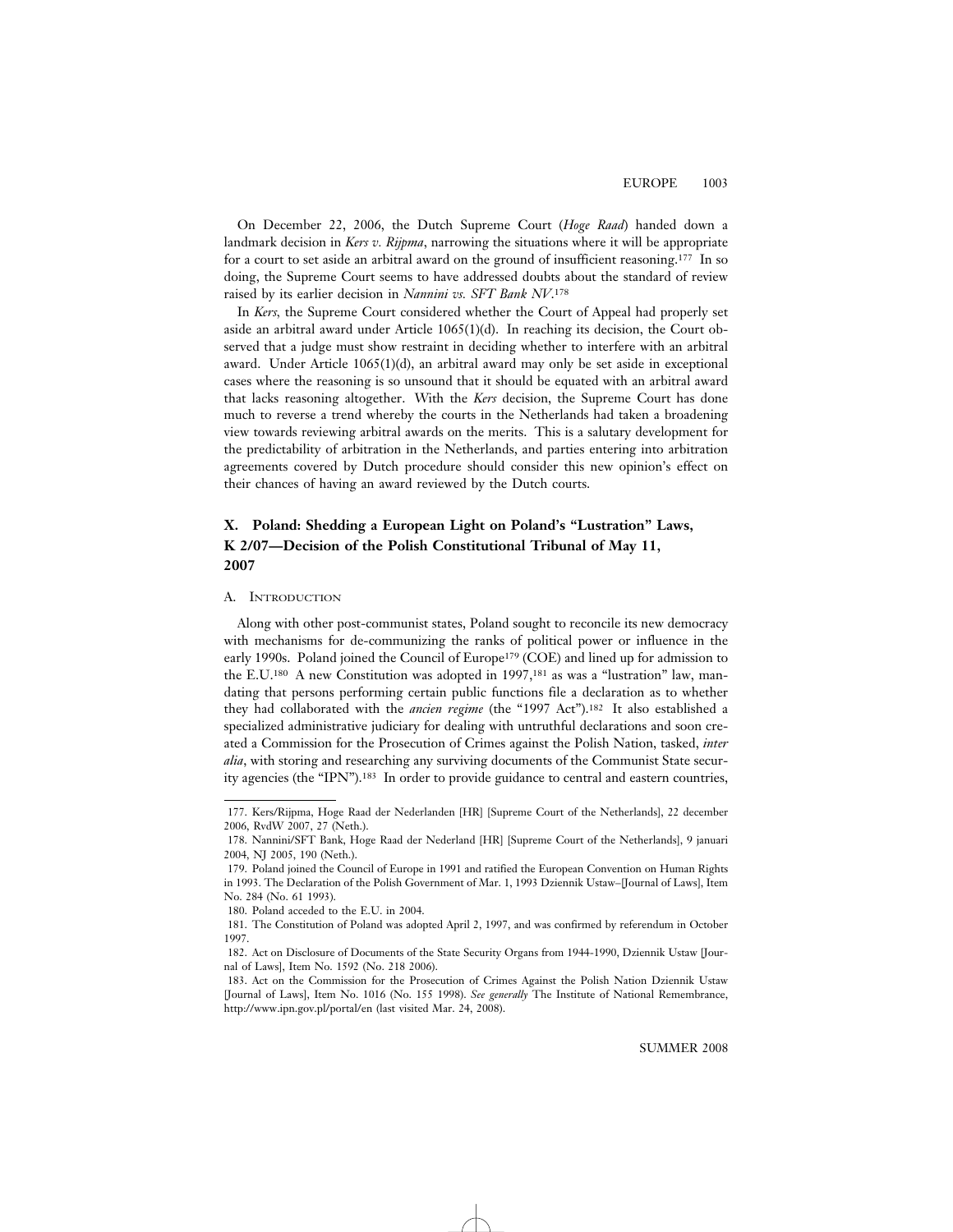such as Poland, grappling with such lustration processes, the COE's Parliamentary Assembly adopted Resolution 1096 (PA Resolution 1096) in 1996 along with Guidelines establishing a rule of law framework.184

#### B. LUSTRATION ISSUES ADDRESSED BY THE CONSTITUTIONAL COURT OF POLAND

A number of unsuccessful challenges to the 1997 Act were lodged with Poland's Constitutional Court<sup>185</sup> on the grounds that it violated, *inter alia*, various binding international conventions. In 1998, the Constitutional Court ruled, in Judgment K 39/97,186 that the mandatory submission of individual lustration declarations did not encroach upon the protection against self-incrimination of Article 14(3) of the International Covenant on Civil and Political Rights187 because the 1997 Act was not "penal in character," instead directed primarily at eliciting the veracity of the individual making the declaration rather than punishment for serving the communist regime. Stressing that the Act targeted only those persons who filed untruthful declarations, the Court stated that any "lustration liar" would be entitled to due process of law under the Polish Criminal Procedure Code.188 Turning to the lustration criteria spelled out in PA Resolution 1096, the Court found the 1997 Act complied with each. In subsequent rulings, challenges to the 1997 Act based on international law failed as the Constitutional Court continued to insist on the non-criminal nature of lustration and repeatedly upheld the overall process while gradually building a jurisprudential base of elements required for legitimate lustration.<sup>189</sup>

VOL. 42, NO. 2

<sup>184.</sup> EUR. PARL. ASS'N, *Resolution 1096 on Measures to Dismantle the Heritage of Former Communist Totalitarian Systems*, (1996) Doc. No. 7568, *available at* http://assembly.coe.int/Documents/AdoptedText/TA96/ ERES1096.htm; EUR. PARL. ASS'N, *Guidelines to Resolution*, Doc. No. 7608 (1996), *available at* http:// assembly.coe.int/Documents/WorkingDocs/doc96/EDOC7568.htm.

<sup>185.</sup> For a discussion of the Court's review of normative acts, see MAREK SAFJAN, CONSTITUTIONAL TRI-BUNAL, REPORT TO THE VENICE COMMISSION: EXAMINING OF FACTS IN CASES INVOLVING ABSTRACT CONTROL OF NORMATIVE FACTS, CDL-JU(2005) 027 (Sept. 5, 2005), *available at* http://www.venice.coe.int/docs/2005/CDL-JU(2005)027-e.asp.

<sup>186.</sup> Decisions of the Constitutional Tribunal, Judgment K 39/97, Nov.10, 1998, Item 99 (No. 6 Nov. 10, 1998).

<sup>187.</sup> *See* International Covenant on Civil and Political Rights, G.A. Res. 2200A (XXI), U.N. GAOR, Supp. No. 16, U.N. Doc. A/6316 (Dec. 16, 1966), *available at* http://www.unhchr.ch/html/menu3/b/a\_ccpr.htm. Poland ratified the Covenant in 1977.

<sup>188.</sup> The Constitutional Court here laid down five criteria indispensable to any finding that an individual had "collaborated" with the communist regime.

<sup>189.</sup> The Constitutional Court did periodically invalidate specific provisions of the 1997 Act and the IPN Act. *See* Decisions of the Constitutional Court, Amendment to the Definition of "Co-Operation" within the Lustration Act, Judgment K 44/02, Item 44 (No. 4 May 28, 2003) May 28, 2003, *available at* http://www. trybunal.gov.pl/eng/summaries/K\_44\_02\_Gb.pdf; Decisions of the Constitutional Court, Judgment K 7/01, Item 47 (No. 5 Mar. 14, 2001); Decisions of the Constitutional Court, Judgment K 24/98, Item 97 (No. 6 Oct. 21, 1998); Decisions of the Constitutional Court, Judgment U 6/92, Item 27 (No. 2 Dec. 15, 1992). An early attempt at lustration, well before the adoption of the 1997 Constitution, was a 1992 Parliamentary Resolution requiring the compilation of information as to whether various political office holders had been employed by communist secret services. It was invalidated by the Constitutional Court—as then constituted—on the grounds, *inter alia*, that it violated Article 17 (arbitrary or unlawful interference with reputation) of the International Covenant on Civil and Political Rights. The text of the Covenant is available at http://www.unhchr.org/english/law/ccpr.htm. Poland ratified the Covenant in 1977.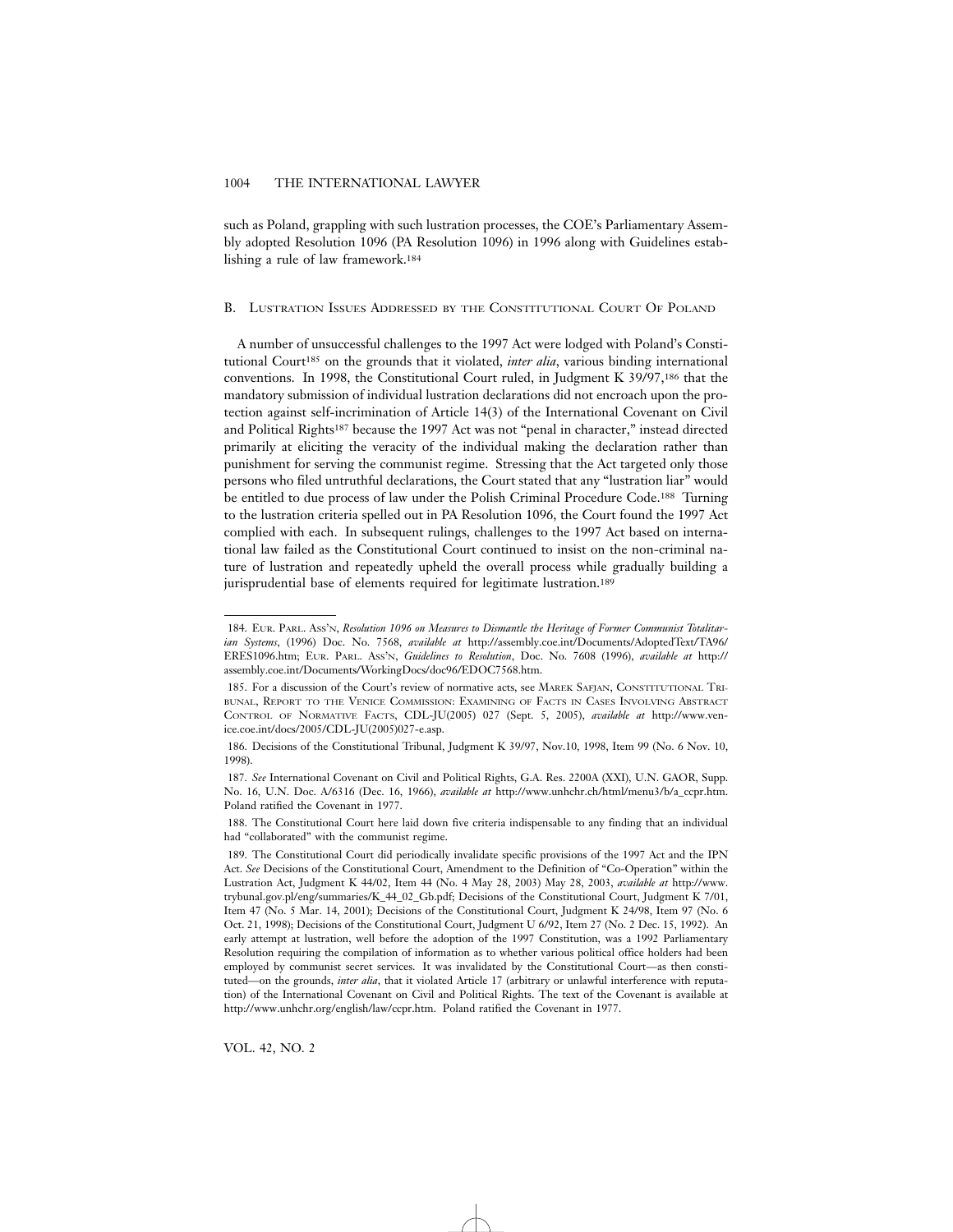A very different result as to the penal character of the 1997 Act was reached in 2007 by the European Court of Human Rights (ECHR) in *Matyjek v Poland*,190 a case of first impression with regard to Polish lustration.191 Tadeusz Matyjek, an elected Deputy to Parliament who was ousted from office and prohibited from performing public functions for ten years for filing an untruthful lustration declaration, complained that he had been deprived of a fair trial in violation of Article 6 of the Convention.192 In its initial ruling on admissibility, the ECHR looked beyond the Polish Constitutional Court's characterization of the lustration laws in K 39/97 and other rulings. Parsing the elements of the lustration process developed in PA Resolution 1096 as well its own jurisprudence, the ECHR found the 1997 Act to be undeniably penal in nature.193 In its later judgment on the merits, the ECHR ruled that the lustration proceedings, taken as whole, failed to provide Matyjek with the safeguards of Article 6.

#### C. THE 2006 LUSTRATION LAW & JUDGMENT K 2/07

On the heels of *Matyjek*, the Constitutional Court, in Judgment K 2/07, grappled with a broad challenge to a new lustration law adopted in late 2006194 (the "2006 Act") and further amended in early 2007.195 That decision exponentially expanded the definition of persons "performing a public function" who were thus required to file the prescribed form of declaration196 between March 15 and May 15, 2007. The new Act was also aimed at identifying persons who had served as secret informants during the communist regime, by now defunct for eighteen years. Under penalty of immediate dismissal for failure to comply in a timely manner were, *inter alia*, journalists, editors, university professors, tax advisors, and managers of state-owned enterprises. Once the new declarations were submitted, they were to be compared to the contents of the IPN's files. Penalties of a tenyear ban on performing public functions could be imposed for late as well as untruthful filings. The individual declarations were also to be posted online for public perusal.

Concerns about witch-hunting voiced by eminent lawyers, political activists, and journalists appeared in the international197 and U.S. press.198 In March 2007, the COE's Commissioner of Human Rights questioned whether the nearly 700,000 affected persons "really pose a significant danger to human rights or democracy, especially given the time

<sup>190.</sup> Matyjek v. Poland, App. No. 38184/03, § 4 (2007)., *available at* http://www.echr.coe.int/eng.

<sup>191.</sup> *Cf*. Ivan Turek v. Slovakia, No. 57986/00, § 115, (2006) *available at* http://www.echr.coe.int/eng.

<sup>192.</sup> Matyjek complained that he had been unable to defend himself adequately as he had been prevented from taking notes from the secret state files.

<sup>193.</sup> Matyjek v. Poland, No. 38184/03.

<sup>194.</sup> Act on Disclosure of Documents of the State Security Organs from 1944-1990, Dziennik Ustaw [Journal of Laws], Item No. 1592 (No. 218 Oct. 18 2006).

<sup>195.</sup> Act Amending the Act of October 18, 2006, Dziennik Ustaw [Journal of Laws], Item No. 162 (No. 26 Feb. 14, 2007). The Amendments also made changes to the IPN statute. The 1997 Act expired on March 15, 2007.

<sup>196.</sup> *Id*. app. No. 1 ("Zalacznik").

<sup>197.</sup> Adam Michnik, *Waiting for Freedom, Messing It Up*, INT'L HERALD TRIB., Mar. 25, 2007, *available at* http://www.iht.com/articles/2007/03/25/opinion/edmichnick.php#; Thomas Urban, *Blind Exorcism in Poland*, SUDDEUTSCHE ZEITING, May 24, 2007, *available at* http://www.signandsight.com/features/1364.html.

<sup>198.</sup> Adam Michnik, *The Polish Witch Hunt*, 54 N.Y. REV. BOOKS 11, June 28, 2007; Wiktor Osiatynski, Op-Ed. *Poland Makes Witch Hunting Easier*, N.Y. TIMES, Jan. 22, 2007.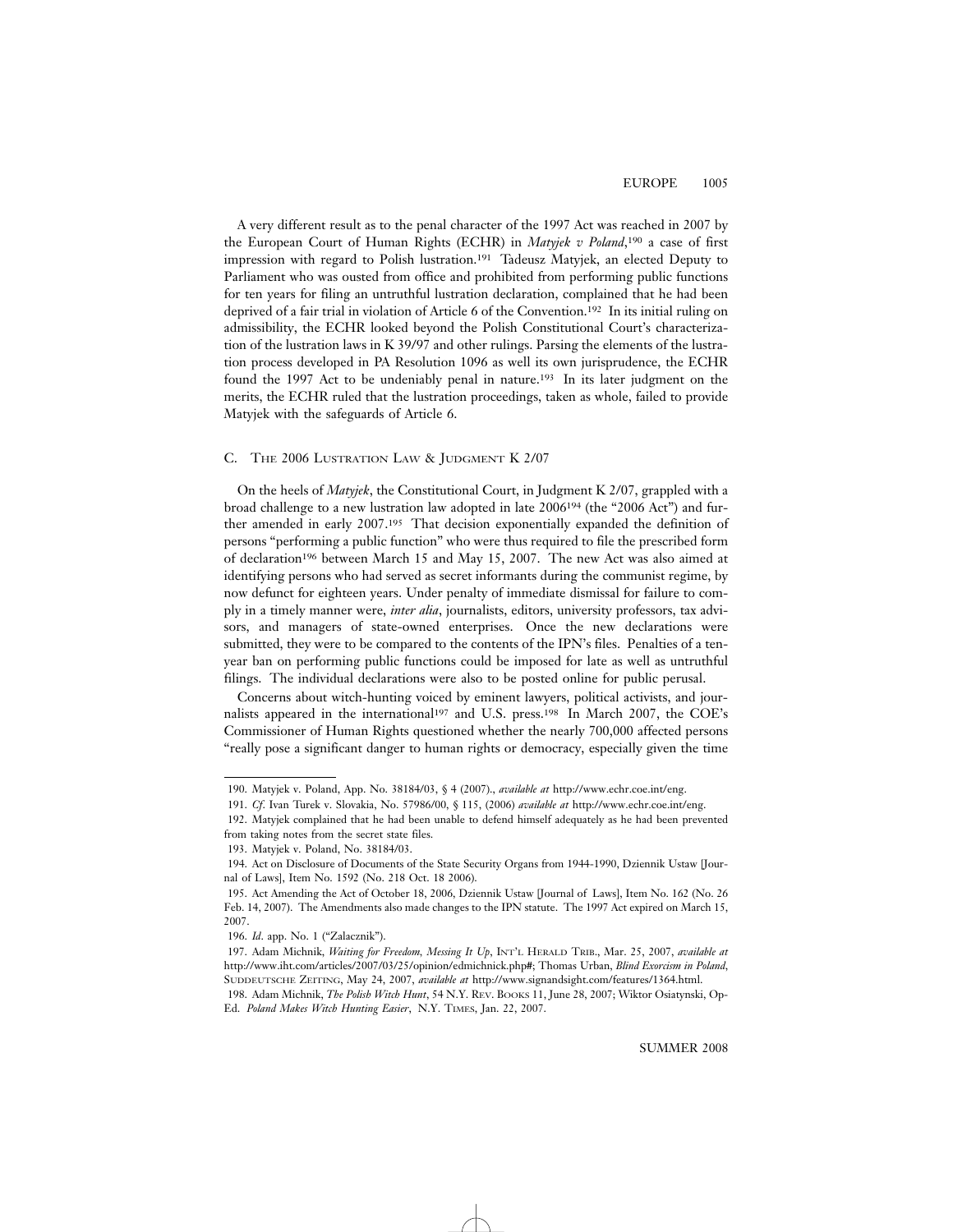that has elapsed since the system change." He urged the Polish authorities to bear in mind PA Resolution 1096 as well as the lustration-related rulings of the ECHR.199

The Constitutional Court, on May 11, 2007, handed down a landmark judgment (K 2/ 07)<sup>200</sup> that significantly reduced the scope and reach of the 2006 Act, thus halting the declaration process with regards to many employees. Upon reviewing some seventy-seven challenged provisions, the Court found that seventeen of those provisions violated both the Convention and the Polish Constitution.201 Emphasizing that although its role in the review and scrutiny of domestic normative acts is distinct from that performed by the ECHR, the Constitutional Court noted that the individual rights and freedoms safeguarded by the Convention serve to inform the Court's interpretation of rights under the Polish Constitution. Invoking PA Resolution 1096, the Court laid down thirteen mandatory standards of constitutionality against which the 2006 Act was to be measured, ten of them mirroring PA Resolution 1096 and the guidelines accompanying it.

The Court found an unacceptable shift in emphasis to branding, censuring, and punishing persons who collaborated with the *ancien regime* and held that the new act was unquestionably penal in intent, thus triggering the protections of Article 6 of the Convention. Further, the penalty imposed for failure to file a timely declaration—loss of employment—impacted rights that are protected under the Convention, namely the right and freedom to work in one's chosen profession and the right to carry on economic activity, and thus violated Article 10 of the Convention. The Act's broad re-definition of public functions that had resulted in the inclusion of journalists, professors, and academic researchers, among others, was found to infringe on Article 8, the Right to Respect for Private and Family Life, and Article 14, Protection Against Discrimination.202

The Court underscored that lustration may be applied exclusively against persons who actually pose a threat to the continued existence of democratic and rule of law processes. The Court was particularly troubled by the directive that the IPN publish lists naming persons who had, based solely on information extracted from the old communist-era files and without any requirement for current independent verification of accuracy, served as secret informants to the state security apparatus. The Court found that publicizing a person's name merely on the basis that it had been identified in secret files assembled in gross violation of human rights not only inflicts an irreparable stigma on that person's reputation, but the Act provided no effective mechanism for undoing the damage. The Court also found that certain provisions of Articles 6 and 14 conferring lesser privacy protection on persons who had been employees of the state, security services, and provisions precluding them from using the same lustration processes were violated.

<sup>199.</sup> Thomas Hammarberg stated, "Lustration must not turn into revenge against former collaborators." Council of Europe, *2007 Viewpoints*, http://www.coe.int/t/commissioner/Viewpoints/previous2007\_en.asp (last visited Mar. 24, 2008).

<sup>200.</sup> Decisions of the Constitutional Court, Lustration, Judgment K. 2/07, Item 5 (No. 48 May 11, 2007).

<sup>201.</sup> The Court struck down another twenty-three provisions as unconstitutional under national law.

<sup>202.</sup> Other categories disallowed by the Court included accountants, members of management of certain sports associations, and other enterprises.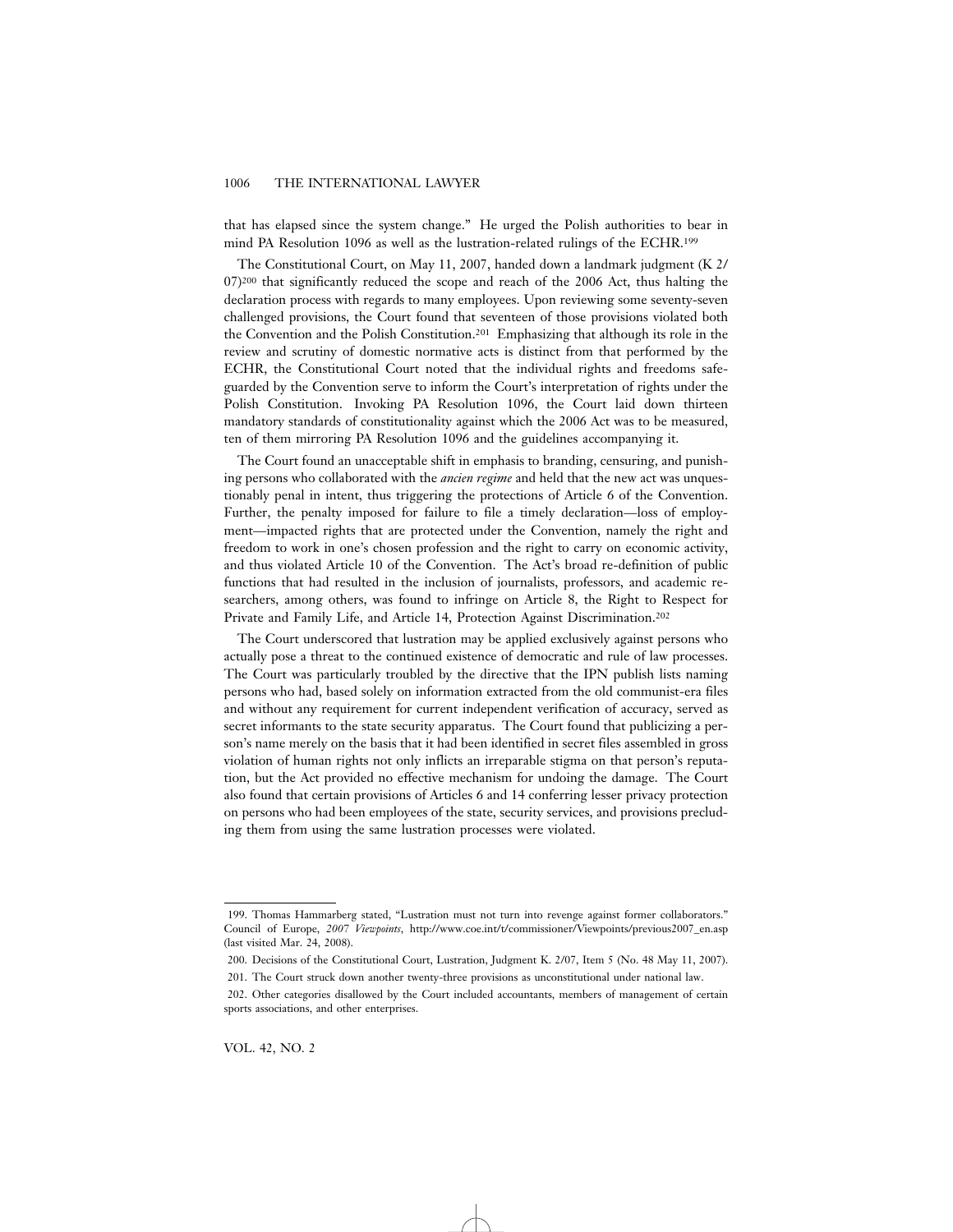# D. CONCLUSION

As of this writing, it is unclear whether Judgment K 2/07 will remain the Constitutional Court's final word in light of a request for clarification and reconsideration lodged by the Speaker of the Polish Parliament.<sup>203</sup> As is clear from the COE report<sup>204</sup> issued subsequent to the publication of K 2/07, however, it remains incumbent on the Polish Parliament to "[e]nsure that lustration procedures comply with all the guarantees of a state based on the rule of law and respect for human rights."205

# **XI. Romania**

# A. COMPANY LAW

The Commercial Companies Law206 was amended in 2007207 with a view toward facilitating the implementation of the reforms adopted in 2006 and ensuring that E.U. standards are correctly implemented. Companies and relevant institutions were asked to comply with the new law by adopting new norms and corporate structures by December 29, 2007. In addition, the 2007 amendments also address the 2005 GRECO (Group of States against Corruption) Evaluation Report on Romania208 in relation to previous condemnations for money laundering-related crimes.

# B. ENVIRONMENTAL LAW

After the revision of the entire legal framework for environmental protection in 2005, further enactments were made to further harmonize Romanian law with E. U. norms in 2007.209 In particular, the new provisions address the introduction into the environment of genetically modified organisms/microorganisms, requiring strict record keeping and establishing bio-security measures. The new provisions further increase the sanctions for non-compliance. All operations related to genetically modified organisms/microorganisms, including their introduction into the market and the environment, labeling and packaging, import, export, and transit, require prior authorization by the National Environmental Protection Agency based on a strictly regulated procedure.

<sup>203.</sup> Wniosek Marszalka Sejmu do Trybunalu Konstytucyjnego o Wysnienie Watpliwosci co do Orzeczenia w Sprawie Tzw Ustawy Lustracyjnej, July 17, 2007, *available at* http://parl.sejm.gov.pl/InfMarsz.nsf/0/ 0F241C7D6F9554C4C125733D004B199D/\$file/trybunal.pdf.

<sup>204.</sup> Memorandum to the Polish Government, Assessment of the Progress Made in Implementing the 2002 Recommendations of the Council of Europe Commissioner for Human Rights, CommDH(2007)13, 25 (June 20, 2007) *available at* http://www.asylumlaw.org/docs/showDocument.cfm?documentID=5701.

<sup>205.</sup> *Id*.

<sup>206.</sup> Commercial Companies Law 31/1990.

<sup>207.</sup> Government Emergency Ordinance no. 82 [June 28, 2007], Gazz. Uff. No. 446 (June 29, 2007).

<sup>208.</sup> Group of States Against Corruption (GRECO), Second Round Evaluation Round, *Evaluation Report on Romania*, Greco Eval II Rep (2004) 1 E (Oct. 14, 2005), *available at* http://www.coe.int/t/dg1/greco/ evaluations/round2/GrecoEval2(2005)1\_Romania\_EN.pdf.

<sup>209.</sup> Government Emergency Ordinance No. 43, May 23, 2007, Gazz. Uff. No. 435, June 28, 2007; Government Emergency Ordinance No. 44 , May 23, 2007, Gazz. Uff. No. 483, June 28, 2007.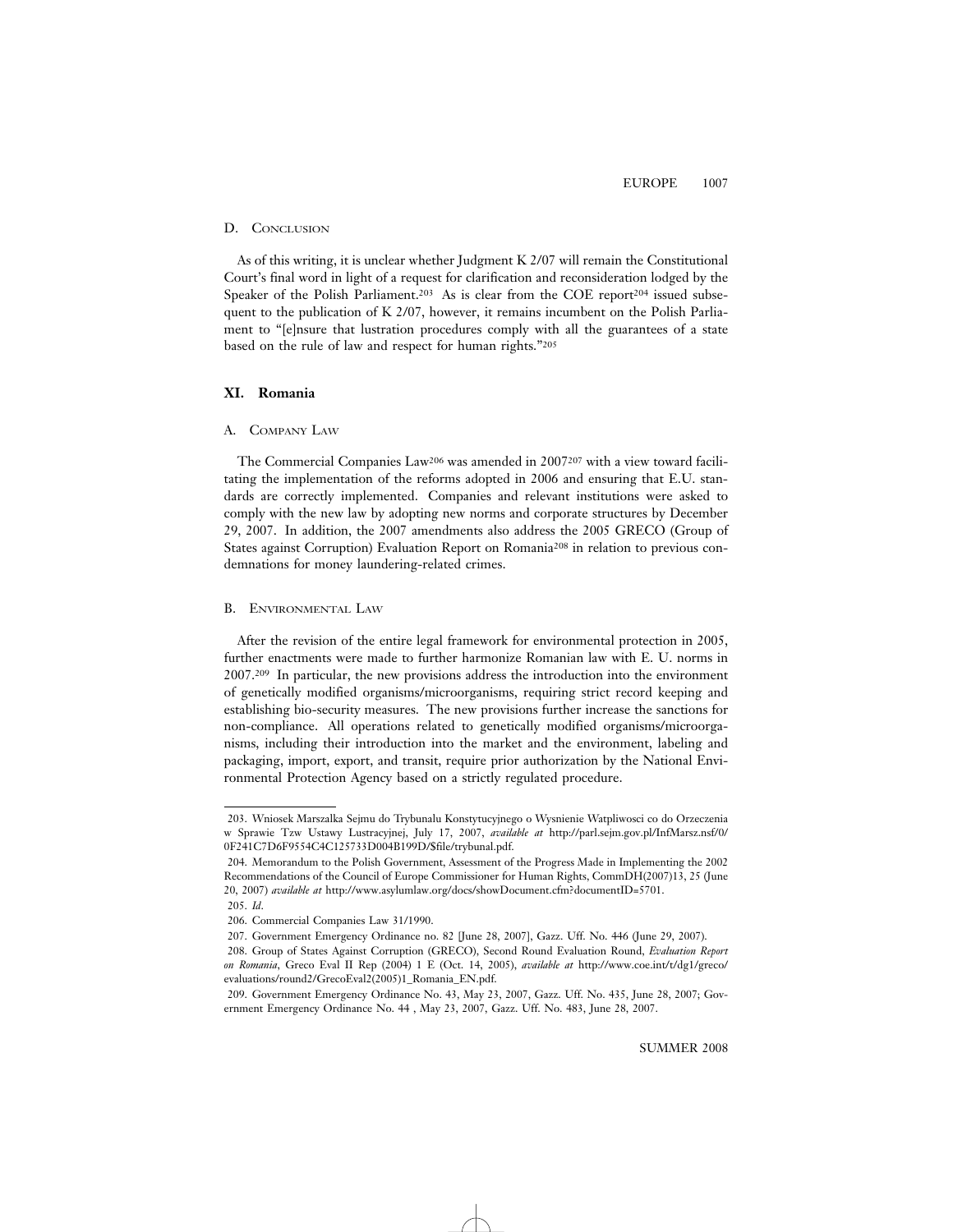Government Ordinance 68/2007210 adopted the polluter pays principle, transposing E.U. Directive 2004/35/EC.211 Under the ordinance, mandatory prevention and compensation measures may be ordered by local authorities in cases of actual damage or threatened damage to the environment. As a matter of principle, the owner of the operations negatively impacting the environment is liable for damages. In cases of damage caused to private entities, however, the common rules of civil liability continue to apply.

### **XII. Spain**

Spain has seen a great deal of legislation this year, particularly in the energy sector,<sup>212</sup> but also regarding the environment, the public sector, the stock market, and not at all surprisingly, land use.

# A. FINANCIAL MARKETS

Royal Decree 1066/2007 of July 27213 develops the modifications of Law 6/2007 of April 12,214 which implements Directive 2004/25/EC215 concerning takeover bids. All phases of a public takeover, whether voluntary or obligatory, are exhaustively addressed. The general rule is that a bid for all shares must be made when control, defined as voting rights equal or greater than 30 percent, is reached. The offer must be at an equitable price, which is defined as an amount not less than the offeror or persons acting on behalf of the offeror, had paid in the twelve months prior to the offer. Takeover defenses, the bane of the Directive, are addressed. The board may not take defensive measures without the approval of the shareholders, although it may shop for other offers. If the bidder is not domiciled in Spain and not subject to the limit referred to in the previous sentence, however, the limit on defensive measures does not apply. Measures to neutralize defenses, which also must be approved by the general shareholders meeting, are also regulated. Squeeze-out operations are now permitted for the first time in Spain. The offeror must control at least 90 percent of voting rights, and the previous public offer must have obtained at least 90 percent of the voting rights of those receiving the offer.

Royal Decree 1362/2007 of October 19216 incorporates the European transparency regime for issuers of securities traded on an official secondary market or regulated market in the E.U. Regulated information includes periodic information: 1) that must be provided according to the Stock Market Law, 2) concerning significant interests and operations over treasury stock, 3) relating to the total number of voting rights and capital at the end of each month when there has been an increase or decrease, and 4) relevant as set out in Article 82 of the Stock Market Law. The significant interests that must be notified to the issuer when going over or under the relevant figure are: 3 percent, 5 percent, 10 percent, 15 percent, 20 percent, 25 percent, 30 percent, 35 percent, 40 percent, 45 percent, 50

<sup>210.</sup> Government Emergency Ordinance No. 68, June 28, 2007, Gazz. Uff. No. 446, June 29, 2007.

<sup>211.</sup> Council Directive 2004/35, 2004 O.J. (L 143) 56-75 (EC).

<sup>212.</sup> For developments in the Spanish energy sector, see Energy and Natural Resources in this volume.

<sup>213.</sup> Law 1066/2007 (B.O.E. 2007, 14483).

<sup>214.</sup> Reforming the Stock Market Law, Law 24/1988 (B.O.E. 1988, 24).

<sup>215.</sup> Council Directive, 2004/25, 2004 O.J. (L 142) *12-*23 (EC).

<sup>216.</sup> Law 1362/2007 (B.O.E. 2007, 18305).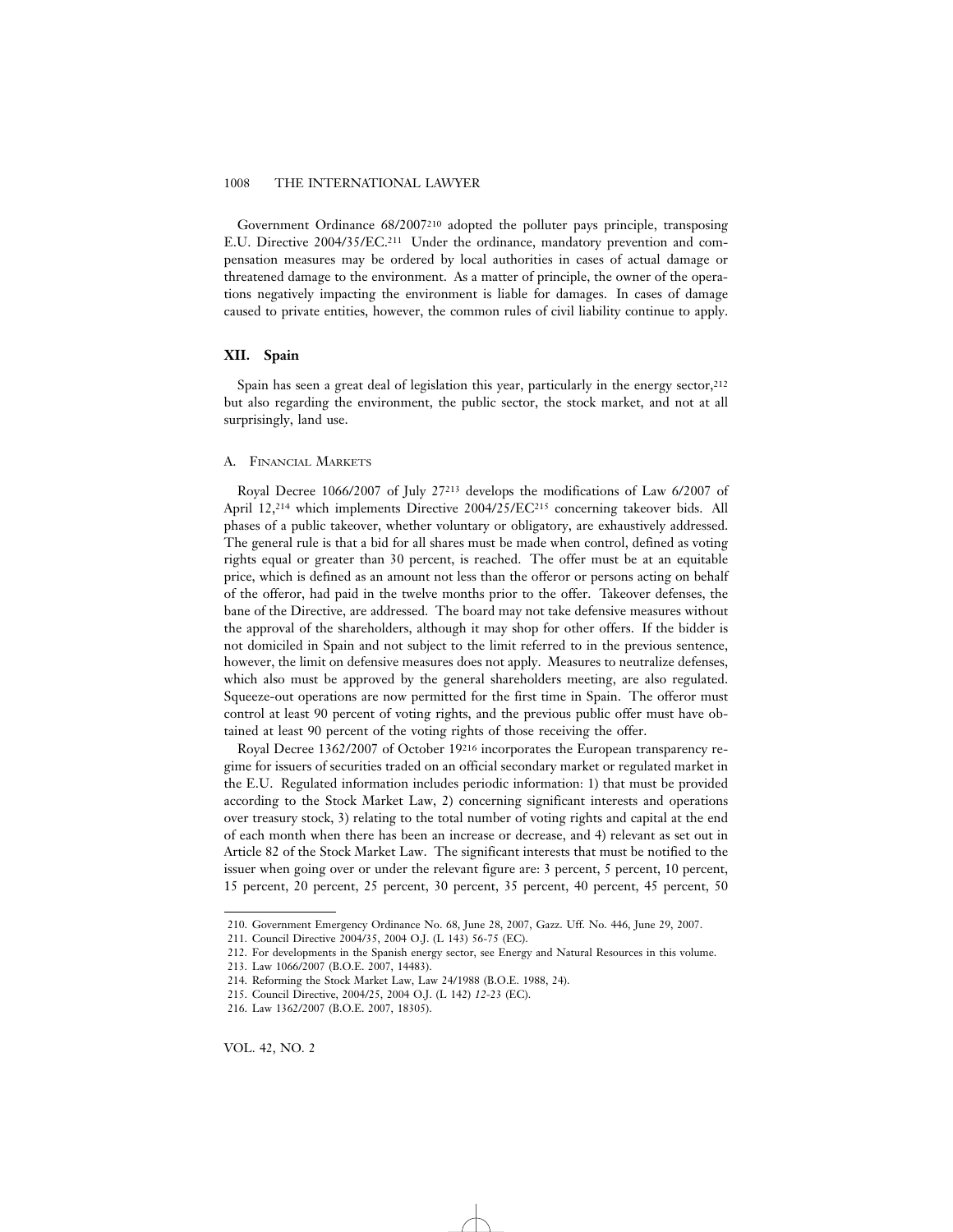percent, 60 percent, 70 percent, 75 percent, 80 percent, and 90 percent. Directors, independent of the amount, must notify upon taking and leaving office and after a transaction that results in obtaining or selling securities that represent voting rights. Those domiciled in a tax haven—a place where there is zero tax or where there is no effective exchange of fiscal information—must notify upon reaching 1 percent and every multiple thereafter. Exceptions are made to the notice requirement for market makers, financial intermediaries, and for shares acquired exclusively as a result of compensation and liquidation within the short cycle of standard liquidation.

#### B. ENVIRONMENT

Article 45 of the Spanish Constitution recognizes the right of Spain's citizens to enjoy a proper environment. It also provides that those who breach the obligation to use natural resources rationally and conserve nature are obligated to repair the harm caused independent of the criminal or administrative sanctions that may also be applicable. The preamble to Law 26/2007 of October 23, 2007,217 states that prior legislation has not been able to prevent numerous accidents of extreme gravity for the environment. The law transposes Directive 2004/35/EC,<sup>218</sup> establishes the obligation to prevent, avoid, and repair damage to the environment, and implements the principle that the polluter pays. It establishes strict liability for the activities listed in its Annex III for damage and imminent threats of damage to the environment—a regime of liability in the case of intentional or negligent behavior. The law also applies in any case regarding measures of prevention and avoidance. It does not apply in certain cases of *force majeure* or when specified international treaties apply.

The law has a thirty-year prescription period, but the administration has a five-year prescription period for reclaiming costs when it has taken measures to prevent, avoid, or repair. The party responsible for the imminent damage or damage is responsible for the totality of the costs; there is no limit on liability. Piercing the corporate veil and liability of the dominant company of a group of companies as defined by article 42.1 of the Commercial Code is referred to as a possibility in case of abusive use of the legal person or fraudulent use of the law. Joint liability is established for those who participated in causing the harm or imminent threat. And finally, the extinction of a legal person does not mean the liability disappears; tax collection techniques apply to the survivors.219 Tax law is applied to determine who is jointly and severally liable.<sup>220</sup>

The law also sets out those who are subsidarily liable: *de jure* and *de facto* managers and directors whose conduct determined the responsibility of a legal person; managers and administrators of physical persons who have ceased operating; those who did not do enough for the company to comply or adapted resolutions or took measures that caused the breach; those that are successors by law; and those who did not do enough to comply with duties and obligations that are liquidators of companies or member of insolvency boards. The law also establishes exemptions from liability. The legislative development and execution of the law is principally in the hands of the autonomous communities.

<sup>217.</sup> Law 26/2007 (B.O.E. 2007, 18475).

<sup>218.</sup> Council Directive 2004/35, 2004 O.J. (L 143) 56-75 (EC).

<sup>219.</sup> Art. 12 Law 26/2007 (B.O.E. 2007, 18475).

<sup>220.</sup> Art. 13 Law 26/2007 (B.O.E. 2007, 18745). *See* Art. 42.2 Law 58/2003 (B.O.E. 2003, 23186).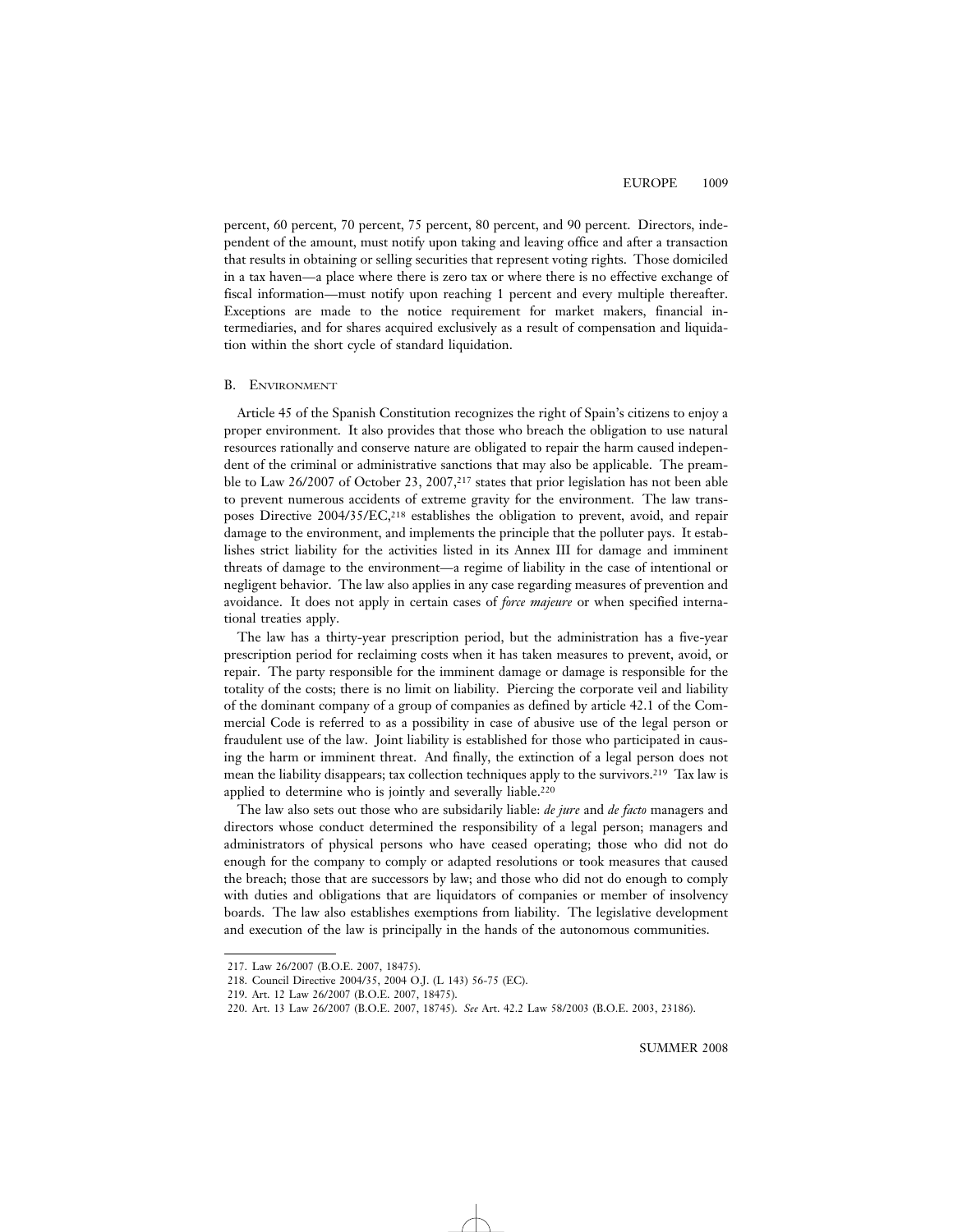Other relevant environmental law legislation includes Royal Decree 1367/2007 of October 19221 concerning noise pollution that develops Law 37/2003 of November 17222 concerning noise, regarding noise zoning, quality objectives, and noise emissions and Royal Decree 1369/2007, of October 19223 concerning the establishment of requirements for ecological design of products that use energy.

#### C. PUBLIC SECTOR CONTRACTING

Law 30/2007 of October 30224 and Law 31/2007 of October 30225 address contracting in the public sector. Law 30/2007 not only transposes Directive 2004/18/EC,226 but also aims to effect a global reform of contracting by the public administrations. The main changes over the immediately prior  $law^{227}$  include a broadening of the sphere of the law's application. New mechanisms are introduced to integrate social and environmental considerations into public contracting. There is also an effort to simplify and rationalize the management of contracts and reduce costs and charges on the parties. This has affected the classification of contractors, measures of accreditation, and procedures for procurement.

Law 31/2007 transposes Directive 2004/17/EC228 and Directive 92/13/EEC229 concerning, respectively, contracting in the water, energy, transport, and postal service sectors, and coordination of legal, regulatory, and administrative provisions to the application of community rules in the procurement procedures of entities operating in those sectors. Its objective is to regulate the procedure for procurement of services, supplies, and works in a non-discriminatory, transparent manner.

Several elements need to exist for the law to be applied. The law applies to procurement procedures of contracting entities, whether public or private, that are public law entities, public undertakings, or associations made up of various contracting entities or those that have special rights. The law is not applicable to contracts entered into by the Public Administration as defined in Law 30/2007. Finally, in order for Law 31/2007 to apply, the contracts must meet certain quantitative thresholds:  $\mathcal{E}422,\!000$  for supply and service contracts and  $\epsilon$ 5,278,000 for works contracts.

# **XIII. Switzerland**

#### A. INTERNATIONAL LAW

The free movement of persons within Switzerland for citizens of the fifteen old E.U. Member States, the EFTA states, and Cyprus and Malta, became effective on June 1,

<sup>221.</sup> Law 1367/2007 (B.O.E. 2007, 18397).

<sup>222.</sup> Law 37/2003 (B.O.E. 2003, 20976).

<sup>223.</sup> Law 1369/2007 (B.O.E. 2007, 18398).

<sup>224.</sup> Law 30/2007 (B.O.E. 2007, 18874).

<sup>225.</sup> *Id*.

<sup>226.</sup> Council Directive 2004/18, 2004 O.J. (L 134) 114-240 (EC).

<sup>227.</sup> The Revised Text of the Law of Contracts of the Public Administration 13/1995 (B.O.E. 1995, 11825).

<sup>228.</sup> Council Directive 2004/17, 2004 O.J. (L 134) 1-113 (EC).

<sup>229.</sup> Council Directive 92/13, 1992 O.J. (L 76) 14-20 (EEC).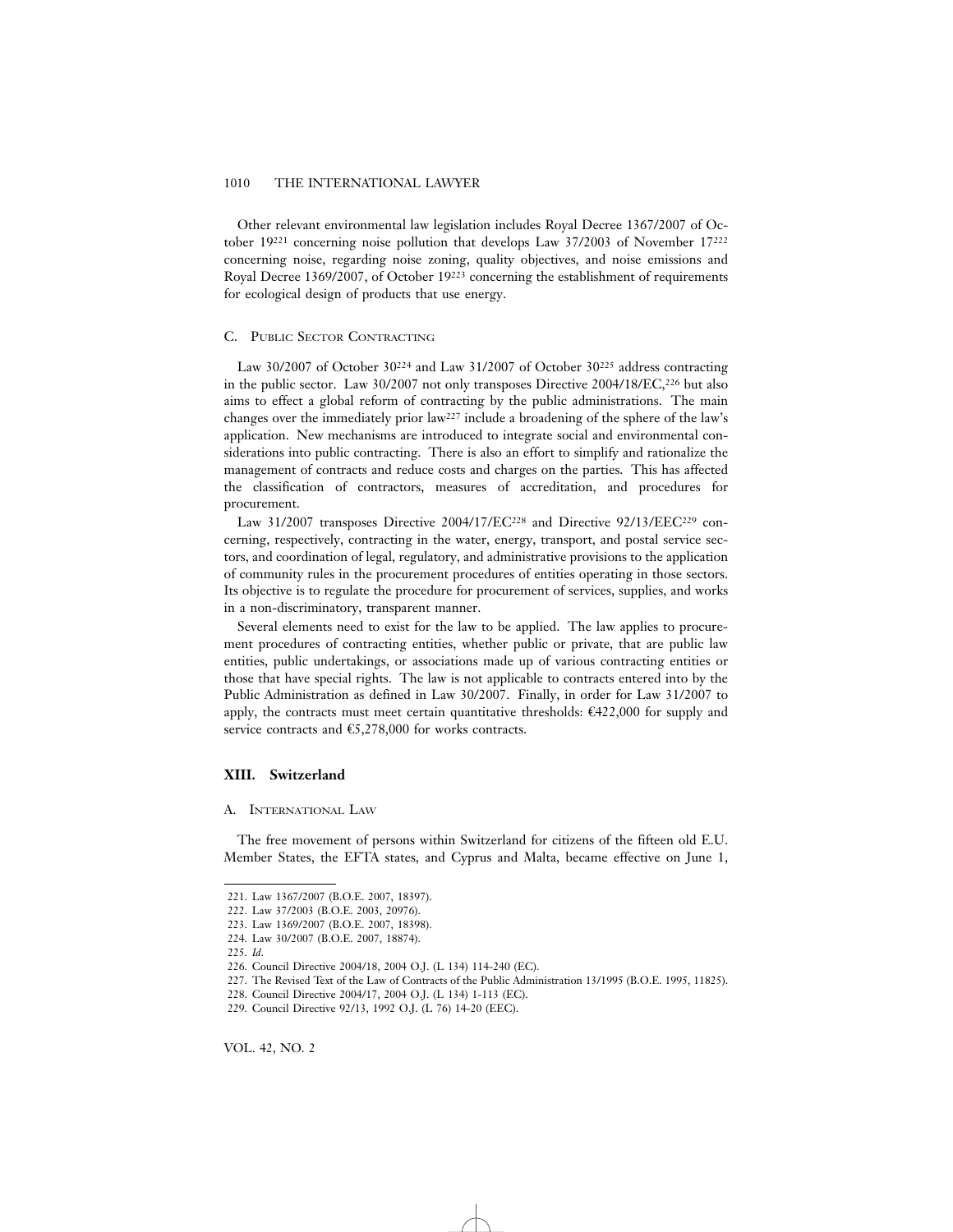2007.230 During a trial phase, the citizens of these states will be able to benefit from free movement for the first time since Switzerland and the E.U. reached an agreement in 1999.231 The E.U. Member States that joined the E.U. in 2004, and the two newest E.U. Member States, Romania and Bulgaria, are still subject to an interim regulation. Their citizens, however, may benefit from free movement if they work on a self-employed basis. This free movement of persons is granted temporarily for one year. If high immigration results, Switzerland will be able to reintroduce immigration quotas for a period of two years from June 1, 2008, onwards.<sup>232</sup>

# B. TRUSTS

The Hague Convention of the Law Applicable to Trusts and on their Recognition233 entered into force for Switzerland on July 1, 2007. It governs the applicable law for trusts and their legal recognition by courts of the signing states. The Federal Council has enacted corresponding amendments to the Swiss Private International Law Act and the Swiss Federal Debt Enforcement and Bankruptcy Act (separation of trust and trustee assets) in the form of a Federal resolution.234

# C. CORPORATE LAW

New provisions of the Swiss Code of Obligations were brought into force under the heading "transparency of remuneration"<sup>235</sup> on January 1, 2007. According to these new provisions, a quoted company must disclose in the appendix to its balance sheet the remuneration paid to its board members and management and identify the amount of shares in the company held by these persons.236

The new Federal Law on the Recognition and Supervision of Auditors entered into force on September 1, 2007.237 This law was drafted in light of tightened U.S. requirements since the enactment of the Sarbanes-Oxley Act. It primarily addresses auditors and

235. Code des Obligations [Co], art. 663bbis ff.

<sup>230.</sup> *See, e*.*g*., Federal Office of Migration, Directives et Commentaires Concernant L'introduction Progressive de la Libre circulation des Personnes Entre la Confédération Suisse et la Communauté Européenne Ainsi que ses 25 Etats Membres, June 1, 2007, *available at* http://www.bfm.admin.ch/etc/medialib/data/migration/ rechtsgrundlagen/weisungen\_und\_kreisschreiben/weisungen\_und\_rundschreiben.Par.0016.File.tmp/directives\_OLCP.pdf

<sup>231.</sup> Accord Entre la Confédération Suisse d'une Part, et la Communauté Européenne et ses Etats Membres, D'autre part, sur la Libre Circulation des Personnes, Recuiel Officiel des lois et Ordonnances de la Conf´ed´eration Suisse [RO] June 21, 1999, 1529 (2002) *available at* http://www.admin.ch/ch/f/rs/i1/0.142.112. 681.fr.pdf.

<sup>232.</sup> Additional information is available at http://www.bfm.admin.ch/bfm/en/home/themen/schweiz\_-\_eu. html.

<sup>233.</sup> The text of the Convention is available at www.hcch.net/index\_en.php?act=conventions.text&cid=59. 234. System atische Sammlang des Bundesrechts, [SR] 0.221.371, AS 2855 (2007), (Switz.), *available at* http:/ /www.admin.ch/ch/d/sr/c0\_221\_371.html. *See also*, Official Federal Dispatch 2006, 551. Generally speaking, Switzerland's federal laws are available in German, French, and Italian on the federal government's website: http://www.admin.ch.

<sup>236.</sup> System Atische Sammlang des Bundesrechts [SR] 220, AS 2629 (2006) (Switz.), *available at* http://www. admin.ch/ch/d/sr/c220.html. *See also*, Official Federal Dispatch 2004, 4471.

<sup>237.</sup> System Atische Sammlang des Bundersrechts [SR] 221.302, AS 3971 (2007) (Switz.), available at http:// www.admin.ch/ch/d/sr/c221\_302.html. *See* Official Federal Dispatch 2004, 3969.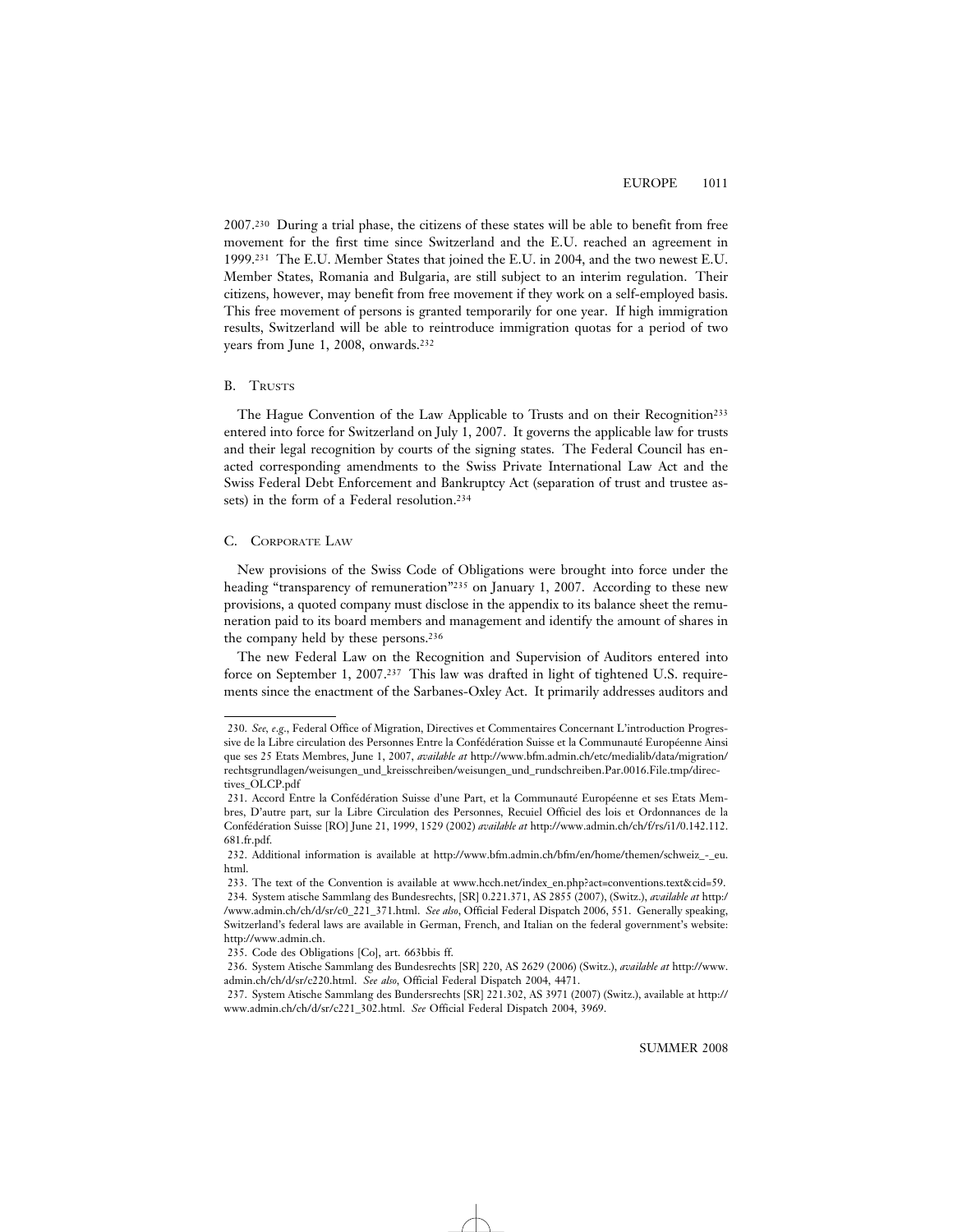auditing enterprises and regulates their admission and supervision, ensuring the proper conduct and quality of auditing services. It sets forth the requirements that a person must fulfill in order to qualify as an admitted audit expert and thus be authorized to conduct ordinary audits. The requirements for qualification as an admitted auditor are less onerous, as less practical experience is required; one year is sufficient for the conduct of a limited review.238

The total revision of the Swiss Limited Liability Company Law (LLC) has been concluded as well. This amendment marks a significant change in Swiss corporate law. In the course of this revision, numerous amendments were also made to the law on share corporations (SC) and the law on cooperatives as well as the provisions on commercial registries and company names. The purpose of these amendments is to harmonize equal or comparable corporate legal matters. For the LLC, the most noteworthy change are that the capital limit of two million Swiss francs will no longer apply,239 the transfer of shares will be facilitated, and the possibility of establishing a single-person LLC, or SC, is explicitly introduced. Further, the possibilities for personalizing internal structures are increased, taking into consideration the individual-related character of the LLC. For SCs, the former provisions on the nationality and domicile of board members—presently Art. 708 CO—are to be abolished. A Swiss SC will only need one person with domicile in Switzerland with capacity to represent it. This person can be either a board member or a manager. Corresponding provisions apply to LLCs and cooperatives. Furthermore, the possibility of a single-person SC was also introduced into the law on January 1, 2008.240

Several amendments have been enacted in the Code of Obligations regarding the auditing duties of corporate entities.241 A duty to audit will be established for various forms of companies, regardless of their legal classification, but will be tied to quantitative turnover thresholds. Where an ordinary audit is not required, a limited review may be sufficient, and under certain conditions there is no audit obligation at all. The ordinary audit is differentiated from a limited review in content and scope on the one hand and the required qualifications for the auditors on the other. The law distinguishes between admitted audit experts and admitted auditors and refers to their qualifications to the new law on supervision on auditors.<sup>242</sup> These changes became law on January 1, 2008.<sup>243</sup>

# D. FINANCIAL MARKETS

The Swiss Federal Act on collective capital investments (FCCI) came into effect on January 1, 2007, replacing the former Swiss Federal Act on investment funds

VOL. 42, NO. 2

<sup>238.</sup> See Press Release, Federal Department of Justice and Police, L'Autorité de Surveillance en Matière de Révision Entame son Activité (Aug. 22, 2007), *available at* http://www.ejpd.admin.ch/ejpd/fr/home/dokumentation/mi/2007/2007-08-22.html.

<sup>239.</sup> Code des Obligations [Co], art. 773.

<sup>240.</sup> *See* Official Federal Dispatch 2002, 3148.

<sup>241.</sup> Code des Obligations [Co], art. 727 ff.

<sup>242.</sup> ARTHUR MEIER-HAYOZ & PETER FORSTMOSER, SCHWEIZERISCHES GESELLSCHAFTSRECHT 525 (10th ed. 2006); *see also* Federal Law on the Recognition and Supervision of Auditors (ASA), [SR] 221.302, AS 2855 (2007), *available at* http://www.admin.ch/ch/d/sr/c221\_302.html.

<sup>243.</sup> Press Release, Federal Department of Justice and Police, Entrée en Vigueur de la Révision de la Convention sur le Brevet Européen (Oct. 17, 2007), *available at* http://www.ejpd.admin.ch/ejpd/fr/home/dokumentation/mi/2007/2007-10-17.html.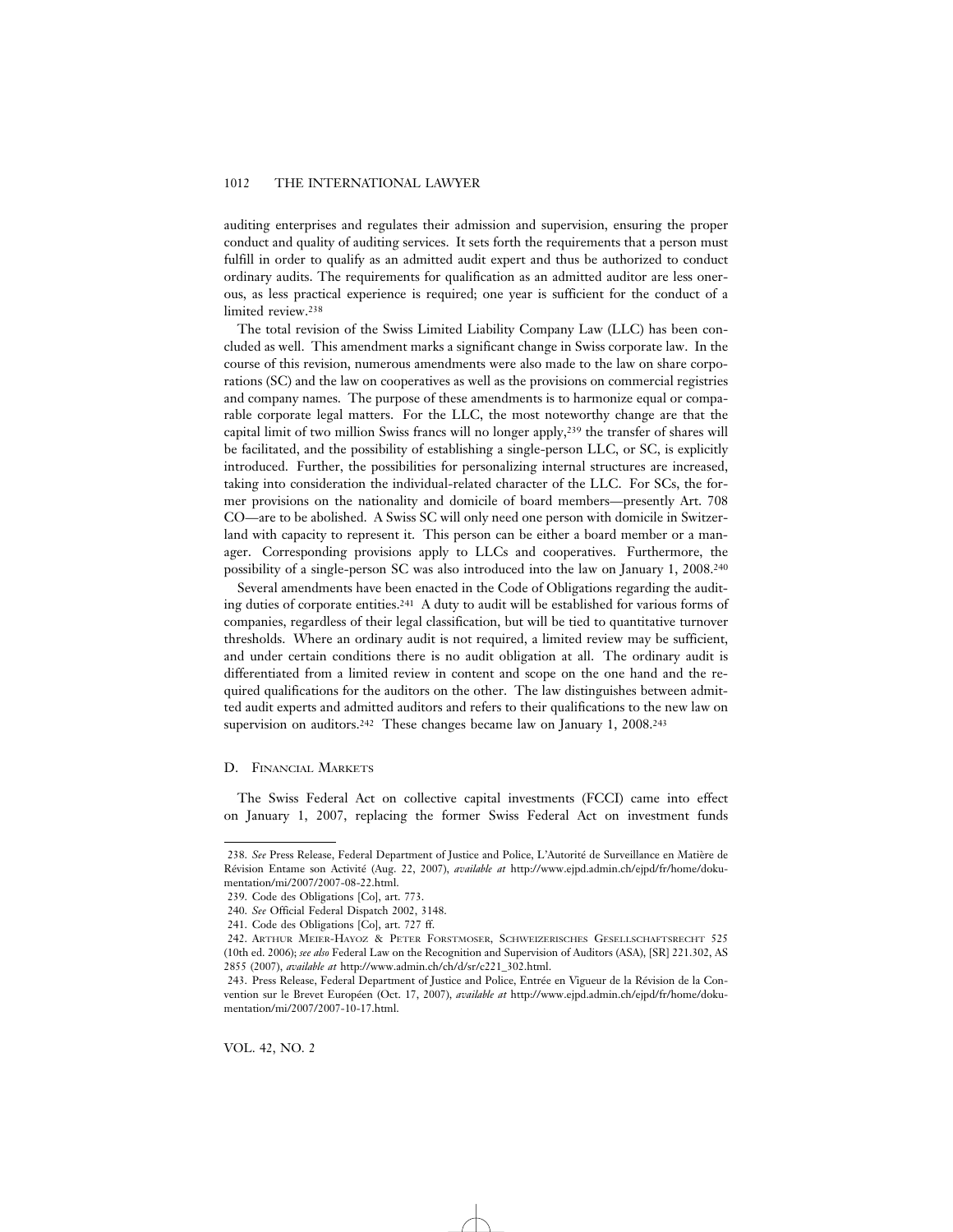(FIF).244 The previous scope of application of the FIF to contractual forms of collective investments is no longer valid; the new FCCI governs existing and future forms of collective capital investments. Investment foundations and quoted investment companies with a fixed share capital (French "SICAF"), however, are not subject to the new act. Further, the FCCI introduces new forms of legal entities, namely the investment company with a variable share capital (French "SICAV") and limited partnerships for collective investments.

The revision of the Stock Exchange Act (SESTA) implements tougher disclosure rules and addresses the regulation of certain derivative structures used by raiders to avoid early disclosure requirements. Until previous law, anyone acquiring more than 5 percent of the shares and options of a company listed on a Swiss stock exchange was required to make a public disclosure. To avoid this requirement, however, one could acquire separate blocks of shares and options—each slightly below the 5 percent threshold—simultaneously without triggering the disclosure obligations. The new amendment decreases the lowest percentage threshold, triggering a reporting requirement from 5 percent to 3 percent, and further defines the notion of an indirect transaction in order to aggregate acquisitions. In addition, the Act now includes the possibility of a temporary or permanent suspension of the voting rights of an acquirer that does not disclose properly. These changes became effective on December 1, 2007.245

According to the Federal Act on Supervision of the Financial Market (FINMA Act), the Swiss Federal Banking Commission (FBC), the Swiss Federal Authority for Private Insurances (FOPI), and the Money Laundering Control Authority (MCLA) will be integrated into one single authority in capital market matters, which will be called the Federal Financial Market Supervisory Authority (FINMA)—an autonomous authority under public law.246 The FIMNA Act will enter entirely into force on January 1, 2009. Initial implementation begins in early 2008, with a partial enactment of the FINMA Act and the election of the advisory board by the Federal Council.247 The FINMA Act effectively functions as an umbrella law covering financial market supervision and contains principles on financial market regulation, rules on liability, and harmonized supervisory instruments and sanctions.

<sup>244.</sup> System atische Sammlang des Bundesrechts [SR] 951.31, AS 5379 (2006), *available at* http://www.admin .ch/ch/d/sr/c951\_31.html. *See* Official Federal Dispatch 2005, 6395.

<sup>245.</sup> See Bundesgestesetz über die Börsen und den Effekten handel, http://www.admin.ch/ch/d/ff/2007/ 4533.pdf. These amendments have also made it necessary to adopt the Ordinance of the Swiss Federal Banking Commission on Stock Exchanges (SESTO-FBC). The first amendments to the SESTO-FBC came into force on July 1, 2007, and address disclosure obligations (*e*.*g*., pursuant to the revised provisions, cash-settlement options now must be disclosed and shares and options are to be considered jointly when calculating the relevant notification threshold). The SFBC is currently working on additional changes. *See* SFBC, Letter, La Commission Fédérale des Banques (CFB) met en Consultation un Projet de Révision Partielle de l'Ordonnance de la CFB sur les Bourses (OBVM-CFB) (Oct. 2, 2007), *available at* http://www.ebk.admin.ch/ f/regulier/konsultationen/20071002\_01\_f.pdf.

<sup>246.</sup> *See* Press Release, Federal Administration, The Federal Council Adopts Dispatch on Federal Financial Market Supervision (Feb. 1, 2006), *available at* http://www.news-service.admin.ch/NSBSubscriber/message/ en/2729.

<sup>247.</sup> See Press Release, Department of Federal Finance, Surveillance des marchés Financiers: Début de la Mise en Oeuvre (Oct. 12, 2007), *available at* http://www.efd.admin.ch/00468/index.html?lang=fr&msg-id= 15132.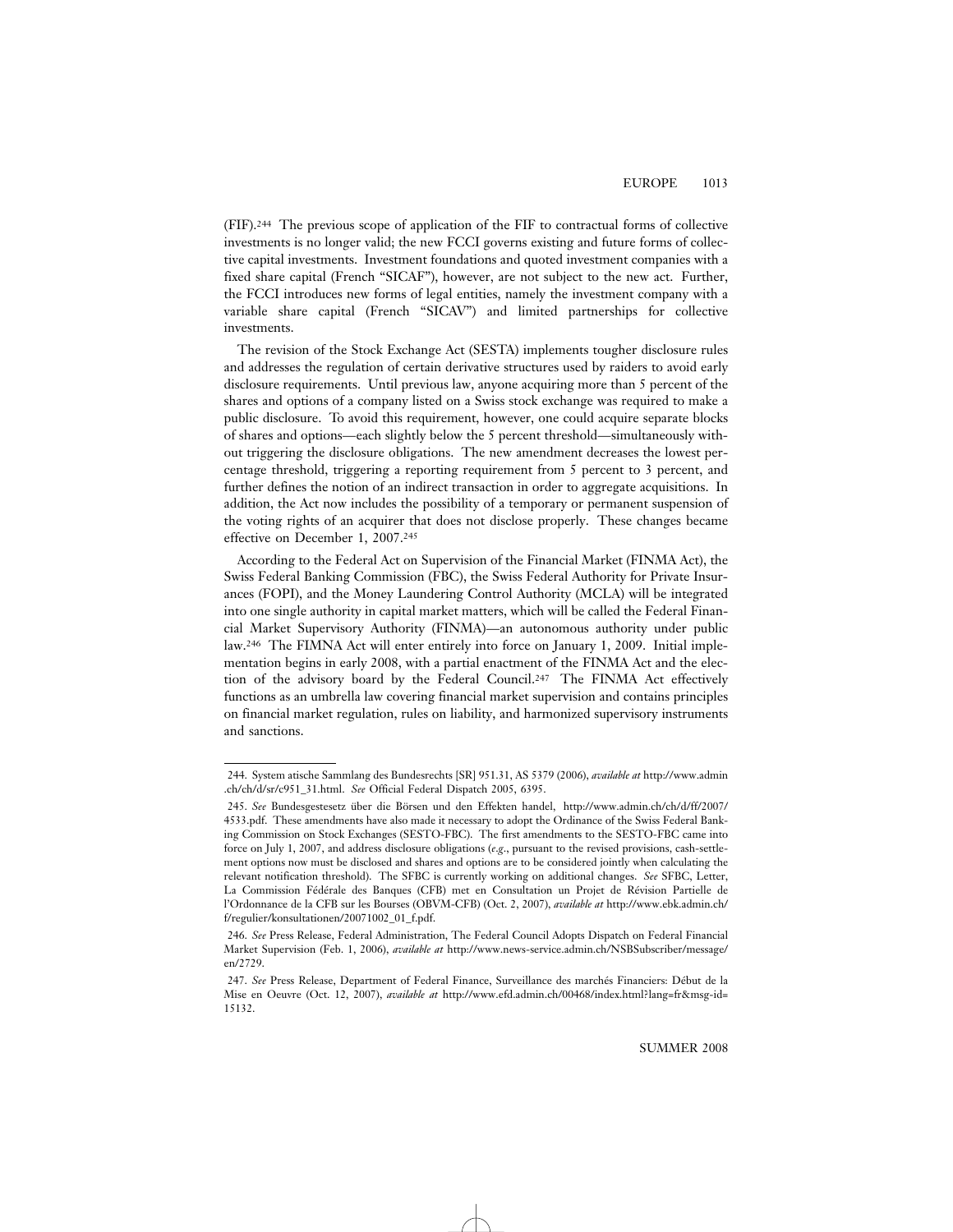# **XIV. Turkey**

#### A. EUROPEAN UNION ACCESSION

In 2007, Turkey made further progress in bringing its legislation into line with E.U. standards. The pace of the reform process, however, abated compared to the preceding year. One important reason for this may be the decision of the European Council in December 2006, in accordance with recommendations of the European Commission,248 not to open eight of the negotiation chapters mainly due to political issues concerning Cyprus until the Commission confirms that Turkey has fulfilled its commitments in this regard.249 Nevertheless, the chapter on "Science and Research" was provisionally closed, and at the third meeting of the Accession Conference with Turkey in June 2007, two new chapters, "Statistics" and "Financial Control," were opened, with benchmarks noted. The Conference also confirmed the commencement—at the ministerial level—of negotiations on the "Enterprise and Industrial Policy" chapter, which had previously been opened at the deputy level.250 Enlargement remains at the top of the agenda in the Commission's 2008 policy strategy.251

#### B. LEGISLATIVE DEVELOPMENTS

The last quarter of 2006 and the first half of 2007 set the scene for a number of legislative developments. Perhaps the most important law enacted in 2007 is the long-awaited Mortgage Law,252 which aims to: 1) satisfy the infrastructure needs for the housing-finance system, 2) enable an expansion in capital markets for Turkish and foreign investors through creation of new debt instruments, finance institutions and different types of funds, and 3) develop a full-fledged mortgage system comparable to E.U. standards. In the area of securities, the Capital Markets Board has published secondary legislation, relating to topics such as intermediary institutions, derivative transactions, and mutual

<sup>248.</sup> *See* Press Release, European Commission, Commission Presents Its Recommendation on the Continuation of Turkey's Accession Negotiations, IP/06/1652 (Nov. 29, 2006), *available at* http://europa.eu/rapid/ pressReleasesAction.do?reference=IP/06/1652.

<sup>249.</sup> *See* Press Release, Council of the European Union, 2770th Council Meeting, General Affairs and External Relations (Dec. 11, 2006), *available at* http://europa.eu/rapid/pressReleasesAction.do?reference=PRES/ 06/352&format=HTML&aged=1&language=EN&guiLanguage=fr. *See*, Press Release, Council of the European Union, Presidency Conclusions: Brussels European Council (December 14-15, 2006), 16879/1/06 REV 1 (Feb. 12, 2007), *available at* http://www.consilium.europa.eu/ueDocs/cms\_Data/docs/pressData/en/ec/ 92202.pdf

<sup>250.</sup> *See* Press Release, Council of the European Union, Third Meeting of the Accession Conference at Ministerial Level with Turkey, Brussels, (June 26, 2007), 11233/07 (Presse 154), *available at* http://www. consilium.europa.eu/uedocs/cms\_Data/docs/pressdata/en/er/94975.pdf

<sup>251.</sup> *See* Communication from the Commission to the Council, the European Parliament, the European Economic and Social Committee and the Committee of the Regions: Annual Policy Strategy for 2008, EUR. PARL. DOC. (COM 2007) 65 final, *available at* http://ec.europa.eu/atwork/synthesis/doc/aps\_2008\_en.pdf. 252. Law No. 5582 on Amendments in Various Laws Related to House Financing System, (Official Gazette No. 26454, March 6 2007). For an unofficial translation of the Mortgage Law into the English language, see the Capital Markets Board website: http://www.cmb.gov.tr/housingfinance/mortgage\_law.pdf. The Mortgage Law amends the provisions of several laws, such as Law of Foreclosure and Bankruptcy No. 2004, Capital Markets Law No. 2499, Consumer Protection Law No. 4077, Stamp Duty Law No. 488, Value Added Tax Law No. 3065, and Duties Law No. 49.